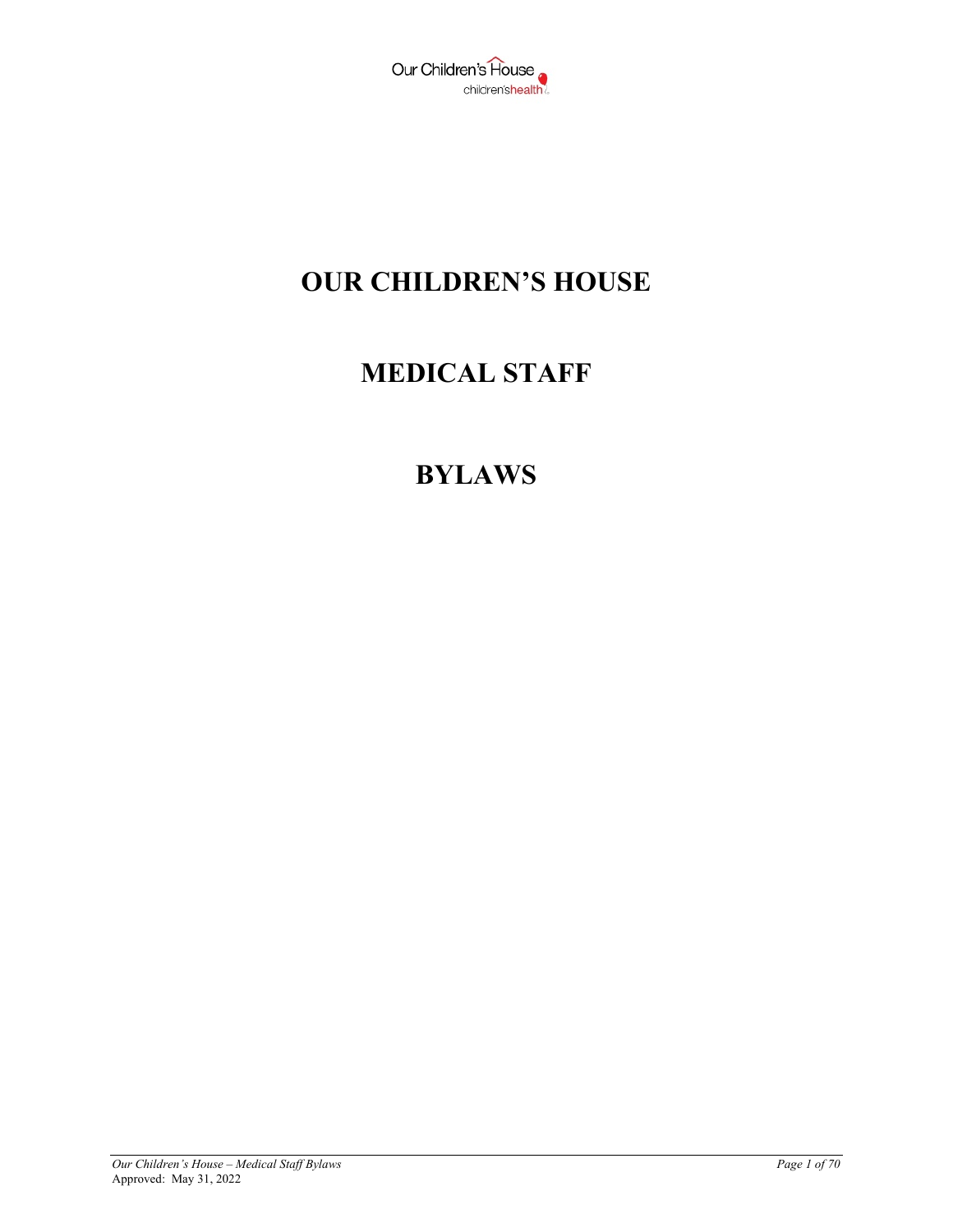

#### **OUR CHILDREN'S HOUSE**

## **MEDICAL STAFF BYLAWS**

## **Page(s)**

# **Contents**

| <b>PREAMBLE</b>                                                                           |  |
|-------------------------------------------------------------------------------------------|--|
|                                                                                           |  |
|                                                                                           |  |
|                                                                                           |  |
|                                                                                           |  |
|                                                                                           |  |
| Section D. Conditions and Duration of Appointment and Granting of Clinical Privileges  13 |  |
|                                                                                           |  |
|                                                                                           |  |
|                                                                                           |  |
|                                                                                           |  |
|                                                                                           |  |
|                                                                                           |  |
|                                                                                           |  |
|                                                                                           |  |
|                                                                                           |  |
|                                                                                           |  |
|                                                                                           |  |
|                                                                                           |  |
|                                                                                           |  |
|                                                                                           |  |
| Section J. Advanced Practice and Allied Health Professionals (APPs/AHPs) 26               |  |
|                                                                                           |  |
|                                                                                           |  |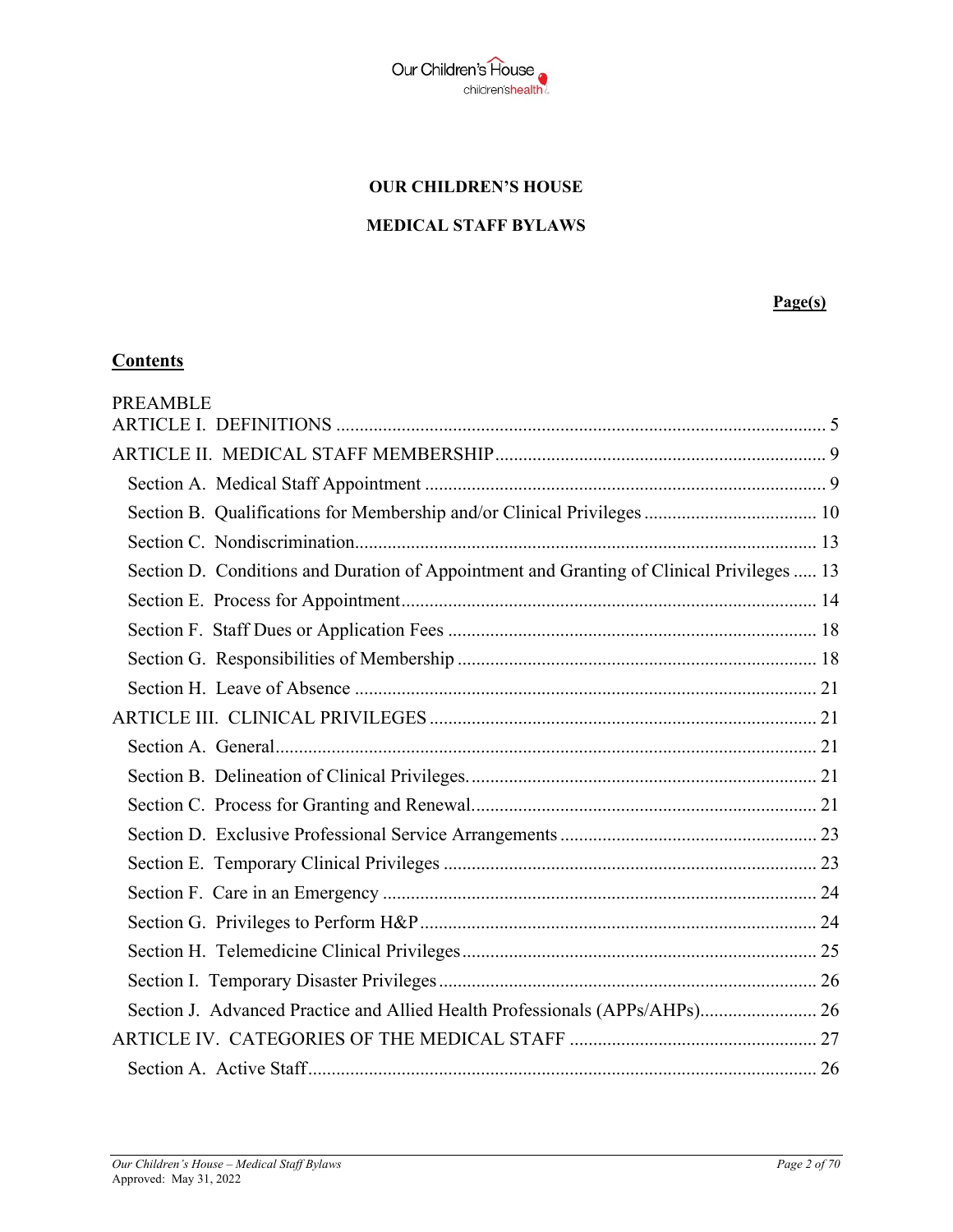

|--|--|--|--|--|

| ARTICLE V. OFFICERS AND COMPOSITION OF THE MEDICAL STAFF  30                   |  |
|--------------------------------------------------------------------------------|--|
|                                                                                |  |
|                                                                                |  |
|                                                                                |  |
|                                                                                |  |
|                                                                                |  |
|                                                                                |  |
| Section G. Removal of The MedicalStaff President or Representative-at-Large 33 |  |
| ARTICLE VI. ORGANIZATION OF MEDICAL STAFF BY CLINICAL SERVICES 34              |  |
|                                                                                |  |
|                                                                                |  |
|                                                                                |  |
|                                                                                |  |
|                                                                                |  |
|                                                                                |  |
|                                                                                |  |
|                                                                                |  |
|                                                                                |  |
|                                                                                |  |
|                                                                                |  |
|                                                                                |  |
|                                                                                |  |
|                                                                                |  |
|                                                                                |  |
|                                                                                |  |
|                                                                                |  |
|                                                                                |  |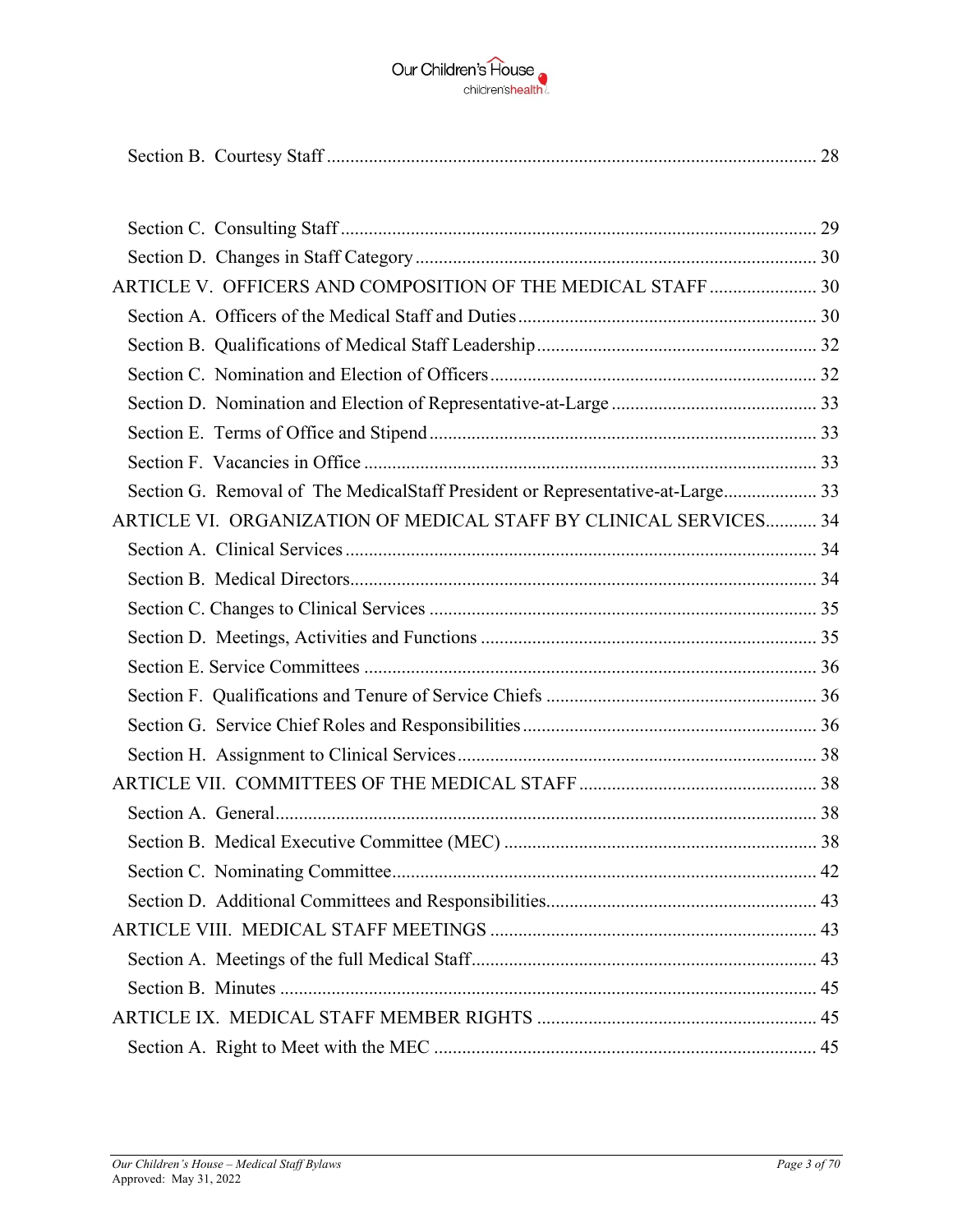

| Section B. Right to Initiate a Recall Election of a Medical Staff Officer or Representative-at-                                        |  |
|----------------------------------------------------------------------------------------------------------------------------------------|--|
|                                                                                                                                        |  |
|                                                                                                                                        |  |
| ARTICLE X. REVIEW, REVISION, ADOPTION, AND AMENDMENT OF THE MEDICAL<br>STAFF BYLAWS, RULES AND REGULATIONS AND ASSOCIATED POLICIES  46 |  |
|                                                                                                                                        |  |
|                                                                                                                                        |  |
|                                                                                                                                        |  |
|                                                                                                                                        |  |
| ARTICLE XI. CONFIDENTIALITY AND MEDICAL PEER REVIEW, IMMUNITY AND                                                                      |  |
| ARTICLE XII. PROFESSIONAL PRACTICE EVALUATION AND CORRECTIVE ACTION                                                                    |  |
|                                                                                                                                        |  |
|                                                                                                                                        |  |
|                                                                                                                                        |  |
|                                                                                                                                        |  |
|                                                                                                                                        |  |
|                                                                                                                                        |  |
|                                                                                                                                        |  |
|                                                                                                                                        |  |
|                                                                                                                                        |  |
|                                                                                                                                        |  |
|                                                                                                                                        |  |
|                                                                                                                                        |  |
|                                                                                                                                        |  |
|                                                                                                                                        |  |
|                                                                                                                                        |  |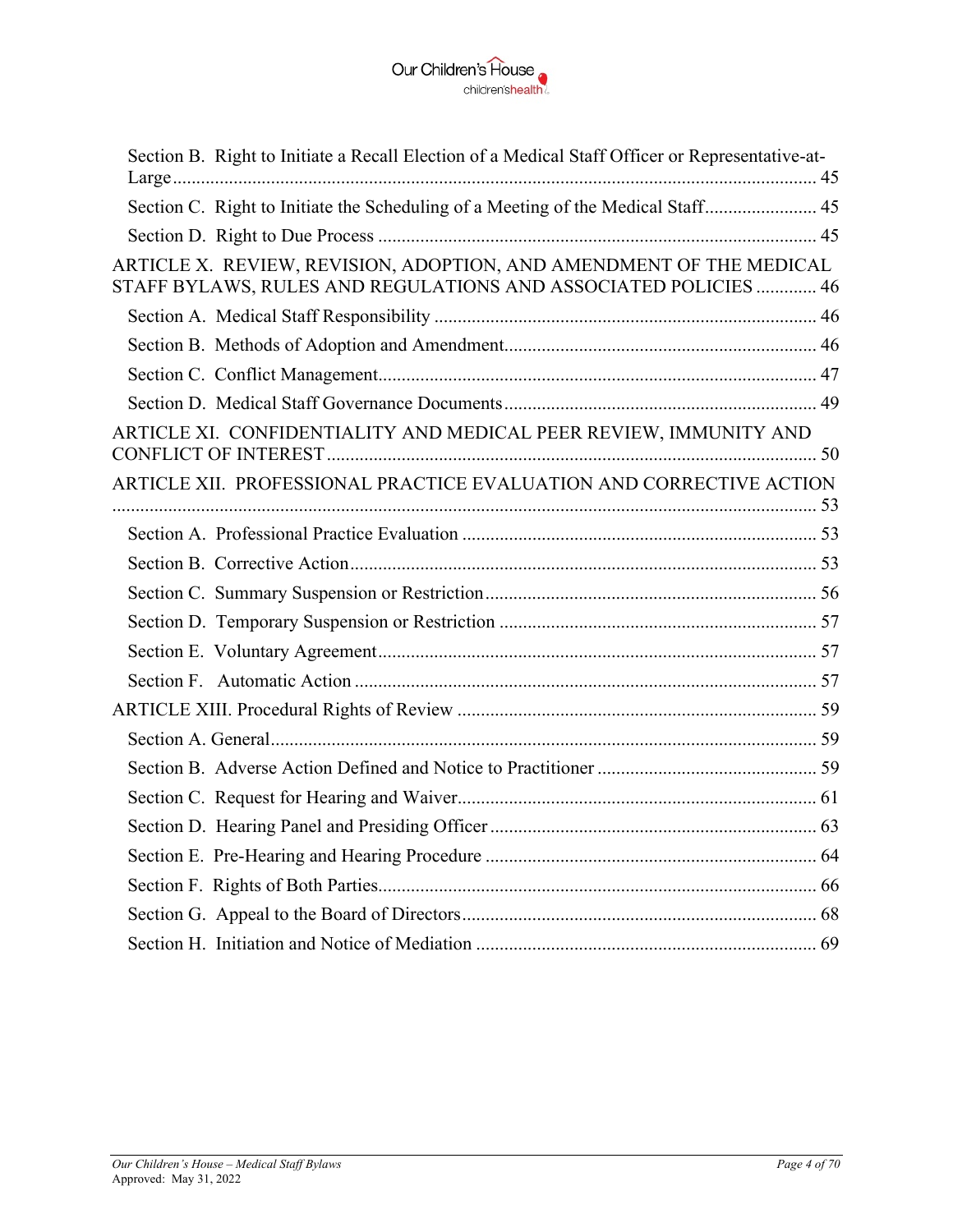## PREAMBLE

Whereas, the Physicians and other providers as may be qualified pursuant to these Bylaws who are appointed to the Medical Staff at Our Children's House will be organized to provide leadership for the Medical Staff and be accountable to the Hospital's Board of Directors ("Board of Directors") as required by legal and accreditation requirements;

Therefore, these Medical Staff Bylaws set out:

- the organization and structure, rights, and obligations of the Medical Staff of Our Children's House and its members, and the relationship of the Medical Staff and its Board of Directors;
- the Medical Staff's responsibility for the oversight, review, and appraisal of the quality of the professional services provided by Members of the Medical Staff and others with Clinical Privileges;
- the mechanism by which Medical Staff membership and Clinical Privileges are granted, limited, and terminated; and the Medical Staff's accountability to the Board of Directors.

Our Children's House along with each member of the Medical Staff, and other health care providers granted clinical privileges, shall be considered members of, and shall participate in, the hospital's Organized Health Care Arrangement ("OHCA") formed for the purpose of implementing and complying with the federal privacy and security regulations of the Health Insurance Portability and Accountability Act of 1996 ("HIPAA") for the protection of individually identifiable health information. An OHCA is a clinically integrated care setting in which individuals typically receive health care from more than one healthcare provider. An OHCA allows the hospital to share protected health information with the Medical Staff and other health care providers granted clinical privileges and their offices for purposes of treatment, payment and practice operations. The patient will receive one Notice of Privacy Practices during the hospital's registration or admissions process, which shall include information about the OHCA with the Medical Staff and other health care providers granted clinical privileges. Each Medical Staff member agrees to comply with the hospital's policies as adopted regarding the use and disclosure of individually identifiable health information and protected health information, as those terms are defined by HIPAA or as any similar terms are defined by more stringent state law.

## **ARTICLE I. DEFINITIONS**

"Advanced Practice Professional" (APP) is defined as an individual licensed, certified, registered, or otherwise authorized in the State of Texas, who is not a member of the Medical Staff, who has advanced training as an Advanced Practice Registered Nurse, Physician Assistant, Certified Registered Nurse Anesthetist, Psychologist or a Certified Anesthesiologist Assistant. APPs are trained in some aspect of the evaluation or treatment of human illness to perform specified services to patients at Our Children's House under the responsibility of a Medical Staff member as outlined in the Medical Staff policies and procedures.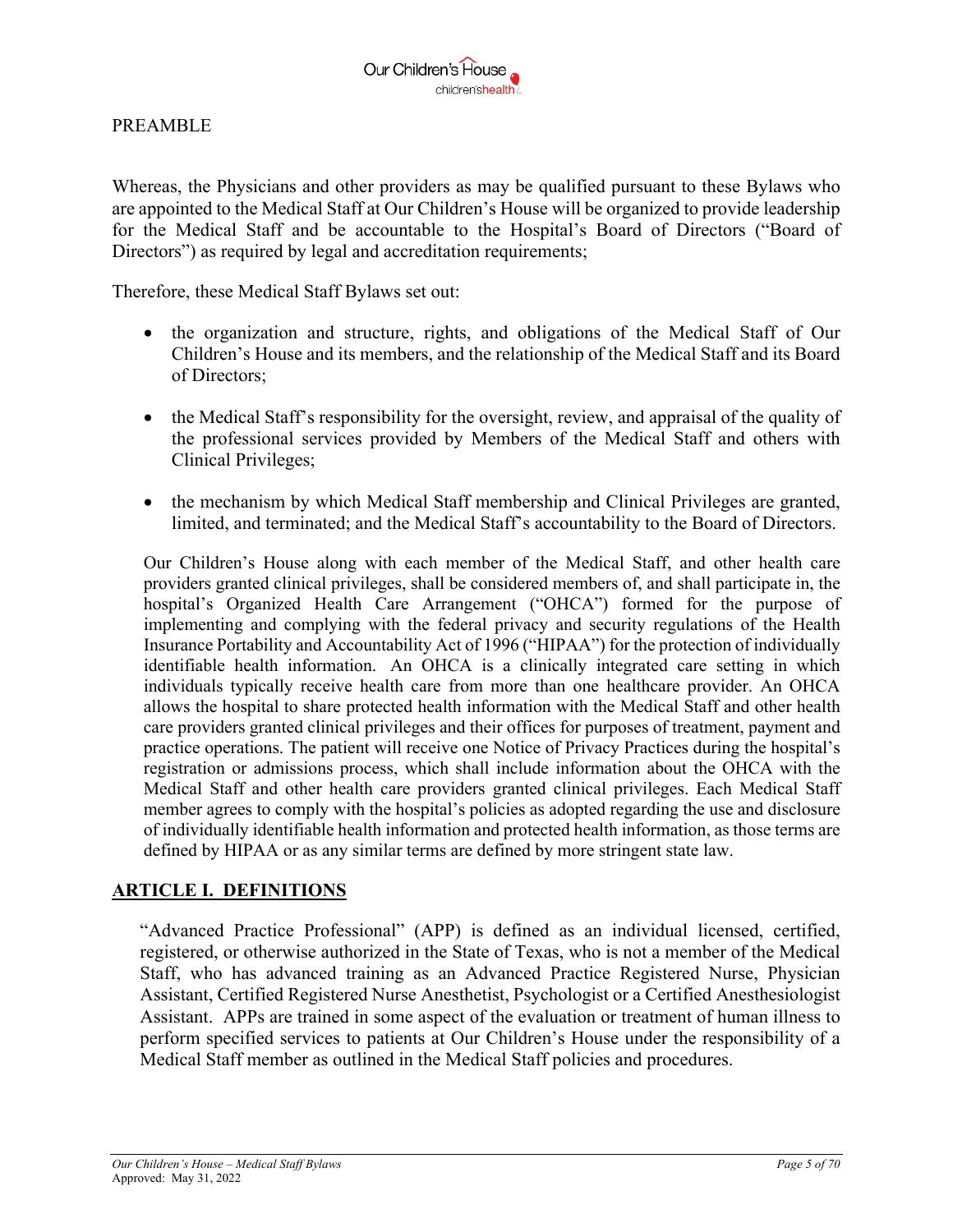

"Adverse Action" or "Adverse Recommendation" means a recommendation or action by the Medical Executive Committee (or by the Board of Directors following a recommendation by the Medical Executive Committee that was not an Adverse Action) that adversely affects a Practitioner's clinical privileges and that is listed in Article XIII under the definition of Adverse Action. An Adverse Action entitles a Practitioner to the procedural rights of review in Article XIII.

"Allied Health Professional" (AHP) is defined as an individual licensed, certified, registered, or otherwise qualified in the State of Texas, who is not a member of the Medical Staff and not an APP, who is granted permission to perform specified patient care related services at Our Children's House under the responsibility and supervision of a Medical Staff member as outlined in the Medical Staff policies and procedures.

"Board of Directors" is defined as the oversight governing board of Our Children's House, and in that capacity has the responsibility for and the authority over, the operation of Our Children's House, including but not limited to the Hospital's organization and management. The Board of Directors duties and responsibilities are more fully set forth in its Charter.

"Chief Medical Officer at Our Children's House" (Chief Medical Officer OCH) is the individual who has been appointed by the JPE Chief Medical Officer to provide oversight of clinical operations at Our Children's House.

"Children's Health System of Texas" (CHST) is defined as the not for profit corporation that is the corporate parent of OCH Holdings.

"Clinical Privileges" is defined as the scope of clinical authority to provide patient care services granted by the Board of Directors to members of the Medical Staff.

"Community Physician" is defined as a physician who is a member of Hospital's Medical staff who is not a full-time faculty member at UT Southwestern.

"Corrective Action" is defined as an action taken in accordance with the procedures in Article XII.

"Ex-officio" is defined as a member of a body by virtue of an office or position held with or without voting rights as defined in these Bylaws.

"Fellow" is defined as a physician who is receiving additional training and or experience in a medical specialty following completion of a primary residency.

"FPPE" is defined as focused professional practice evaluation of a member of the Medical Staff or APP, as referenced in Article VII and as further outlined in the Medical Staff credentialing policies.

"Hospital Administrator or Administrator" is defined as the individual appointed by the Board of Directors to act on its behalf in the overall day-to-day management of Our Children's House.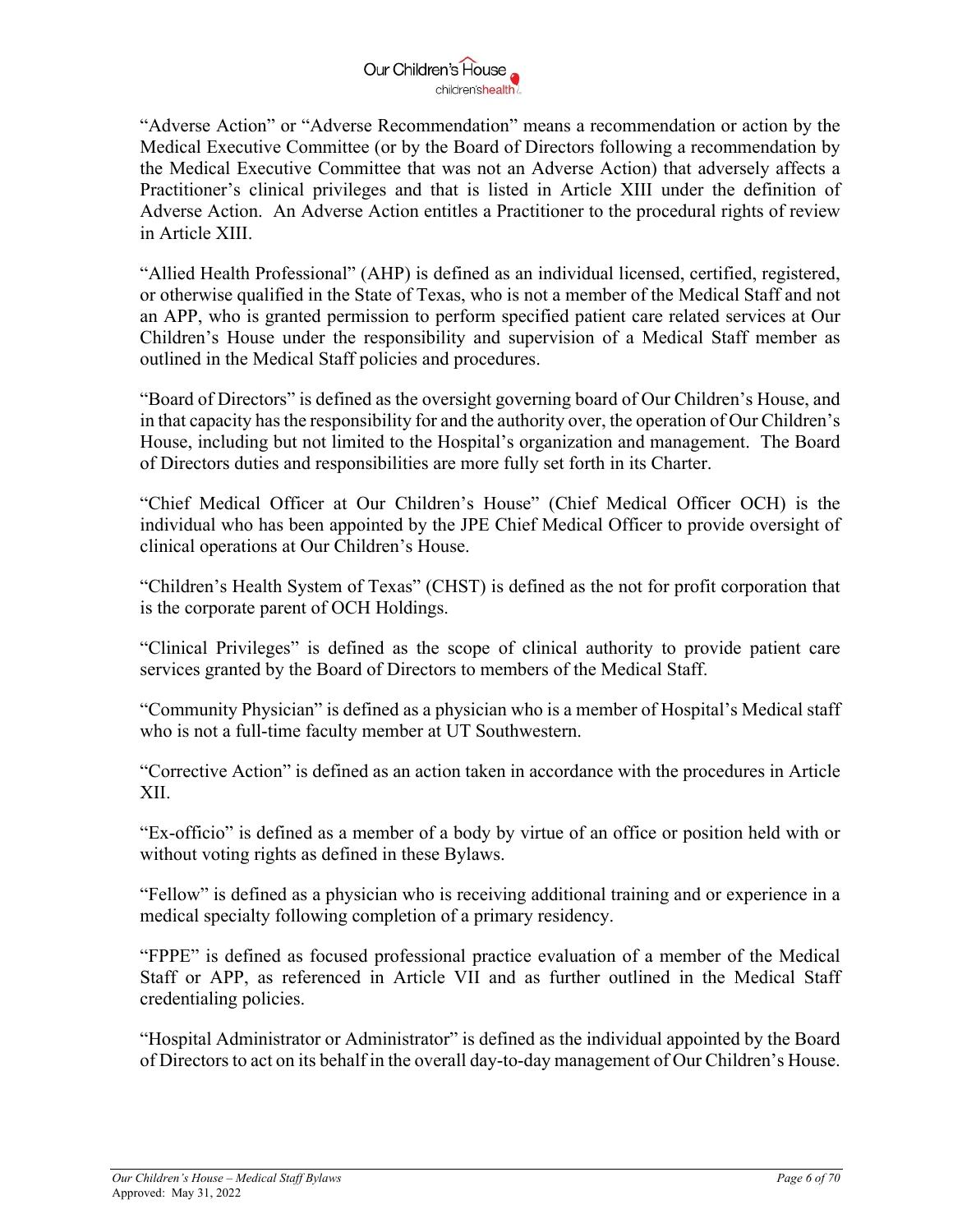

The term "Investigation" means an investigation for purposes of mandatory reporting pursuant to the federal Health Care Quality Improvement Act and/or state law, and is limited to:

- a. An investigation initiated by the Medical Executive Committee following receipt of a request for Corrective Action as set forth in Article XII based on professional competence or conduct;
- b. That period of time following issuance of an Adverse Action based on professional competence or conduct in the course of appointment, reappointment, clinical privileges, or corrective action pursuant to these Bylaws; or
- c. That period of time following imposition of a summary suspension or restriction pursuant to these Bylaws.

An Investigation continues until issuance of a final decision by the Board of Directors, acceptance of a resignation from the Practitioner by the Board of Directors, or withdrawal of the application from processing. Any other use of the term "investigation" in these Bylaws, the Rules and Regulations, or policies of the Medical Staff does not constitute an Investigation for purposes of mandatory reporting.

"JPE Chief Medical Officer" is the individual who has been appointed by the joint pediatric enterprise, of which Our Children's House is a part, to provide overall medical direction and clinical care.

"Legal Counsel" is defined as the attorney(s) providing legal advice to the Hospital, either by employment or independent contractor arrangement.

"Medical Staff" or "Staff" is defined as all Practitioners who currently hold an appointment to the Medical Staff granted in accordance with these Bylaws.

"Medical Staff Year" is defined as January 1 through December 31 of each year.

"Medical Executive Committee" (MEC) is defined as the administrative and executive body of the Medical Staff.

"Member" is defined as a physician, dentist, or podiatrist appointed to any category of the Medical Staff in accordance with these Bylaws.

"Member in Good Standing" is defined as a Member whose Medical Staff membership and Clinical Privileges are not currently subject to any limitation or restriction, or automatic action (excluding any automatic suspension for failure to complete medical records), and who is not currently subject to Corrective Action, or under Investigation. For purposes of a former Member of the Medical Staff, the Member is considered in good standing if these criteria were met on the date of termination of appointment from the Medical Staff.

"NPDB" is defined as the National Practitioner Data Bank established by the federal Health Care Quality Improvement Act (42 U.S.C. Sec. 11101-11151).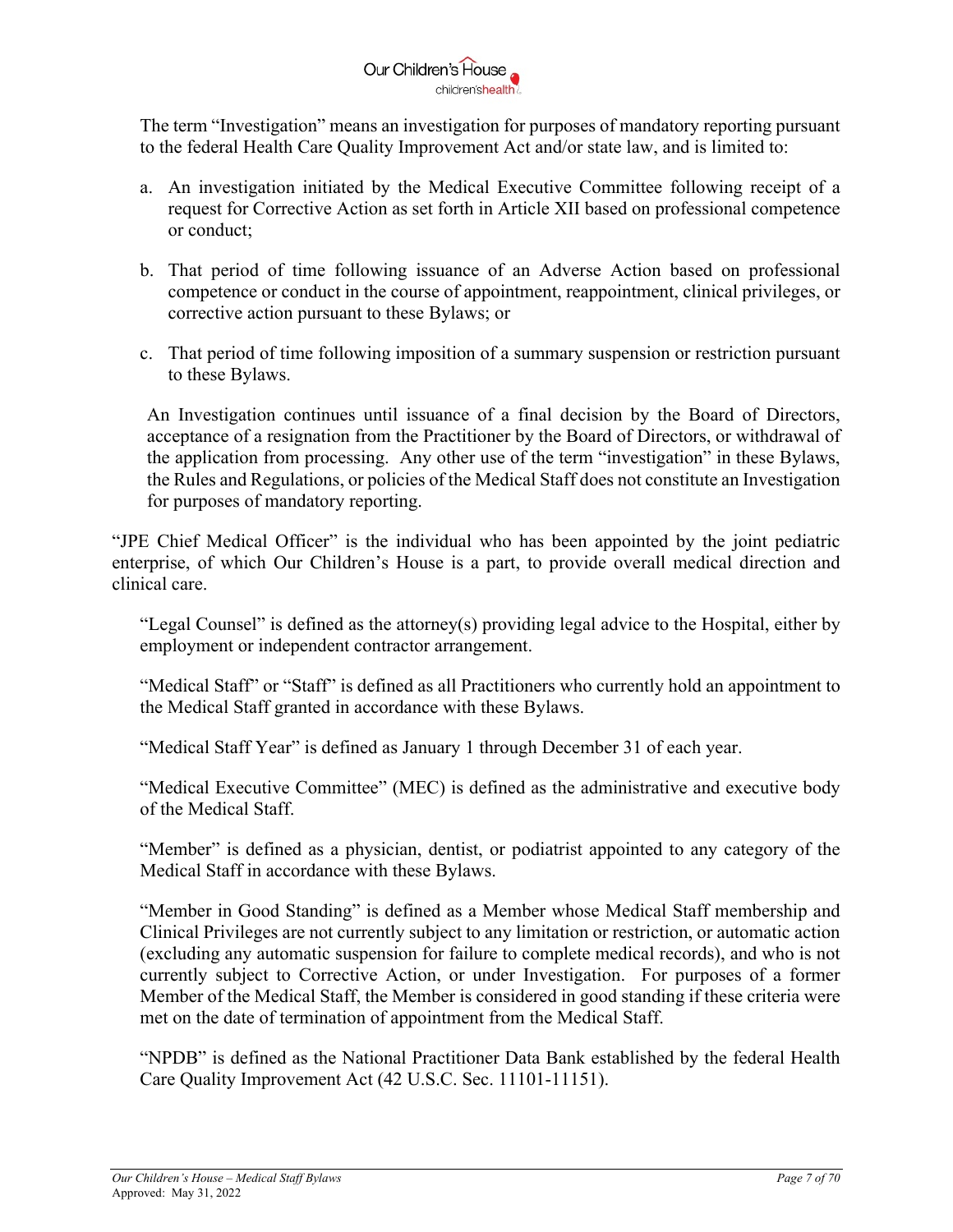

"OCH Holdings" is defined as the not for profit corporation that owns and operates Our Children's House.

"OPPE" is defined as ongoing professional practice evaluation of a member of the Medical Staff or APP, as referenced in Article VII, and as further outlined in the Medical Staff credentialing policies.

Our Children's House or "Hospital" is defined as the facility of that name licensed by the state of Texas, and accredited and certified as applicable, to provide pediatric related services at its campus and its provider based locations.

"Patient Contacts" is defined as patient care activities in the Hospital, carried out by the Member (or APP/AHP as detailed below) pursuant to a Member's Clinical Privileges, defined as:

- a. The admission of a patient either as an inpatient or outpatient with appropriate documentation ("admitting provider");
- b. Holding primary responsibility for an inpatient or outpatient with ongoing appropriate documentation throughout the patient's stay ("attending provider");
- c. Consulting on a patient with the entry of a written report in the medical record, in any venue of the Hospital whether inpatient or outpatient ("consultant");
- d. Performing patient rounds with entry of a progress note in the medical record, including when providing coverage for a partner or under a call-sharing arrangement (the patient contact is credited only to the actual Member that rounded on the patient);
- e. Performing any procedure on a patient that requires a History and Physical examination (H&P), whether that H&P was done by the Member or not (e.g., endoscopy, etc.);
- f. Interpretation of any diagnostic test with entry of a report of that interpretation in the medical record, either as a separate entry or as part of a more comprehensive note; and
- g. Any of the above activities when carried out by an AHP/APP under the direct or indirect supervision of the Member, which will be attributed to the Member.

Multiple Patient Contacts by a Member (or AHP/APP under the direct or indirect supervision of a Member) as listed above during a single inpatient admission or outpatient stay will constitute a single patient contact by that Member for purposes of this definition.

"Peer Review" is defined as a medical peer review and professional review activity as those terms are defined in the Texas Medical Practice Act and the federal Health Care Quality Improvement Act, and as further detailed in Article XII.

"Practitioner" is defined as any physician, dentist or podiatrist who is either applying to the Medical Staff or who has been granted clinical privileges and/or staff membership on the Medical Staff.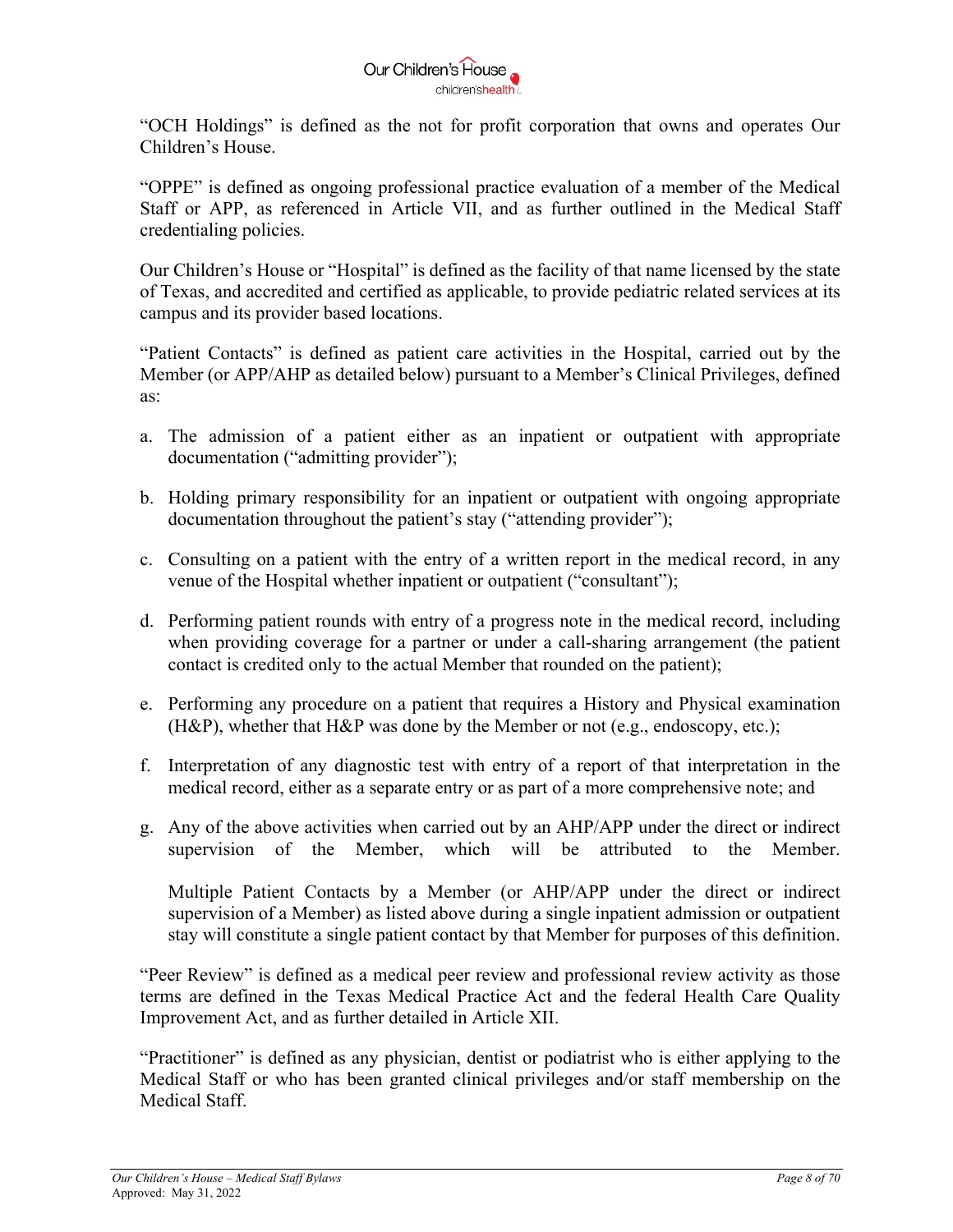

"Presiding Officer" is defined as the individual appointed pursuant to Article XIII, to preside over a hearing and serve as counsel to the Hearing Committee.

"Psychologist" is defined as an individual licensed by the Texas State Board of Examiners of Psychologists for the independent practice of psychology, and who is not a member of the Medical Staff.

"Resident" is defined as a medical school graduate who is receiving additional training and/or experience in a medical specialty in a program accredited by the Accreditation Counsel for Graduate Medical Education or such other applicable accreditation body.

"Rules and Regulations" is defined as the Rules and Regulations of the Medical Staff adopted as set out in Article X.

"Service" is defined as a major clinical service area of the Medical Staff, grouping members in accordance with their specialty or major practice interest.

"Service Chief" as defined in Article VI.

 "Special Notice" is defined as written notice: (1) sent by certified or registered mail, return receipt requested, which shall be deemed to have been delivered on the date indicated on the receipt of delivery (or the date delivery was refused); or (2) hand delivered which shall be deemed to have been delivered on the date indicated on the receipt of delivery (or on the date delivery is refused and so noted on the receipt of delivery). If delivery of notice is made by a combination of the means specified in this definition, delivery shall be deemed to have occurred on the earliest date made. Special Notice to a Practitioner shall be effective if delivered to the Practitioner's office or administrative staff or if delivered to the Practitioner or an individual at the Practitioner's home address, using the addresses currently on file with Medical Staff Services.

- To the extent permitted by law and accreditation rules, any action provided for in these Bylaws by the Hospital Administrator or another member of Hospital administration, a Medical Staff Officer, Service Chief, or a committee chair may be taken by that individual's designee pursuant to an appropriate delegation.
- \*\* Any reference to "day" or "days" means calendar days including weekends or holidays, unless otherwise provided.
- \*\*\* Whenever the word "he", or any other form of masculine pronoun, appears in these Bylaws, it shall be deemed to include the word "she" or other appropriate form of feminine pronoun and "they" or other appropriate form of gender neutral pronoun.

# **ARTICLE II. MEDICAL STAFF MEMBERSHIP**

# **Section A. Medical Staff Appointment**

Appointment to the Medical Staff at Our Children's House is a privilege which may be granted by the Hospital to competent physicians and podiatrists who meet the qualifications, standards, and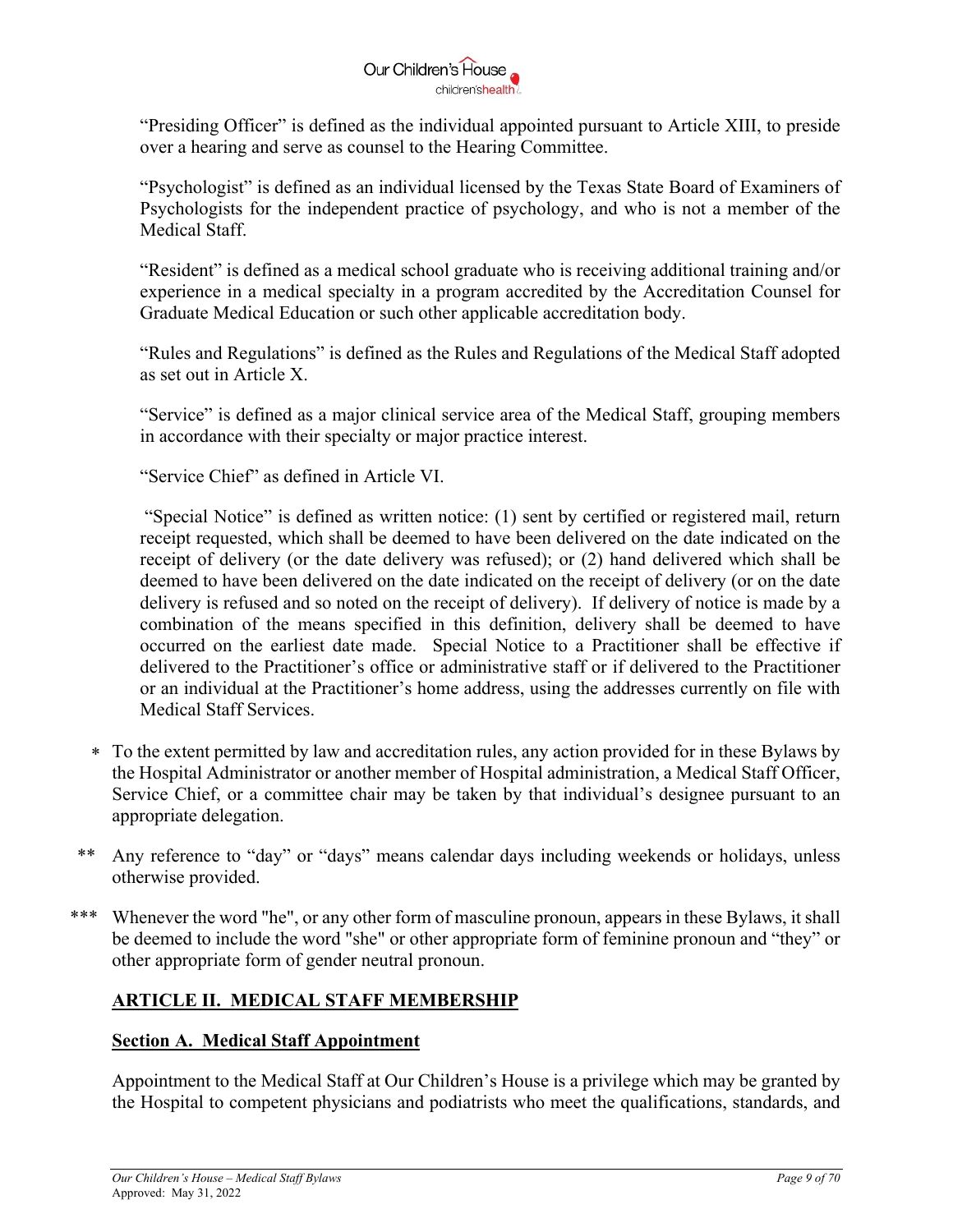

requirements set forth in these Bylaws, the Rules and Regulations, and associated policies and procedures of the Medical Staff of Our Children's House, and who help advance the mission of Our Children's House.

### **Section B. Qualifications for Membership and/or Clinical Privileges**

Qualifications include the following and information as required in Section II.E below:

1. Eligible Disciplines. Only physicians with Doctor of Medicine or Doctor of Osteopathy degree or equivalent (e.g. M.B.B.S. degree), dentists with Doctor of Dental Medicine or Doctor of Dental Surgery degrees or equivalent (e.g. B.D.S degree), or podiatrists with a Doctor of Podiatric Medicine degree, and holding a license or permit to practice in the State of Texas, are qualified for application for or membership on the Medical Staff of Our Children's House. No Practitioner is entitled to membership on the Medical Staff or to the exercise of particular clinical privileges at Our Children's House merely by virtue of licensure to practice in this or any other state, membership in any professional organization, or privileges at any other hospital.

2. Burden on Practitioner. The Practitioner has the burden of providing documentation to establish his or her qualifications for Medical Staff Membership and any requested Clinical Privileges at the time of application, reappointment, on any request for Clinical Privileges, and in between terms of appointment as requested by a Medical Staff Committee.

3. Professional Licensure. Each Practitioner must hold a current, valid, unrestricted license issued by the Texas professional licensing agency to practice medicine or podiatry, as applicable. The Practitioner must disclose (a) any current or past professional license in any other state; (b)any current or past licensure revocation, suspension, relinquishment or lapse; and (c) any current or past investigation, proceeding or other action by any State medical board or other licensing agency.

4. Controlled Substances Registration. Each Practitioner must hold a current registration to prescribe controlled substances issued by the federal Drug Enforcement Administration (DEA) unless the registration requirement has been waived by the Medical Executive Committee, with the approval of the Board of Directors, because the Practitioner does not prescribe.

5. Residency Training and Board Certification. Documentation of experience and training including completion of an accredited residency and fellowship, if applicable, is required. Board certification in the Practitioner's applicable specialty or subspecialty area is required. Accepted Boards include American Board of Medical Specialties (ABMS), American Osteopathic Association, Royal College of Physicians and Surgeons in Canada and the United Kingdom, and the Australian Medical Council. Any Medical Staff applicant boarded by another board or another country's certifying body (other than those listed above) must submit documentation to deem the certification equivalent to the ABMS requirements and the request shall be reviewed on a case by case basis by the Credentials Committee.

a. All new applicants to Our Children's House Medical Staff who have completed their post-graduate training within the past two (2) years shall be required to obtain board certification within six (6) years of completing their most recent training (i.e.,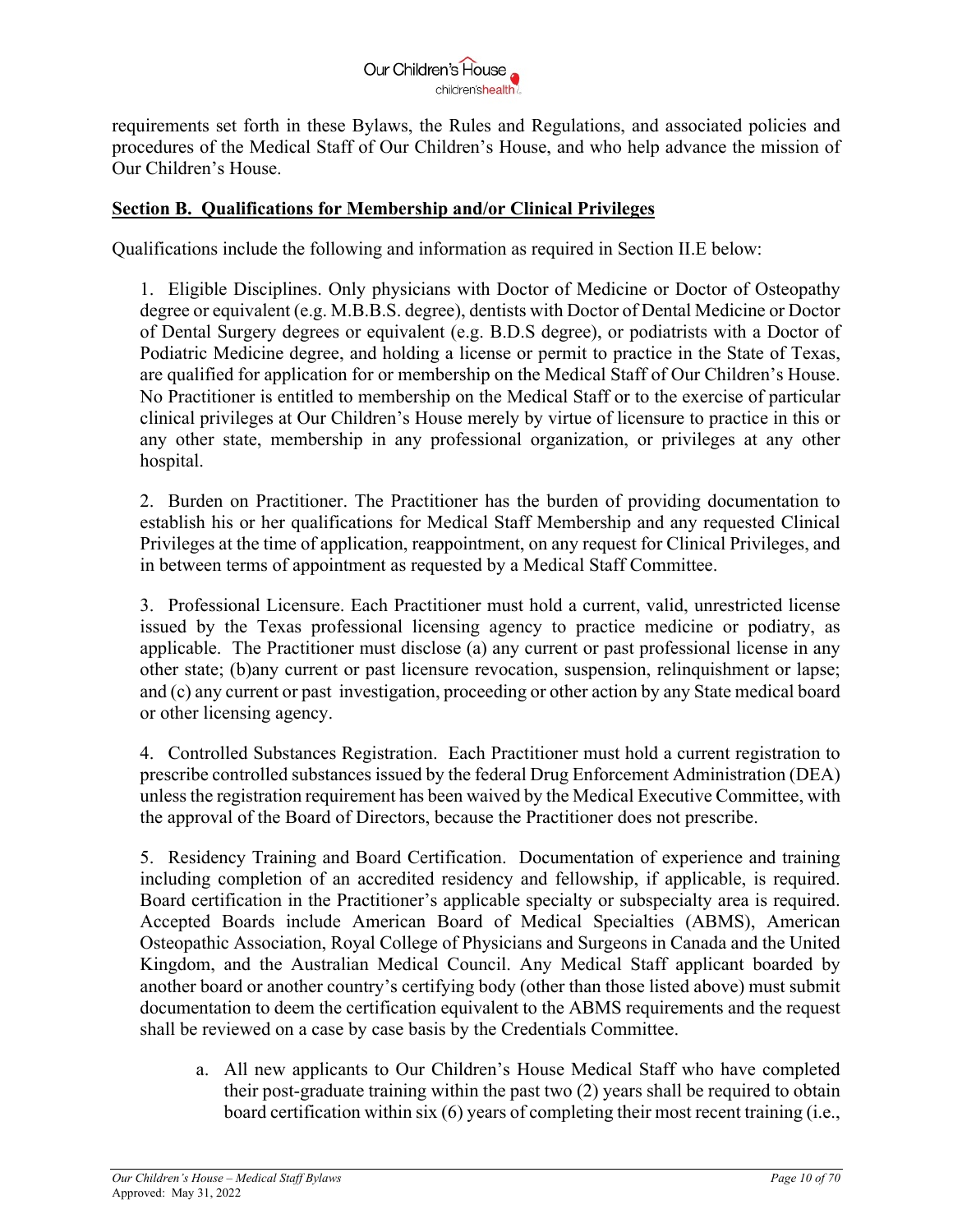

residency or fellowship). The director of the applicant's most recent training program will designate the completion date of training.

- b. All new applicants to Our Children's House Medical Staff who completed their post-graduate training more than two (2) years prior to their application for Medical Staff Membership must be Board eligible (i.e. tracking toward certification) through the applicable certifying board and shall be required to obtain board certification within four (4) years of their initial appointment to the Medical Staff and granting of Clinical Privileges.
- c. Current Members of the Medical Staff who complete additional post-graduate training and/or qualify for and request new privileges in a separate sub-specialty area must be Board eligible through the applicable certifying board and shall be required to obtain board certification within four (4) years of their initial approval of the new Clinical Privileges.
- d. Current Members of the Medical Staff who fail to maintain their applicable board certification or applicable sub-board certification shall be allotted two (2) years from date of expiration to renew (or re-obtain) their board certification. Failure to renew within the two (2) year period will result in non-renewal of Medical Staff membership and Clinical Privileges. Staff whose membership and/or Clinical Privileges are not renewed, or allowed to expire, due to failure to maintain board certification will not be eligible to reapply until such time that certification is obtained.
- e. Exceptions to the above (Section B.5.a-d) must be requested by the appropriate Service Chief in consultation with the Credentials Committee. The board certification requirement may be waived for Practitioners who have been practitioners in their specialty field for a significant number of years and/or hold national or international prominence, or serve a specific need of patients at Our Children's House. These Practitioners will be admitted only upon the approval of the Credentials Committee, MEC, and the Board of Directors.

6. Professional Liability Insurance. Each Practitioner must maintain professional liability insurance coverage in the form and amounts not less than \$200,000 per occurrence and \$600,000 in aggregate as required by the Board of Directors, as applicable to the Practitioner's practice in the Hospital, including the use of any AHP, APP, or other health care providers not employed by the Hospital. Evidence of coverage must be submitted: (i) at the time of application to the Medical Staff; (ii) no later than the last day of coverage for the policy currently in effect; and (iii) within five days of a request from Medical Staff Services. Involvement in any professional liability action including final judgments and claims settled must be reported at initial appointment, at each reappointment, or as specified on the application for Medical Staff Membership.

7. Lack of Exclusion. Each Practitioner must not be, and never have been, excluded from participation in the Medicare, Medicaid or any other federal or state governmental health care program or convicted (or pled guilty or nolo contendere to) of actions (e.g. violations of the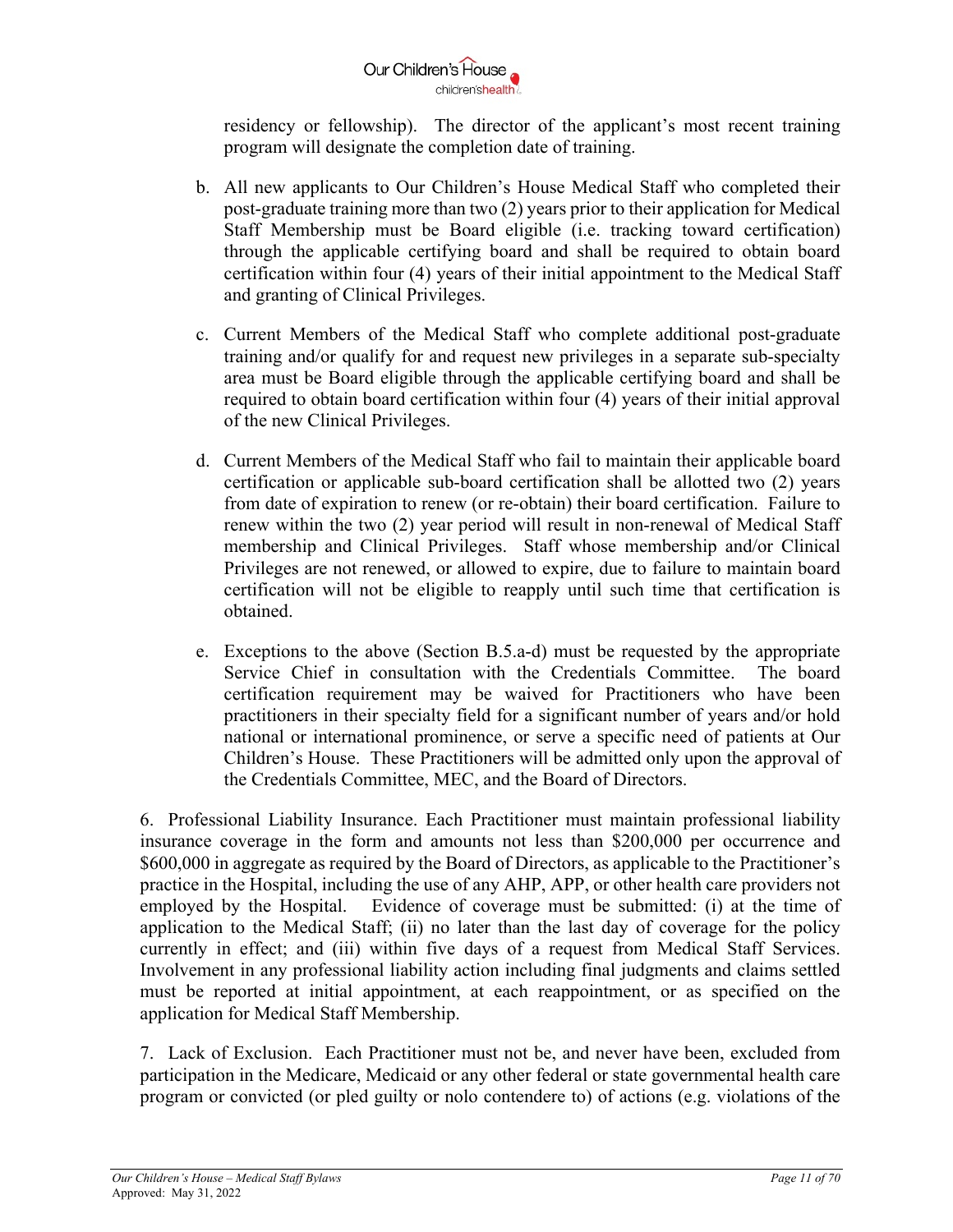

federal ant kickback law; submission of false claims) constituting fraud and/or abuse under the Medicare, Medicaid or other federal or state governmental or private payer health care programs.

8. Current Competencies, Experience and Clinical Judgment. Each Practitioner must demonstrate the areas of general competencies, experience and clinical judgment to include: patient care, medical/clinical knowledge, practice-based learning and improvement, professionalism, and systems-based practice and interpersonal and communication skills such that the Practitioner has the demonstrated ability to effectively communicate with patients and colleagues and to appropriately document.

9. Health Status and Ability. Each Practitioner must possess the necessary health status and ability to perform the essential functions of Medical Staff Membership and to exercise the Clinical Privileges requested in accordance with accepted professional standards and without posing a direct threat to patients.

- a. Documentation of health status and ability shall be provided at the time of application to the Medical Staff and at any time thereafter on request if there are concerns regarding impairment. A request to provide documentation of necessary health status and ability may include, without limitation, submitting to examination, evaluation and/or testing in accordance with written Policy and cooperating with a physician health and rehabilitation committee or the appropriate Medical Staff committee to which such matters are delegated by the MEC (PHRC).
- b. Requests for documentation may be made by the Medical Executive Committee or Medical Staff President, Hospital Administrator, the PHRC or its Chair, or the Practitioner's Service Chief pursuant to written Policy.
- c. A Practitioner must be impairment free which is defined as being free of or having under adequate control any impairment that interferes with, or presents a reasonable probability of interfering with, the Practitioner's ability to satisfy any of the general qualifications and performance of the essential functions of staff membership, and exercising all or any of the Clinical Privileges requested or granted safely and competently.

10. Character, Ethics and Ability to Work with Others. Each Practitioner must provide evidence of good character and judgment and adherence to the ethics of their profession including but not limited to, a good reputation, integrity, acceptable interpersonal skills and the ability to work effectively and professionally with other Medical Staff Members, the Board of Directors and others in the delivery of patient care to promote the mission of Our Children's House.

11. Proximity. The MEC, in its discretion, may require each Practitioner with Clinical Privileges to document that he or she resides and practices within sufficient proximity to the Hospital, as determined by the MEC, to permit timely response to emergencies, including requirements for physical presence.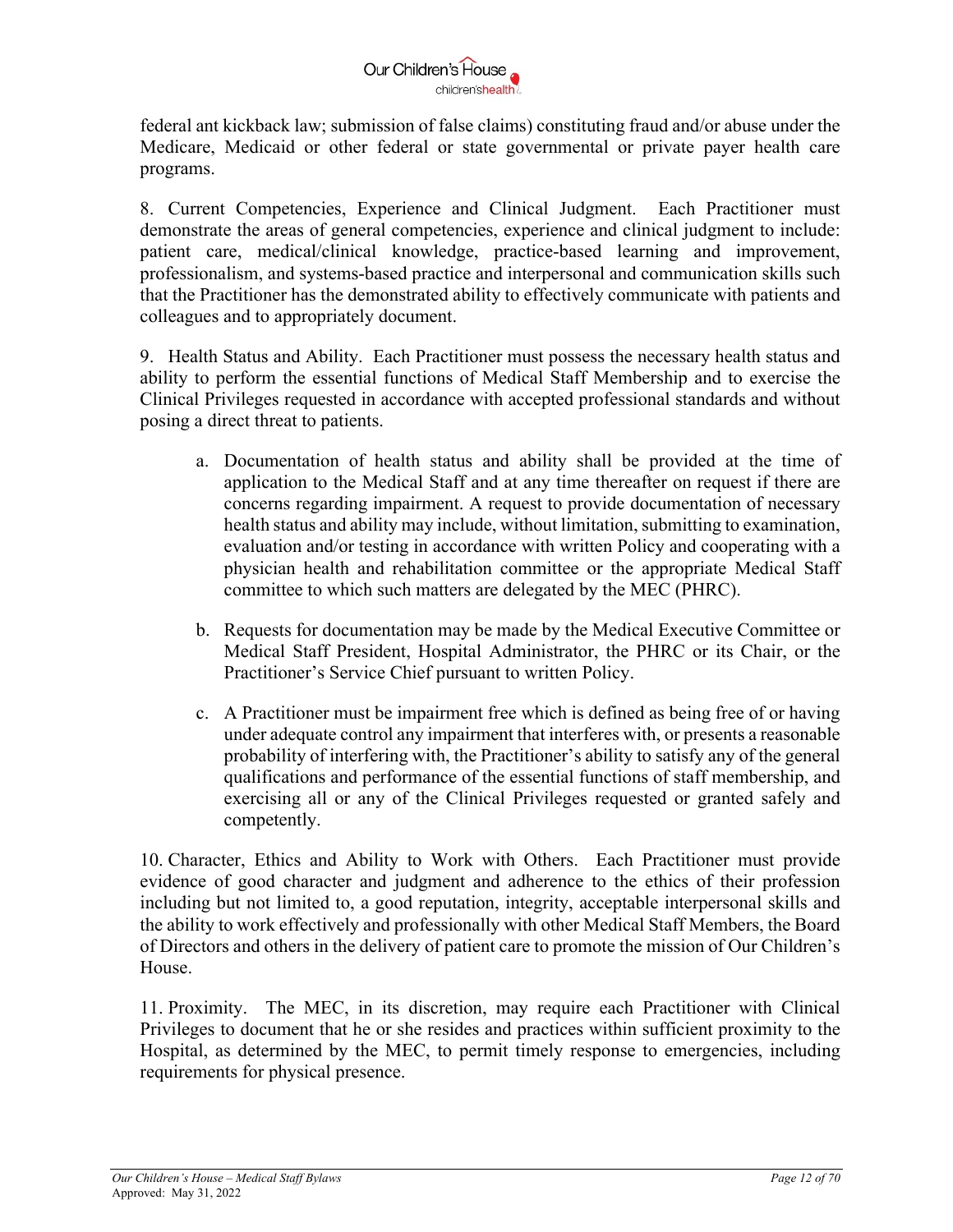12. Lack of Criminal History. Each Practitioner may not have been convicted of, pled guilty or pled nolo contendere to any felony, or to any non-felony offense reasonably related to the provision or billing of healthcare services as well Practitioner's qualifications, competence, functions, or duties as a medical professional or involving an act of violence, child abuse, or a sexual offense, or have been court-martialed for such actions*.* 

13. Lack of Corrective Action. A Practitioner who is currently subject to corrective action investigation by another hospital or health care entity or subject to investigation by the Texas professional licensing agency is not eligible for consideration for initial appointment until the investigation has been completed and any resulting action is final.

14. Coverage. The Practitioner must demonstrate written arrangements for alternative medical coverage for patients for whom the Practitioner is or will become responsible by submitting written verification from an appropriately privileged Member who has agreed and is available to stand in the place of the Practitioner should the Practitioner be unavailable.

15. Lack of Eligibility. Lack of eligibility for consideration for Medical Staff appointment or processing of an application due to failure to document compliance with objective criteria set out above is not an Adverse Recommendation or Action and does not entitle the Practitioner to any procedural rights of review under these Bylaws or otherwise.

### **Section C. Nondiscrimination**

Our Children's House shall not discriminate in granting staff appointment and/or Clinical Privileges on the basis of age, gender, race, sexual orientation, creed, physical disability, color, nationality, religion or any other basis prohibited by law.

## **Section D. Conditions and Duration of Appointment and Granting of Clinical Privileges**

Appointments to the Medical Staff and clinical privileges shall not exceed two (2) years. The MEC may recommend membership and/or Clinical Privileges for a term of less than two (2) years as deemed appropriate by the MEC and as approved by the Board of Directors.

- a. Membership and Clinical Privileges are not exclusively interconnected and may be granted independent of one another as further outlined in the Medical Staff credentialing policies.
- b. All members or providers granted clinical privileges must continuously meet the competency and activity requirements as established through the Medical Staff credentialing policies and procedures and otherwise exhibit a continuous interest and involvement in the welfare and clinical affairs of OCH as noted in Article III.
- c. Providers shall request only those privileges that he or she intends to utilize at OCH during the appointment period. Providers who fail to exercise their clinical privileges at OCH during the reappointment cycle will no longer be deemed eligible for continuous granting of said privileges (with the exception of approved consult services as outlined in the Medical Staff credentialing policies). Should this occur, the provider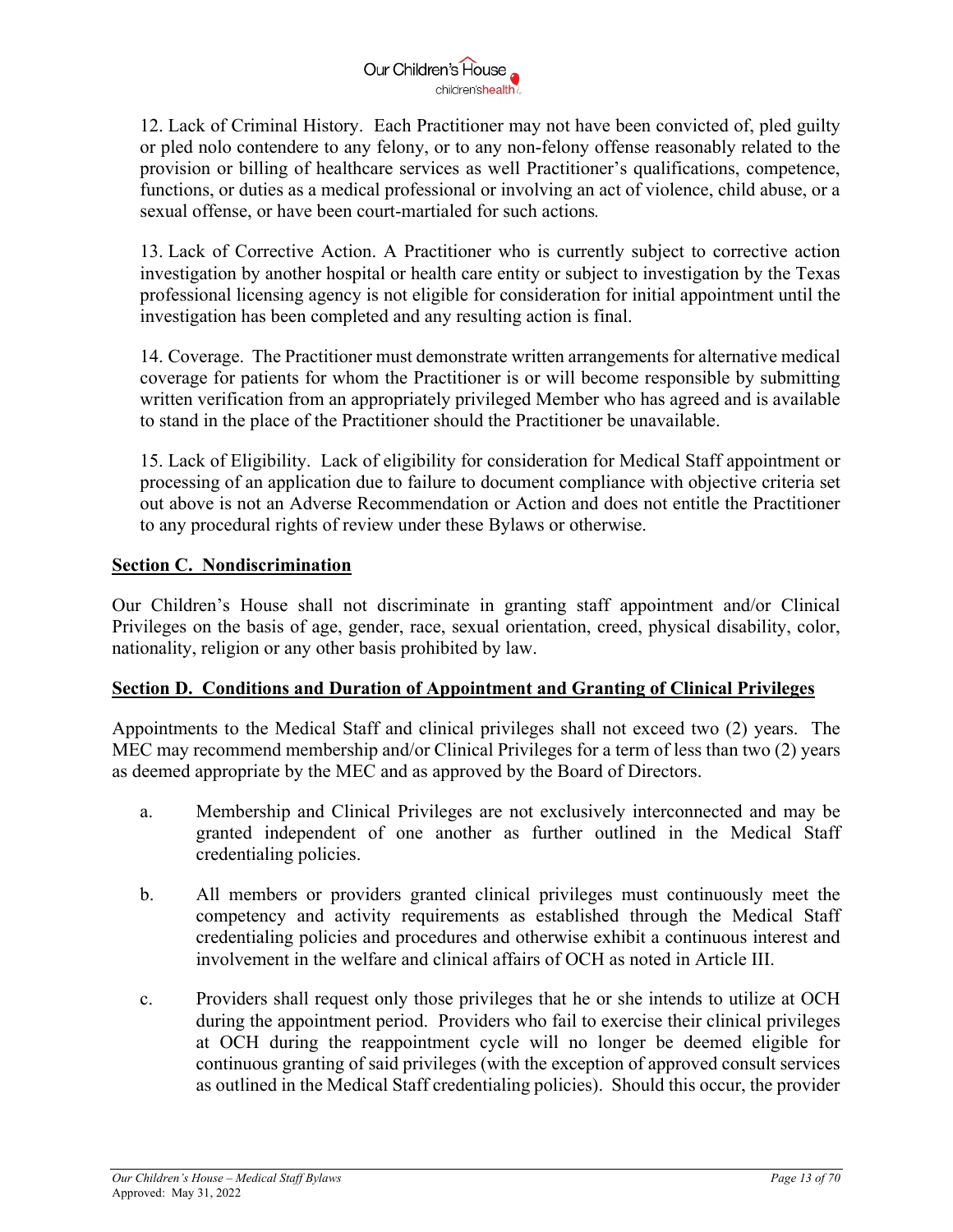

shall have the following options as further defined in the Medical Staff credentialing policies:

- Modify his or her request to more appropriately reflect the clinical privileges that he or she exercises at OCH (i.e. refer and follow);
- Withdraw his or her request to maintain clinical privileges and request to maintain Medical Staff membership only (if membership criteria was met at the time of reappointment);
- If the provider intends to increase his or her utilization over the next six  $(6)$ months, the Service Chief and Credentials Committee have the option to recommend a focused practice professional evaluation as outlined in the Focused Practice Professional Evaluation Policy.

## **Section E. Process for Appointment**

- 1. Application. As part of Medical Peer Review, a separate credentials file shall be maintained for each Practitioner applying for Medical Staff appointment. Each application for appointment and reappointment to the Medical Staff shall be in writing, submitted on a form approved by the MEC and the Hospital Administrator, and signed by the Practitioner. The Practitioner applying for initial appointment shall be provided with a copy of or access to these Bylaws, the Rules and Regulations, and applicable policies. The application form shall require accurate and complete disclosure of the information required by Section II.B above and the following:
	- a. Documentation of all current and prior professional licenses in any state, federal and state controlled substances registrations, and any investigations and actions on same;
	- b. Documentation of current and past professional liability insurance and all claims, judgments, settlements, and dismissals and any lapses or non-renewals of coverage;
	- c. Documentation of all current and prior health care entity affiliations, any actions on medical staff membership and/or clinical privileges, and information about investigations and professional practice evaluations at any health care entity;
	- d. Documentation of at least two (2) peer references or clinical evaluations in the same professional discipline who have worked with the Practitioner, have personal knowledge of the Practitioner's ability, and who can provide truthful references as to the Practitioner's medical/clinical knowledge, technical and clinical skills, clinical judgment, interpersonal skills, communication skills, and professionalism, and other qualifications;
	- e. Statement of necessary health status and ability as required by Section B.9.;
	- f. Identifying information, including name, social security number, an official government issued picture ID, addresses of all offices and residences, Medicare Provider UPIN and National Provider Number NPI and contact information including email addresses, and all phone numbers for residences, offices and mobile phone;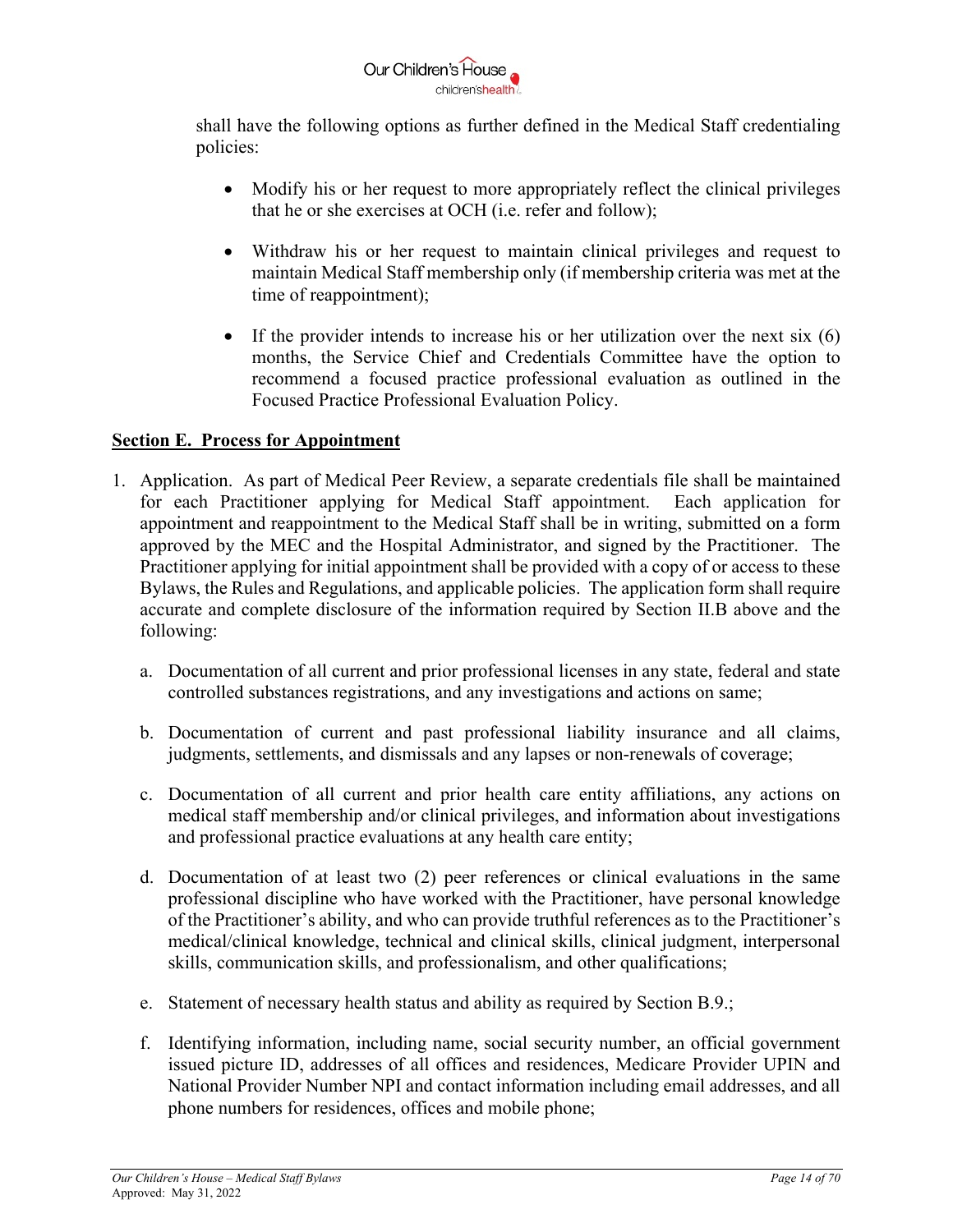

- g. Specialty board certification, including the names of the board(s) and dates of certification;
- h. Any conviction, guilty plea or deferred adjudications, or *nolo contendere* plea or filing of formal charges for a felony or misdemeanor (including DUI or PI) other than minor traffic violations;
- i. Commitment to comply with the duties and obligations of Medical Staff membership as set out in Section B above if appointment is granted; and
- j. Attestation as to the elements in Section E.2. below.
- 2. Representations. On submission of an application for appointment to the Medical Staff and/or Clinical Privileges, each Practitioner represents the following which shall remain effective during the term of Medical Staff appointment and any exercise of Clinical Privileges:
	- a. Signifies the Practitioner will abide by the Medical Staff Bylaws, Rules and Regulations, and policies, as well as Hospital policies;
	- b. Certifies that all information submitted in connection with the application is true, correct and complete, and agrees to provide any new or updated information pertinent to the Practitioner's qualifications or the information on the application to Medical Staff Services within ten (10) business days of receipt of notice of the information;
	- c. Agrees that any misstatements, omissions or misrepresentations considered material by Hospital in connection with the application, whether intentional or not, may be grounds to withdraw the application from further processing, deny appointment or reappointment and/or Clinical Privileges, or take Corrective Action;
	- d. Authorizes the Hospital and Medical Staff and representatives to consult with other health care entities, medical staffs, and any other individuals and entities regarding the Practitioner's professional qualifications and any other information related to his application for appointment and/or Clinical Privileges, and agrees to appear for an interview if requested;
	- e. Authorizes the release of information by the Hospital, any Medical Staff committees, and by third parties, including without limitation medical records regarding any of the Practitioner's patients and the Practitioner and Medical Peer Review data, relating to the Practitioner's professional qualifications, any Adverse Recommendation or Action, any corrective action, FPPE or OPPE, complaints, and/or any other information related to an application for appointment and/or clinical privileges at another health care entity, provided such information is provided in good faith and without malice;
	- f. Releases from liability and agrees to hold harmless all third parties, as defined in Article X, who provide information to the Hospital and the Medical Staff relating to the Practitioner;
	- g. Releases from liability and agrees to hold harmless the Hospital, its affiliates and their successors, assigns, and transferees, and their representatives, the Medical Staff, Board of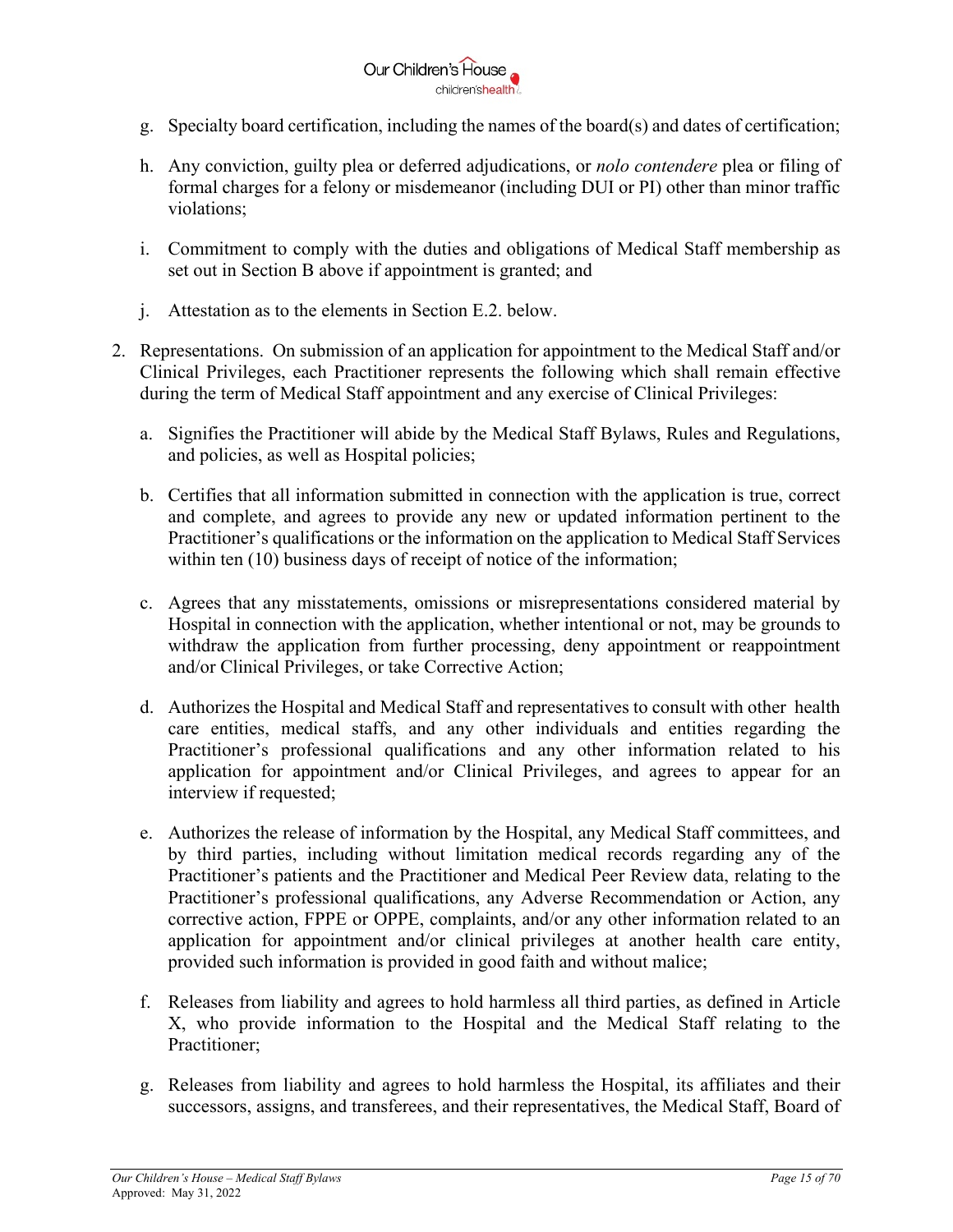

Directors, directors, officers, members of the Medical Staff committees and Services, and any other individuals for any acts, communications, reports, records, statements, documents, recommendations, or disclosures made in good faith and without malice concerning any matter that might directly or indirectly affect the Practitioner's exercise of Clinical Privileges or relating to the Practitioner's qualifications for appointment or reappointment to the Medical Staff;

- h. Acknowledges and agrees to the immunity provisions as set forth in Article X and to execute all requested authorizations and releases to give effect to the provisions in these Bylaws; and
- i. Acknowledges that the agreements, authorizations, and releases in these Bylaws and on the applications for appointment, reappointment and/or Clinical Privileges are express conditions to the Practitioner's appointment, continuation of appointment and reappointment, and to the Practitioner's exercise of Clinical Privileges in the Hospital.
- 3. Complete Application Required. An application must be a Complete Application to be submitted for consideration and the Practitioner is responsible to ensure that the application is a Complete Application.
	- a. A Complete Application means:
		- i. The application form has been completely filled out and signed by the applicant;
		- ii. All questions on the application form have been answered truthful and to the satisfaction of the involved Medical Staff committees and all supplemental information as requested has been provided (e.g., malpractice claims, copies of licenses, DEA certificate, etc.);
		- iii. All reference requests*,* required documentation, and requests for additional information/clarification forwarded to the applicant and/or other parties*,* and any other documents/verifications solicited by the Hospital, the Service Chief, and the applicable Medical Staff committees have been received;
		- iv. If an interview or meeting has been requested, the applicant has participated and provided the requested information to the satisfaction of the interviewing individual or committee;
		- v. Any questions or issues raised during the processing of an application by the Hospital, the Service Chief, and/or the applicable Medical Staff committees have been resolved; and
		- vi. The applicant has facilitated any responses from outside sources when reasonably requested by the Hospital when the Hospital's internal OPPE reports do not provide sufficient information at reappointment to verify competence and acceptable performance.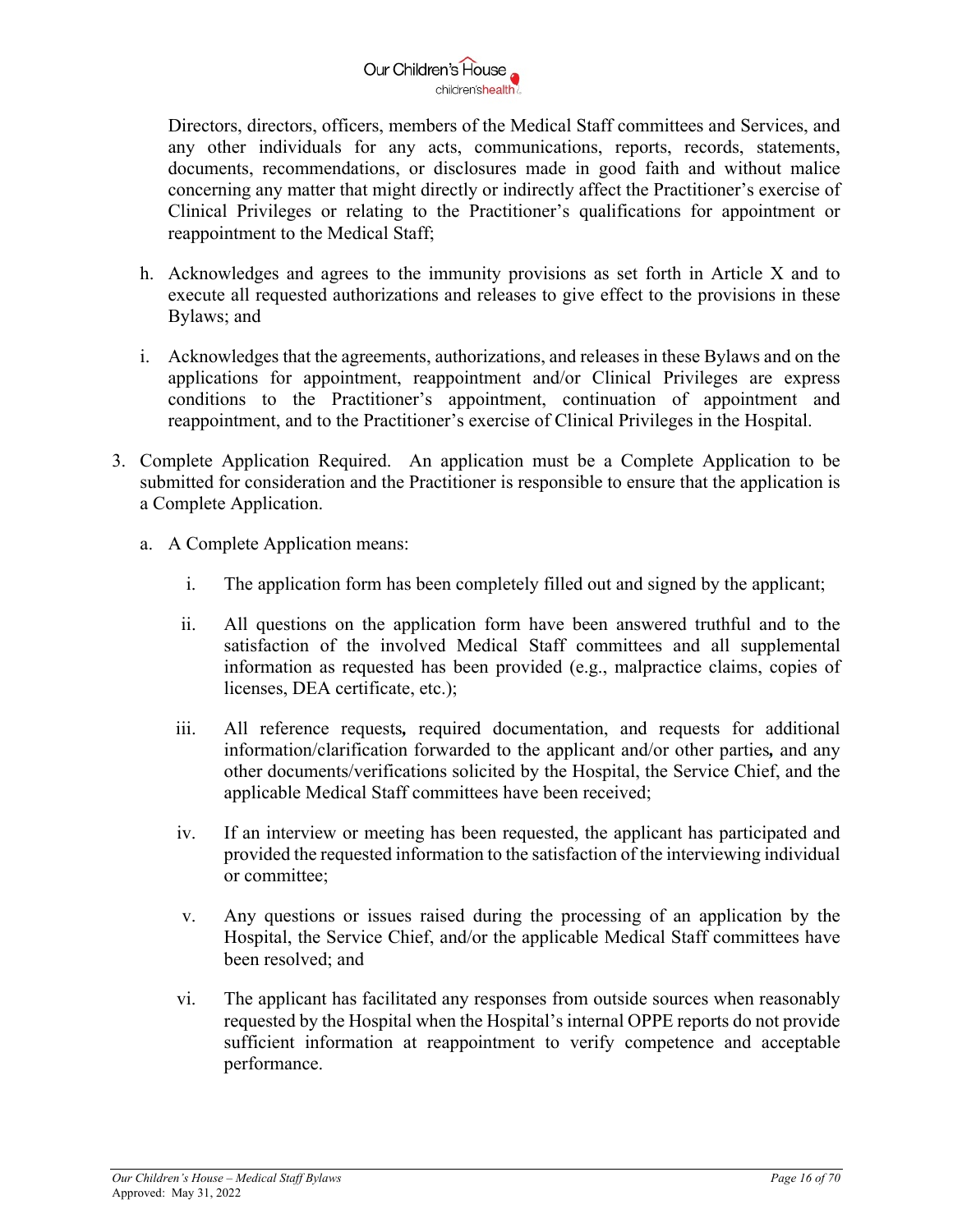

An application can be a Complete Application, but then become incomplete due to a subsequent request for information.

- b. If an application is not a Complete Application, Medical Staff personnel will provide the Practitioner with Special Notice of:
	- i. What information is needed and from whom;
	- ii. The time period within which the information must be received;
	- iii. The fact that the application will be withdrawn from further processing if the information is not received within that time period; and
	- iv. That withdrawal of an application from further processing is not a denial of the application or an Adverse Recommendation or Action and does not entitle the Practitioner to any procedural rights under these Bylaws or otherwise.
- c. Once an application has been withdrawn from processing due to not being a Complete Application as provided in this section, the Practitioner may not submit a new application for a period of at least one year from the date the application was withdrawn.
- 4. Review by Service Chief.
	- a. Once an application is a Complete Application, Medical Staff Services will forward the application and any supporting documentation to the Service Chief appropriate to the Practitioner's specialty. The Service Chief shall have 30 days from receipt to review the application and may conduct a personal interview with the Practitioner. Should the Service Chief not complete this action within 30 days, the Credentials Committee may initiate its review.
	- b. The Service Chief shall issue a written recommendation to the Credentials Committee as to whether Medical Staff membership should be granted and, if so, what Staff category and Clinical Privileges are appropriate and any conditions or limitations on that category or Clinical Privileges. If appointment or Clinical Privileges are not recommended or any conditions or limitations are recommended, a statement of the reasons for such shall be included.
- 5. Review by Medical Executive Committee.
	- a. The MEC shall also act as the Credentials Committee and will review the application and make recommendation to the Board of Directors within 30 days of receipt. The MEC may conduct a personal interview with the Practitioner.
	- b. The MEC shall issue a written recommendation to the Board of Directors as to whether Medical Staff membership should be granted and, if so, what Staff category and Clinical Privileges are appropriate and any conditions or limitations on that category or Clinical Privileges. If appointment or Clinical Privileges are not recommended or any conditions or limitations are recommended, a statement of the reasons for such shall be included.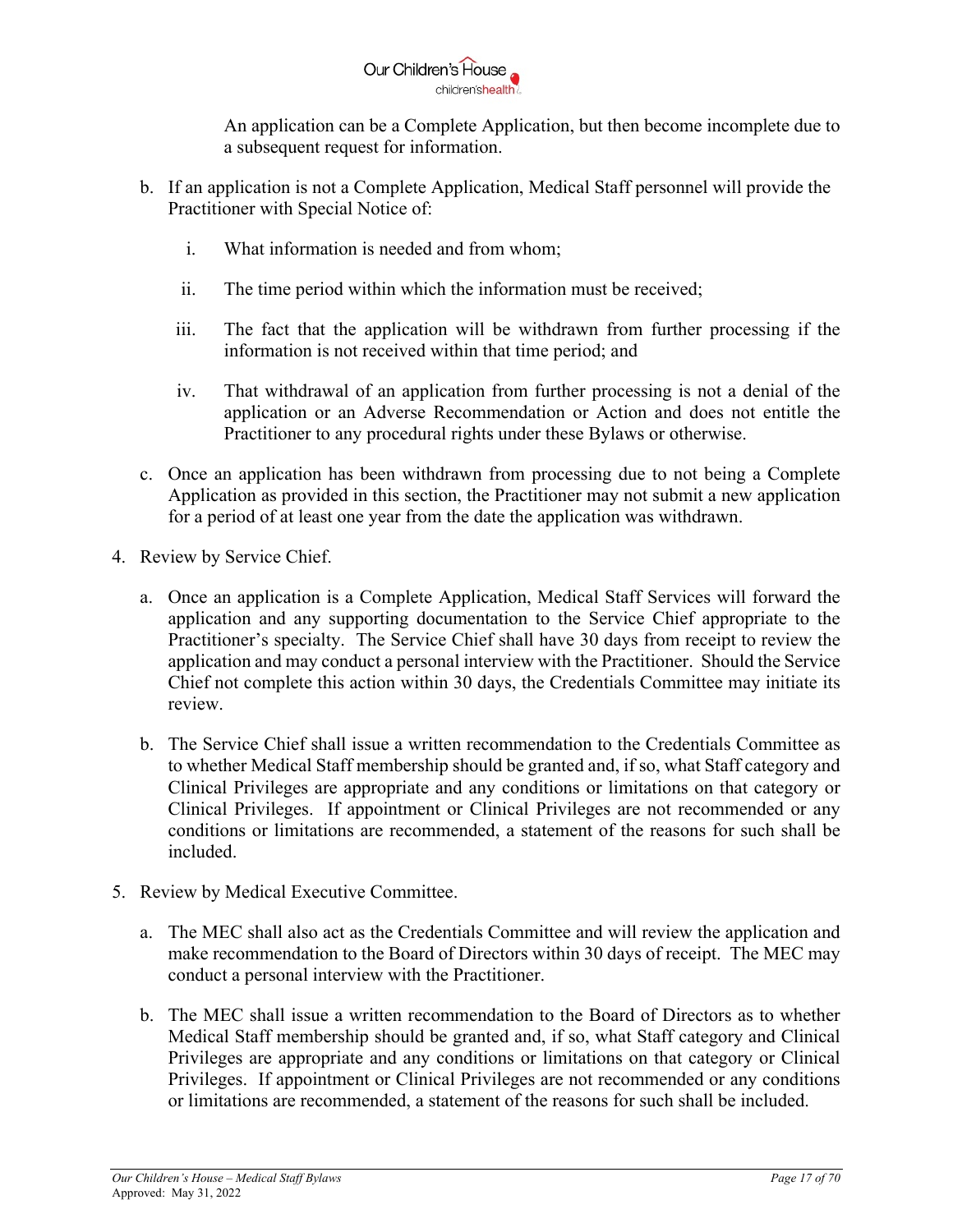

- c. If the recommendation of the MEC is an Adverse Recommendation or Action, the Hospital Administrator shall provide the Practitioner with Special Notice of the recommendation as provided in Article XIII and all further procedures shall be as set forth in that Article.
- d. If the recommendation of the MEC is not an Adverse Recommendation of Action, it shall be forwarded with any supporting documentation to the Board of Directors for review under Section E.7. below.
- 6. Review by Board of Directors.
	- a. At its next regular meeting, but in no event more than 60 days from its receipt of a Complete Application and a recommendation from the MEC that is not an Adverse Recommendation or Action, the Board of Directors, or a delegated Committee of the Board of Directors, shall review the application and recommendation and issue its own determination.
	- b. The Board of Directors written determination shall indicate whether Medical Staff membership should be granted and, if so, what Staff category and Clinical Privileges are appropriate, and any conditions or limitations on that category or Clinical Privileges. If appointment or Clinical Privileges are not granted or any conditions or limitations are imposed, a statement of the reasons for such shall be included in the determination.
	- c. If the determination of the Board of Directors is an Adverse Recommendation or Action, the Hospital Administrator shall provide the Practitioner with Special Notice of the determination as provided in Article XIII and all further procedures shall be as set forth in that Article.
	- d. If the determination of the Board of Directors is not an Adverse Recommendation or Action, it shall be the final decision of the Board of Directors. The Hospital Administrator shall notify the Practitioner in writing within 20 days of the decision.
- 7. Deferral. Any committee may defer action on an application for the purpose of obtaining additional information. The committee must follow up within 30 days of deferral with a recommendation.

## **Section F. Staff Dues or Application Fees**

Annual Medical Staff dues or application fees shall be set by the MEC and may be modified from time to time in the MEC's discretion.

## **Section G. Responsibilities of Membership**

Each Medical Staff Member shall:

- 1. Direct the care of patient(s) in a manner consistent with generally accepted standards of care and the standards of the Medical Staff, including evidence-based protocols.
- 2. Abide by these Bylaws, Medical Staff Rules and Regulations and policies, and Our Children's House policies and procedures .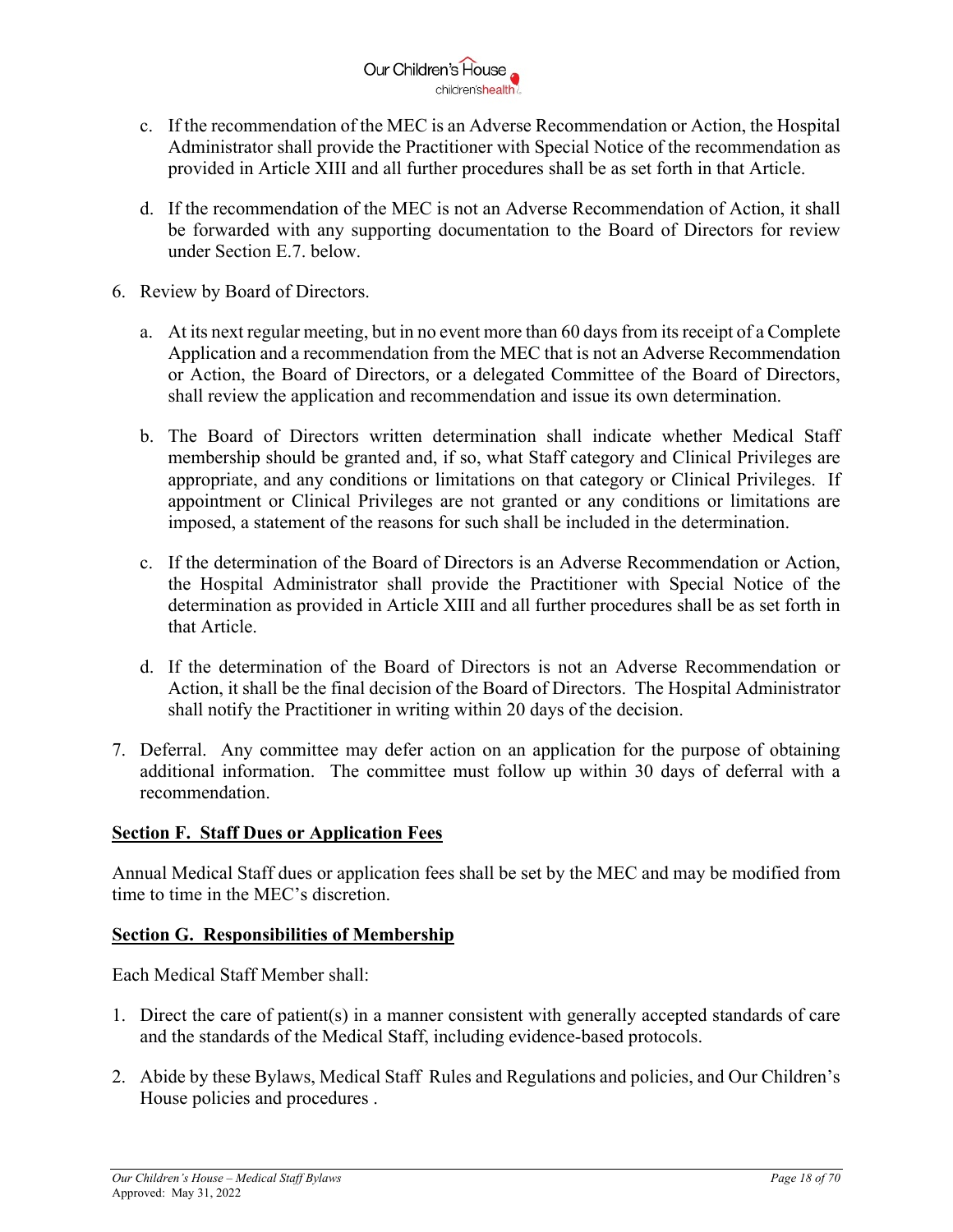

- 3. Supervise the work of any Residents, Fellows, or APPs or AHPs under the Member's supervision, as applicable.
- 4. Assist Our Children's House in fulfilling its responsibilities for providing emergency and charitable care to the extent determined by the MEC with approval by the Board of Directors for each Service and or Staff category.
- 5. Seek consultation when indicated and provide consulting services in the care of patients requiring those services on request within the Member's specialty, capability and capacity, without regard to the patient's ability to pay.
- 6. Comply with the ethical standards and professional guidelines of the Member's profession.
- 7. Treat employees, patients, visitors, and Members in a dignified and courteous manner; cooperate with other Members, staff and hospital employees and administration in a respectful and professional manner so as to promote the delivery of quality patient care and the orderly operation of the Hospital.
- 8. Cooperate with the committees of the Medical Staff and Our Children's House, as appropriate including carrying out the assignments associated with Membership and Hospital and Medical Staff committee assignments and participating in medical peer review and maintaining in strict confidence the records and proceedings of medical peer review and all involved committees.
- 9. Prepare and complete in a timely manner as required by Medical Staff Rules & Regulations and Hospital policy, accurate, legible and clinically pertinent medical records for all patients to whom the Member provides care in the Hospital, including utilization of electronic medical records system(s) and completion of any associated training, and maintain the confidentiality of those records, to include accessing only those records for which the Member has a legitimate reason and maintaining proper controls on access by the Member's employees, APPs and AHPs;
- 10. Maintain continued compliance with all criteria and qualifications of Medical Staff Membership and notify Medical Staff Services as soon as possible and no later than ten (10) business days, and no later than one (1) day with regard to 10.a-c below, after receiving notice of any of the following:
	- a. Suspension, termination, restriction, or denial, in whole or in part, of the Member's professional licensure to practice medicine or podiatry in any state or controlled substances registration either federal or any state;
	- b. Loss, cancellation, reduction, or other modification of professional liability insurance;
	- c. Exclusion from participation in Medicare, Medicaid or any other governmental programs;
	- d. Initiation of an investigation or implementation of an agreed order, remedial plan, or any other action by any professional licensing agency or a professional certification board;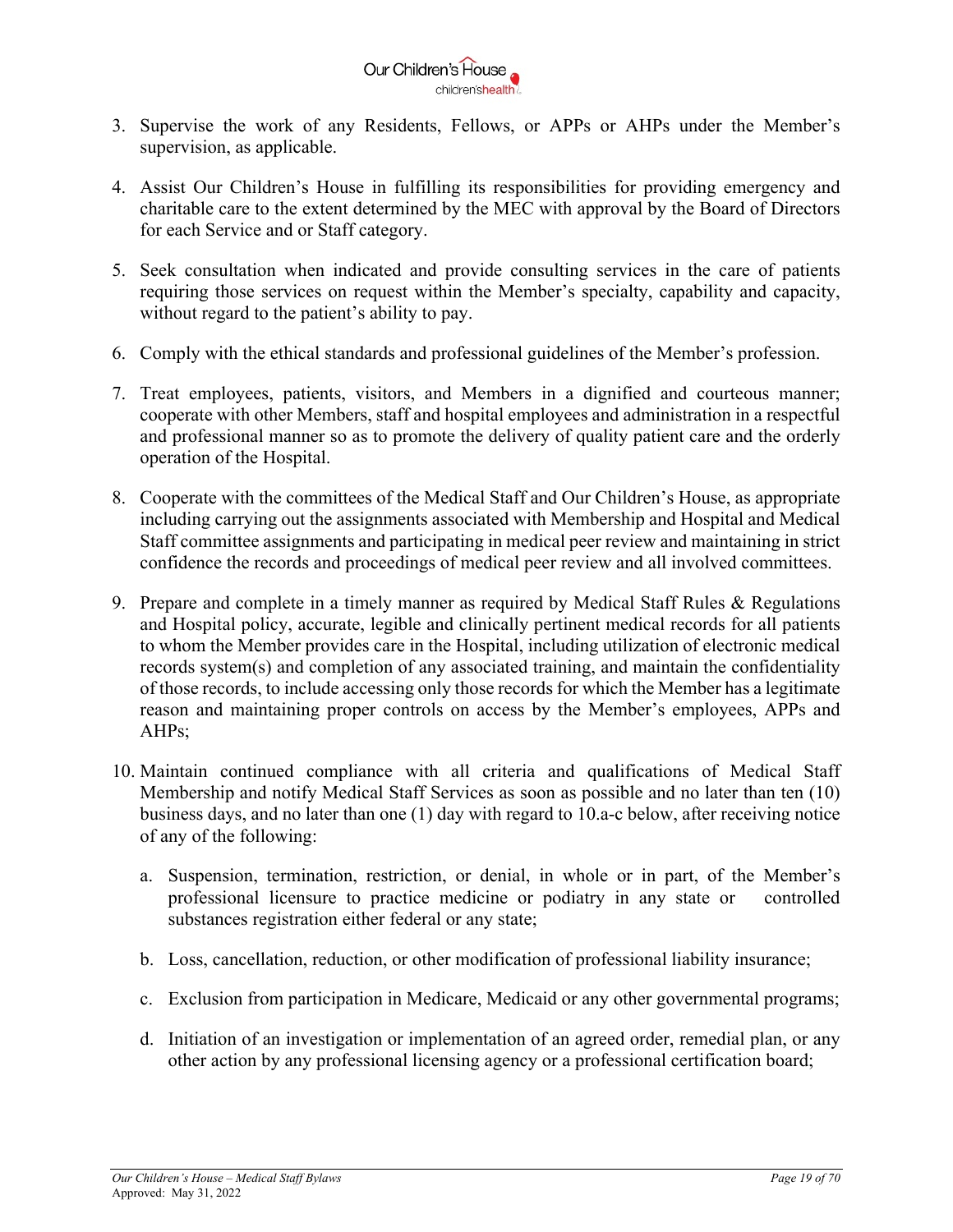## Our Children's House children'shealth?

- e. Imposition of: (i) any disciplinary or corrective action (including probation), (ii) initiation of an investigation for purposes of possible corrective action, (iii) suspension, reduction or loss of clinical privileges, (iv) proctoring, monitoring or review for any reason other than FPPE applicable to new Practitioners or the exercise of newly granted clinical privileges, or (v) denial of appointment, reappointment or renewal of Medical Staff Membership or clinical privileges at any other hospital or health care entity, but not including automatic action for delinquent medical records;
- f. Resignation of Clinical Privileges or Medical Staff Membership at Hospital or any other hospitals;
- g. Leave of absence, whether voluntary or involuntary, from another hospital or health care entity;
- h. Filing of any report concerning the Member with the National Practitioner Data Bank and any of the following:
	- i. Pending investigations, formal or informal actions, or sanctions, whether criminal or civil, by the Texas Medical Foundation, Medicare, Medicaid, or any other state or federal governmental program;
	- ii. Filing of, or notice of claim, for any civil or administrative action alleging professional incompetence, professional negligence, or improper professional conduct or professional misconduct;
	- iii. Judgment, settlement or dismissal of any claim for any civil or administrative actions alleging professional incompetence, professional negligence, or improper professional conduct or professional misconduct;
	- iv. Voluntary or involuntary challenge, denial, limitation, suspension, revocation or relinquishment of Membership in any medical/professional society or initiation of any action that would affect Membership in such a society organization;
	- v. Any change in health status or ability, including a failure to comply with recommended treatment that might affect the Member's ability to fulfill the essential functions of Medical Staff Membership and/or exercise Clinical Privileges in accordance with accepted professional standards and without posing a direct threat to patients.
	- vi. Any conviction, guilty plea or deferred adjudication, or *nolo contendere* plea or filing of formal charges for a felony or misdemeanor (including DUI or PI) other than minor traffic violations.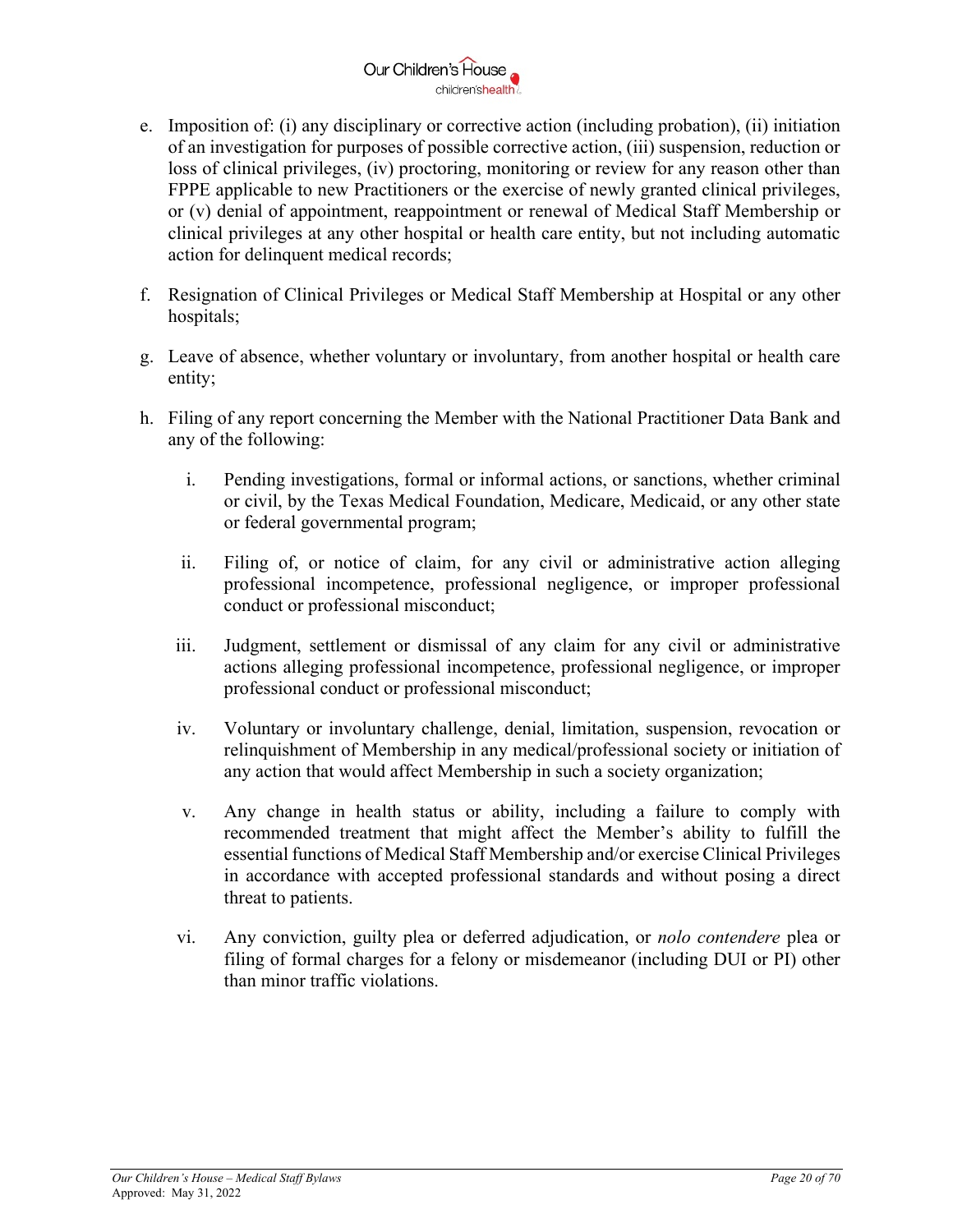

11. Maintain accurate and current contact information with Medical Staff Services, including email address, all office addresses and home address, office, home and mobile telephone numbers.

## **Section H. Leave of Absence**

Members of the Medical Staff may be granted a leave of absence as set forth in the policies and procedures of the Medical Staff.

## **ARTICLE III. CLINICAL PRIVILEGES**

### **Section A. General**

A Practitioner providing patient care services at the Hospital may exercise only those Clinical Privileges requested and specifically granted by the Board of Directors. Clinical Privileges must be Hospital specific, within the scope of the Practitioner's license authorizing such practice in this state and limited by any conditions or restrictions imposed by the Board of Directors. The exercise of Clinical Privileges shall be subject to these Bylaws, the Rules and Regulations and Hospital policies and carried out in accordance with accepted professional standards and the standards of the Medical Staff, as well as legal and accreditation standards.

### **Section B. Delineation of Clinical Privileges.**

- 1. Development. The Medical Staff, through the MEC and consultation with the appropriate Service Chief(s), shall be responsible to develop and recommend to the Board of Directors for approval a listing of Clinical Privileges that will be available and offered at the Hospital. The list of Clinical Privileges shall take into consideration the needs of the community and the Members of the Medical Staff, and the adequacy of resources, equipment and personnel of the Hospital to support the Clinical Privileges.
- 2. Criteria. The MEC, in consultation with the appropriate Service Chief(s) shall also develop and approve criteria for the granting of the approved list of Clinical Privileges, which shall also be subject to the approval of the Board of Directors.

#### **Section C. Process for Granting and Renewal.**

- 1. Application.
	- a. A request for the specific Clinical Privileges desired by a Practitioner shall be indicated on the prescribed form and must accompany each application for appointment or reappointment. A request by a Member for a modification of Clinical Privileges may be made at any time.
	- b. All such requests must be supported by documentation, in the application, of required qualifications. Failure to document satisfaction of minimum threshold criteria established for the requested Clinical Privilege shall result in lack of processing of the request as to that Clinical Privilege.
- 2. Criteria. The determination of whether to grant Clinical Privileges shall be based on: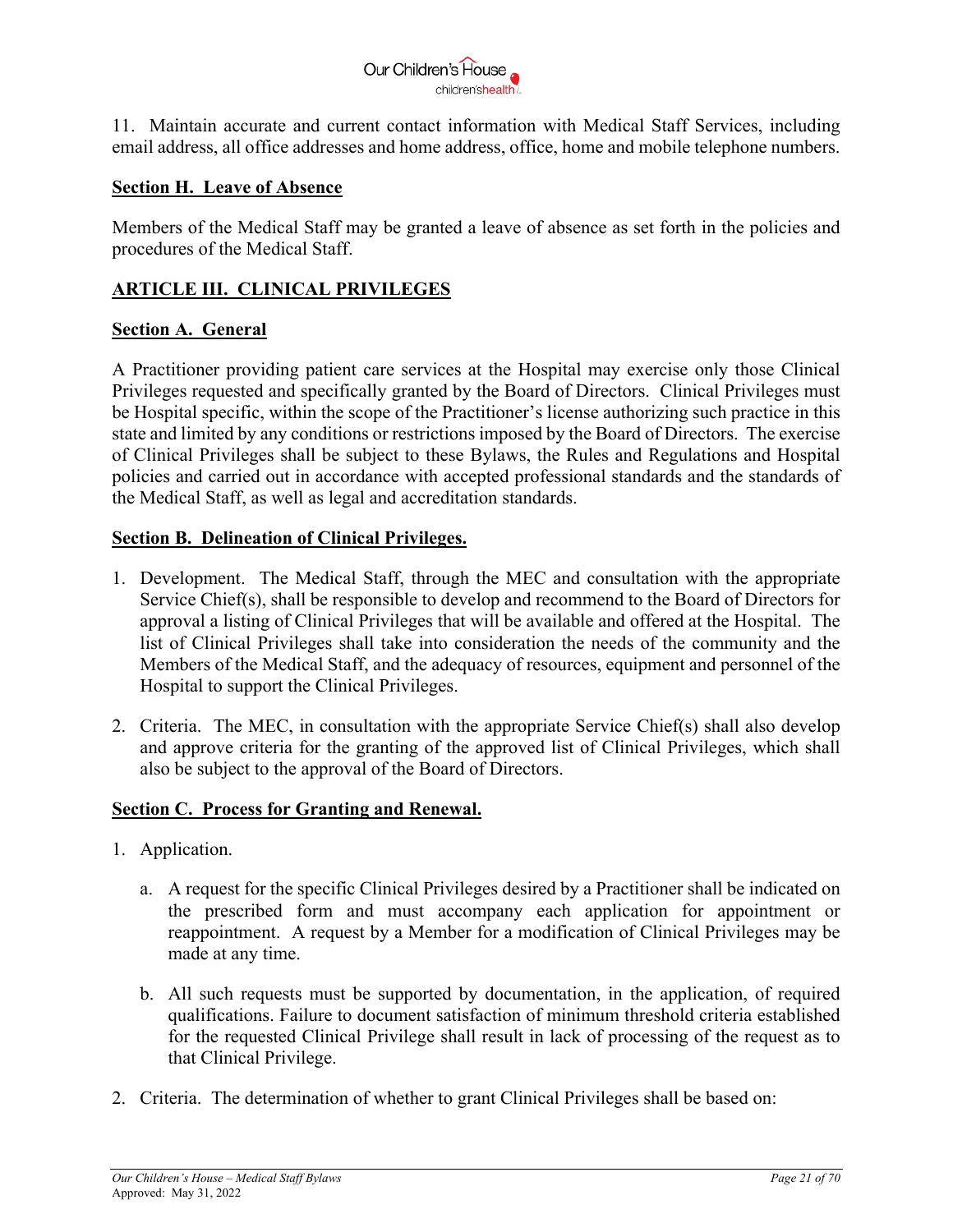

- a. The Practitioner's education, training, experience, current competence, clinical judgment, health status and ability to perform the requested Clinical Privileges, peer recommendations or clinical evaluations when required, and other relevant information;
- b. Information regarding previously successful or currently pending challenges to or restrictions on any licensure or registration or the voluntary relinquishment of such licensure or registration;
- c. Information regarding voluntary or involuntary termination of medical staff membership or voluntary or involuntary limitation, reduction or loss of Clinical Privileges at another health care entity;
- d. Information regarding professional liability claims and suits either pending or closed, regardless of the outcome; and
- e. The Practitioner's documentation of compliance with any minimum threshold criteria or other requirements established by the Board of Directors, following consultation with the MEC, for those Clinical Privileges.
- 3. Process.
	- a. The process for consideration and granting of Clinical Privileges, both initially and on renewal shall be the same as that used for appointment and reappointment in Article II, Section E above, and may include expedited processing.
	- b. The renewal process shall include any information relevant to the Practitioner's competence and professional conduct, including without limitation, consideration of information generated pursuant to Medical Peer Review, relevant Practitioner-specific data as compared to aggregate data and morbidity and mortality data when available, and, if needed, information from other health care entities.
	- c. This same process shall be used for requests for changes in Clinical Privileges between reappointment times which may be subject to FPPE.
- 4. Term.
	- a. Clinical Privileges may be granted for a period of up to two (2) years and may be for a period of less than two (2) years. A term of less than two (2) years is not an Adverse Recommendation or Action and does not entitle the Practitioner to any procedural rights of review under these Bylaws or otherwise.
	- b. Any initial grant of Clinical Privileges shall be subject to FPPE as set out in written Policy. The term of the initial FPPE may be extended, not to exceed a total of two (2) years, unless a special exception is approved by the MEC.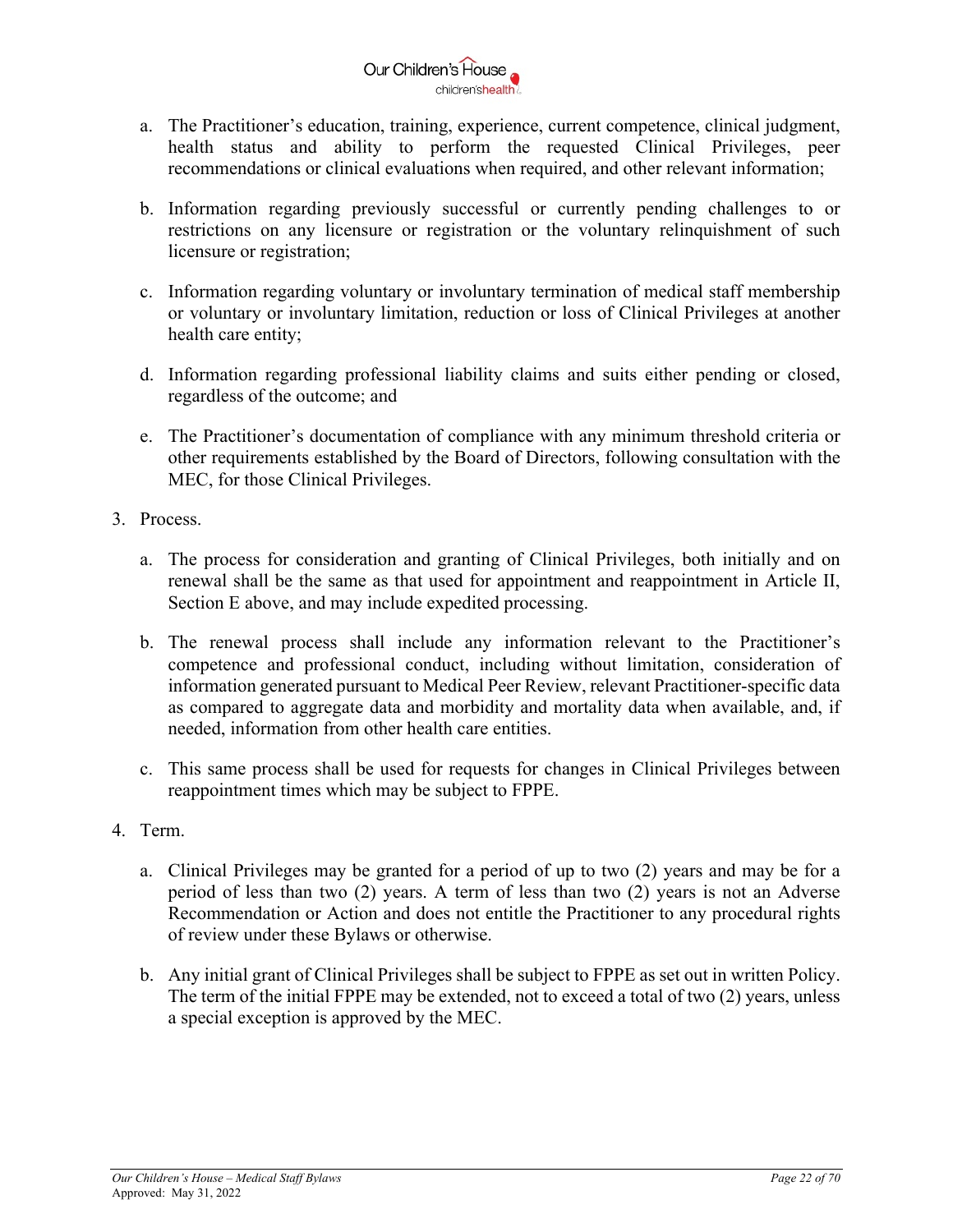

## **Section D. Exclusive Professional Service Arrangements**

- 1. Requirement to Process. If the exercise of Clinical Privileges is subject to an exclusive contract or other arrangement approved by the Board of Directors, an application for Clinical Privileges shall be processed only if the requesting Practitioner or Member is subject to the arrangement, unless otherwise provided by the Board of Directors.
- 2. Effect on Current Members. If the Hospital, with the approval of the Board of Directors, enters into an exclusive arrangement as to the exercise of certain Clinical Privileges in accordance with this Section and Article VI, only those Members subject to that arrangement may continue to exercise the Clinical Privileges addressed by the arrangement, unless otherwise provided by the Board of Directors. Those Members who are not subject to the exclusive arrangement shall be considered to have automatically relinquished those Clinical Privileges addressed by the arrangement and shall not be entitled to procedural rights of review under these Bylaws or otherwise.

### **Section E. Temporary Clinical Privileges**

- 1. Criteria. Temporary Clinical Privileges may be granted only to Practitioners with a pending application for initial appointment or to fulfill an important patient care, treatment, and service need, as detailed below. In granting temporary Clinical Privileges, special requirements may be imposed in order to monitor and assess the quality of care rendered by the Practitioner exercising such privileges. Temporary privileges may be recommended by the Medical Staff President or his/her designee which may include the appropriate Service Chief or Chief Medical Officer OCH, or the Credentials Committee Chair. Temporary privileges may be granted by the President or the Hospital Administrator.
- 2. Clean Application. After receipt of a Complete Application for Medical Staff appointment, including a request for specific temporary Clinical Privileges and in accordance with the conditions specified below, a Practitioner may be granted temporary Clinical Privileges for a period not to exceed 120 days while awaiting MEC and Board of Directors approval. The credentialing process must include primary source verification of the applicant's current state professional licensure(s), current professional liability coverage, relevant training and current competence at time of granting privileges, ability to perform the privileges requested, a query and evaluation of the NPDB information, no current or previously successful challenge to licensure or controlled substances registration, no record of involuntary termination of medical staff membership at another health care entity, and no record of involuntary limitation, reduction, denial or loss of clinical privileges at another health care entity.
- 3. Important Patient Need.
	- a. After receipt of a written request and other required documentation, a Practitioner who is not an applicant for Medical Staff appointment may be granted temporary Clinical Privileges for the care of one or more specific patients for purposes of an important patient care, treatment or service need as designated in the request.
	- b. All such patients shall be attended by a Member of the Active Staff with the Practitioner with temporary Clinical Privileges providing appropriate consultation.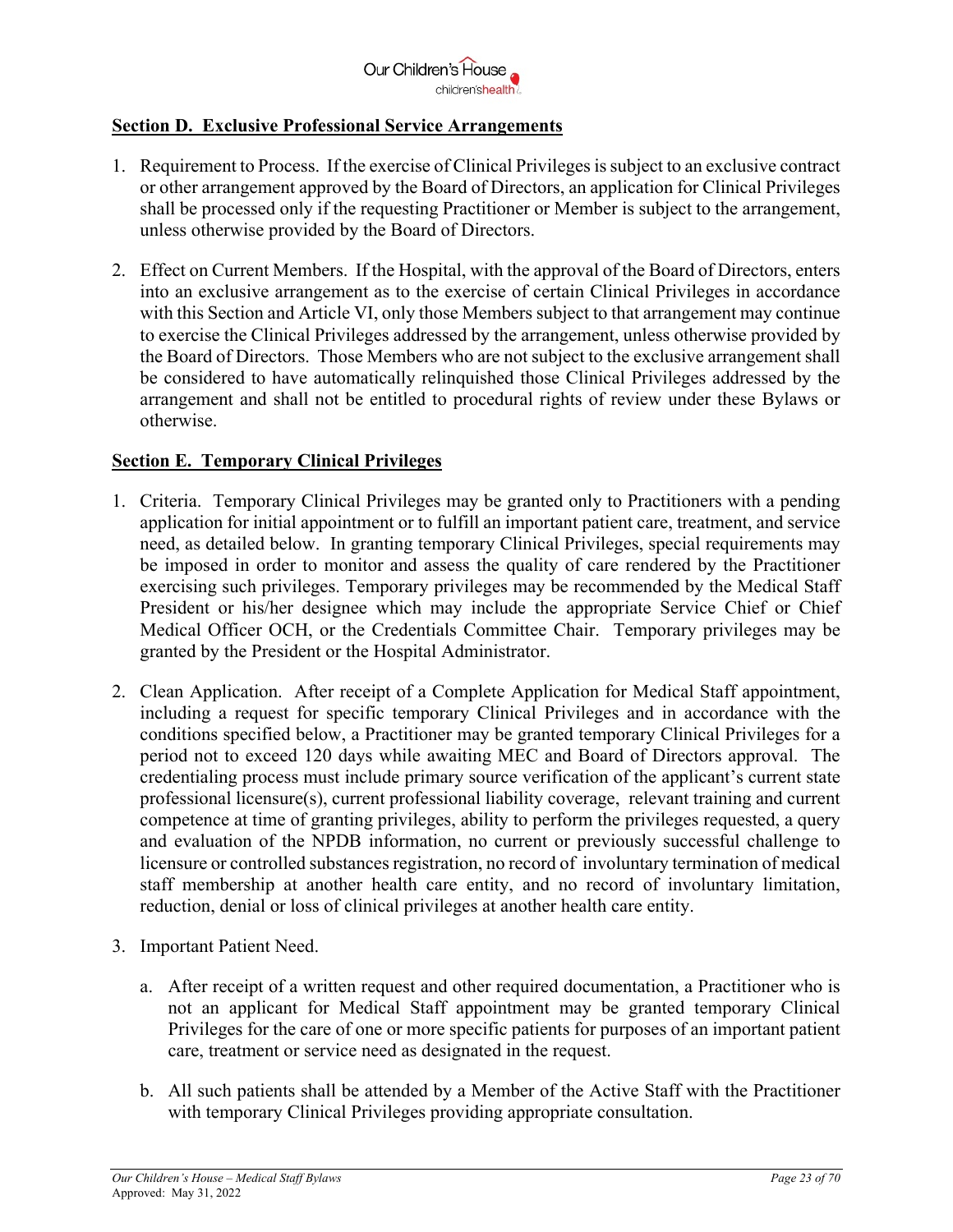

- c. Such Clinical Privileges shall be restricted to the 120 day period by any Practitioner, after which such Practitioner shall be required to apply for appointment to the Medical Staff before being allowed to attend additional patients.
- 4. Authority of Service Chief. Practitioners with temporary Clinical Privileges shall be subject to the authority of the Service Chief to which the Practitioner is assigned and special requirements of consultation and reporting may be imposed by that Chief.
- 5. Subject to Bylaws. Before temporary Clinical Privileges are granted, the Practitioner must acknowledge in writing that the Practitioner has received or been given access to and agrees to be bound by the terms of the Medical Staff Bylaws, Rules and Regulations, and relevant Hospital policies, including all releases.
- 6. Termination of Temporary Clinical Privileges. The Hospital Administrator may, after consultation with the Medical Staff President or appropriate Service Chief, terminate any or all of a Practitioner's temporary Clinical Privileges. Temporary Clinical Privileges shall automatically terminate on issuance of an Adverse Recommendation or Action. They shall be automatically terminated on issuance of an unfavorable recommendation by the Credentials Committee or automatically modified to conform to a recommendation by the Credentials Committee that the Practitioner be granted Clinical Privileges which are different from the temporary Clinical Privileges. In the event of termination, the Practitioner's hospitalized patients shall be assisted to select another Practitioner by the Service Chief.
- 7. No Procedural Rights of Review. The granting of temporary Clinical Privileges is a courtesy on the part of the Hospital. A Practitioner is not entitled to any procedural rights afforded by these Bylaws or otherwise as a result of granting temporary Clinical Privileges, a failure to grant temporary Clinical Privileges or because of any termination or suspension of temporary Clinical Privileges.

## **Section F. Care in an Emergency**

- 1. Authorization. During an emergency, any qualified Member, to the degree permitted by the Member's professional license, shall be permitted and assisted to do everything appropriate in an effort to save the life of a patient or prevent serious harm, using every facility of the Hospital necessary, including the calling of any consultation necessary or desirable, even though some of the actions may be taken outside the scope of the Member's Clinical Privileges or Staff category. The Member shall promptly provide the Medical Executive Committee with a written statement setting out the circumstances giving rise to the care in an emergency under this Section.
- 2. Emergency Defined. For purposes of this Section, an emergency is defined as a condition in which serious or permanent harm would result to a patient or in which the life of a patient is in immediate danger and any delay in administering treatment would add to that danger.

# **Section G. Privileges to Perform H&P**

1. General. Clinical Privileges for performing a medical history and physical examination shall be delineated. A history and physical examination must be completed and documented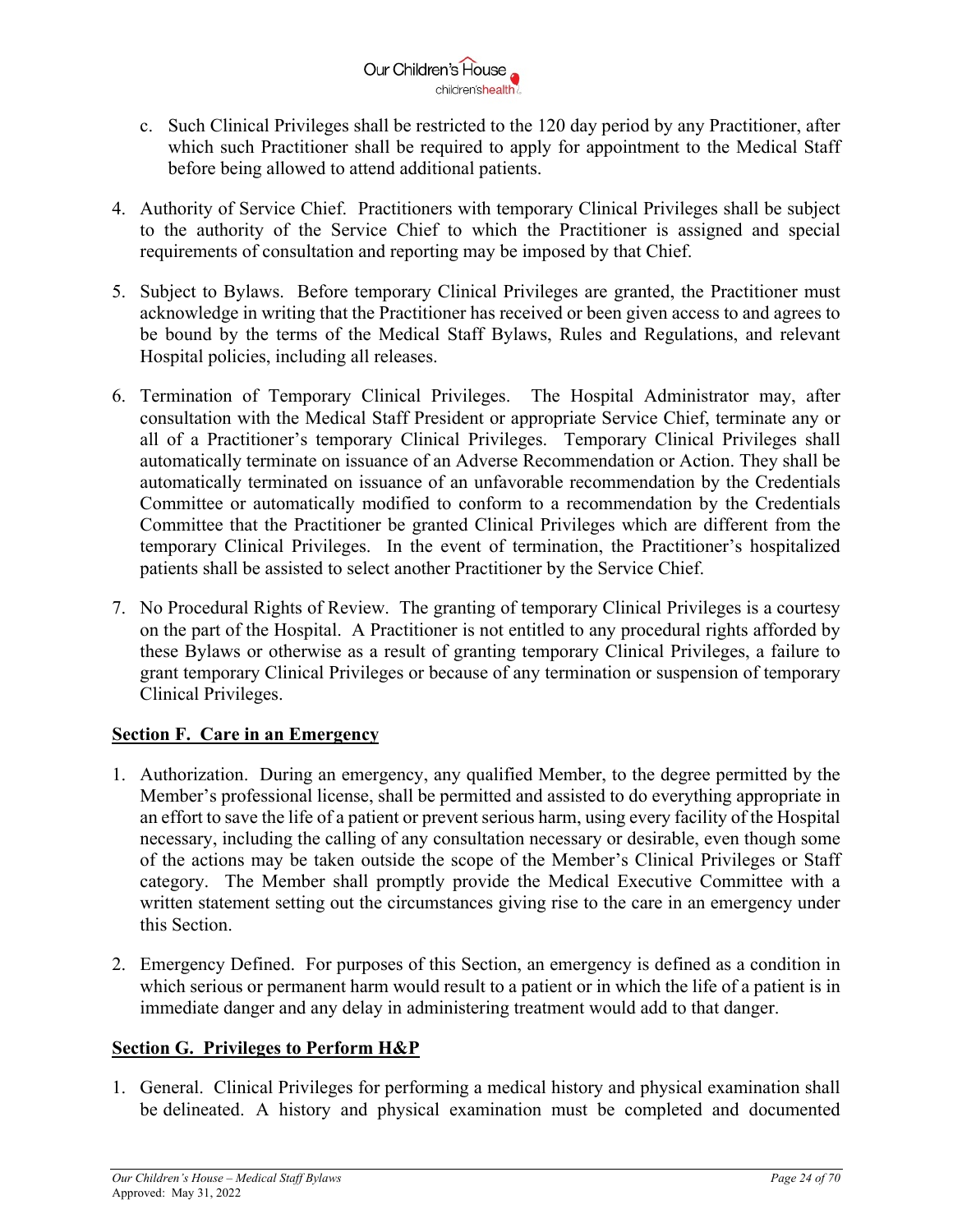

by a physician member of the Medical Staff with clinical privileges, or by a licensed individual approved for such privilege based on demonstrated competence. The prehospitalization medical history and physical examination must be performed by a Physician Member of the Medical Staff.

- 2. Time Requirements.
	- a. A history and physical must be completed and documented in the medical record of all inpatients within twenty-four (24) hours of admission.
	- b. A new history and physical must be completed if the original history and physical was performed and completed greater than thirty (30) days prior to admission, registration or a procedure. If the original history and physical was performed and completed within the past thirty (30) days (prior to admission, registration or a procedure), there must be evidence of an updated examination of the patient, including any changes in the patient's condition. This is called an interval note.
- 3. Podiatrists.
	- a. Members who are Podiatrists are responsible for that part of their patients' histories and physical examinations that relate to podiatry.
	- b. Podiatrists are responsible to secure a Physician Member to manage and coordinate their patients' medical condition during hospitalization and meet any requirements in the Rules and Regulations.
- 4. Residents and Other Approved Practitioners. When the history and physical examination is recorded by a resident, intern, or other approved practitioner, the supervising physician shall review such history and physical, make a separate entry, and countersign or authenticate it, according to Our Children's House policy, to indicate his/her approval and agreement with the contents.

The Medical Staff Rules and Regulations as well as the health information management policies and procedures outline specific requirements related to the content and other requirements for completion of histories and physicals.

## **Section H. Telemedicine Clinical Privileges**

- 1. General. Practitioners who wish to provide telemedicine services in prescribing, rendering a diagnosis or otherwise providing clinical treatment to a Hospital patient shall be required to apply for and, except as provided below, be granted Clinical Privileges for these services as provided in these Bylaws and as required by Texas law.
- 2. Reliance on Distant Site Credentialing. The Board of Directors, following consultation with the MEC, may authorize a written agreement with a distant site hospital or other entity, which agreement allows reliance on the credentialing and privileging decisions of that distant site; provided that, the process meets the applicable requirements of The Joint Commission and the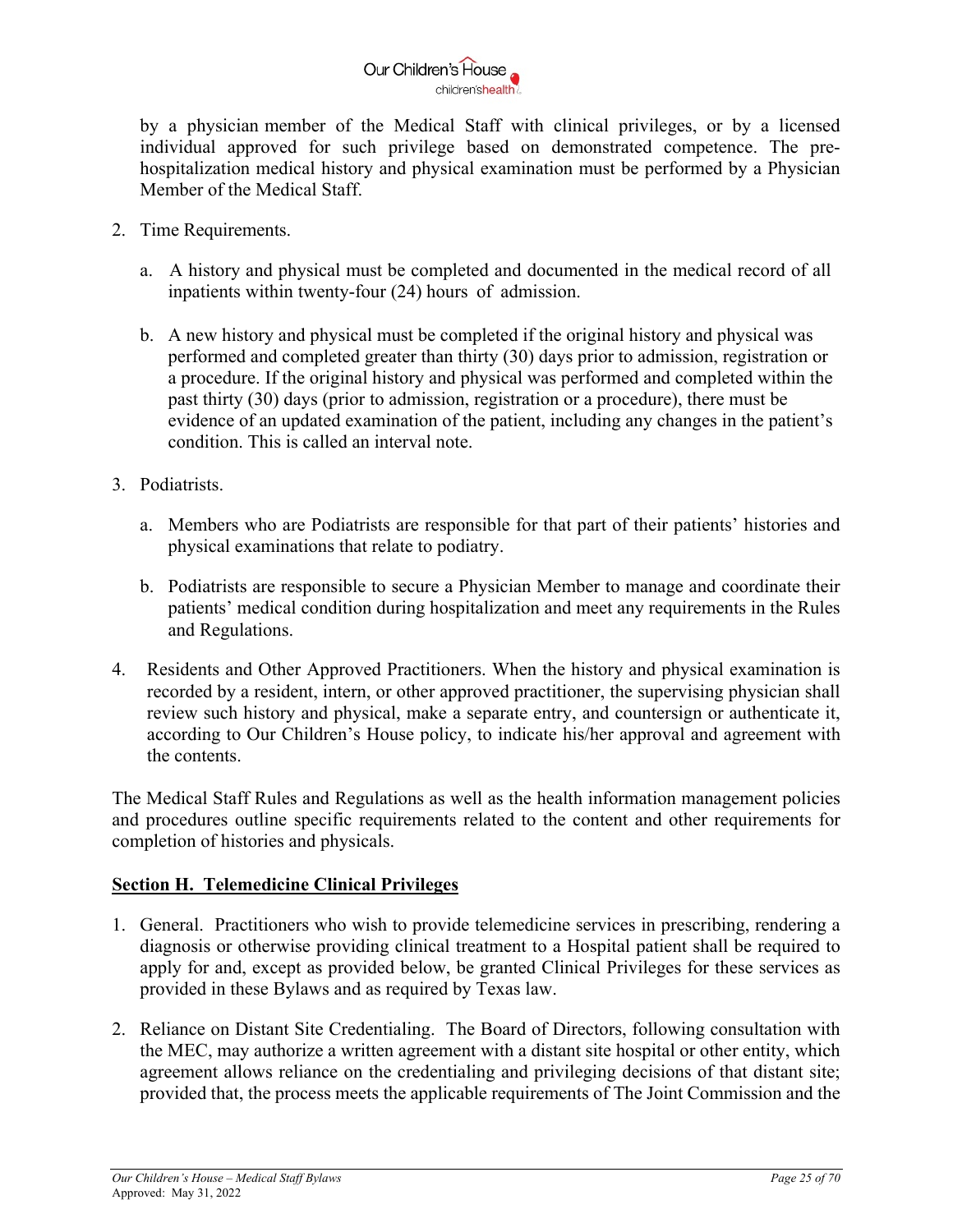

Medicare Conditions of Participation and the criteria in these Bylaws for the applicable Telemedicine Clinical Privileges.

3. Scope of Telemedicine Services. Only those clinical services that are appropriately delivered through a telemedicine medium, according to commonly accepted quality standards, shall be recommended to the Board of Directors by the MEC as appropriate for Telemedicine Clinical Privileges. This limited scope shall be documented in writing in Hospital policy. Consideration of appropriate utilization of telemedicine equipment by the Telemedicine Practitioner shall be encompassed in the Clinical Privileges delineation which is reviewed by the appropriate Service Chief and the recommendation is sent to the Credentials Committee, MEC, and the Board for final approval.

#### **Section I. Temporary Disaster Privileges**

- 1. Authority. If the Hospital's Emergency Medical Plan has been activated, any Member or other health care provider with Clinical Privileges, to the degree permitted by his license, shall be permitted to and be assisted by Hospital personnel in doing everything possible to save the life of a patient or to save the patient from serious harm. Additionally, temporary disaster privileges may be granted to Practitioners and other health care providers who are not Members of the Staff by the Hospital President or Medical Staff President, or their designees, as provided in Hospital policy.
- 2. Process. The process for granting temporary disaster privileges shall include the basic steps of photo identification and direct observation, mentoring, and clinical record review of volunteer staff in accordance with legal and accreditation requirements.
- 3. Termination. Once the immediate situation has passed and such determination has been made consistent with the Hospital's Emergency Medical Plan, all temporary disaster privileges shall automatically terminate immediately. Any person identified in the Emergency Medical Plan or Hospital policy with the authority to grant temporary disaster privileges shall also have the authority to terminate such privileges. Such authority may be exercised in the sole discretion of the Hospital and will not give rise to any procedural rights of review under these Bylaws or otherwise.

## **Section J. Advanced Practice and Allied Health Professionals (APPs/AHPs)**

- 1. General. Certain individuals may be granted Clinical Privileges to provide health care in the Hospital as APPs or AHPs. The process for reviewing applicants and granting Clinical Privileges to an APP or AHP shall be set out in Hospital policy. Any grant of Clinical Privileges shall be in accordance with the Medical Staff credentialing and privileging process, and shall be subject to any required Practitioner delegation, direction and/or supervision as set out in Hospital policy following consultation and recommendation by the Medical Executive Committee. APPs and AHPs are not eligible for Medical Staff membership or any of the procedural rights of review afforded to Practitioners under these Bylaws or otherwise. Any review rights shall be limited to those set out in the Hospital policy.
- 2. Supervising Practitioner. Except for those employed by the Hospital or APPs/AHPs that the Board of Directors determine do not require a Supervising Practitioner, each APP/AHP must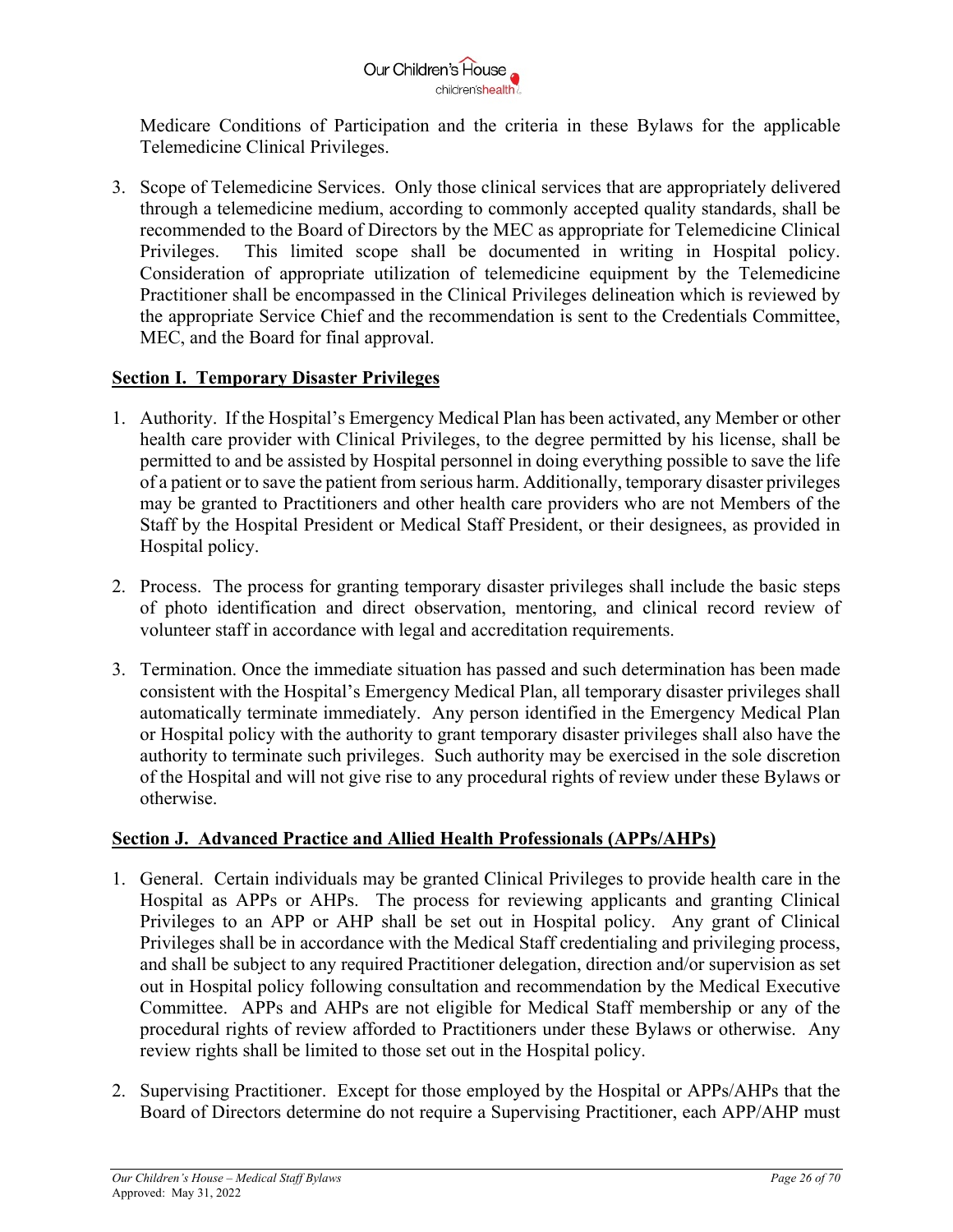

be engaged by a Member either as an employee or independent contractor of the Member or the Member's practice group. One Member shall be designated as the primary supervising Practitioner, and required to submit attestations as to the competence of the APP/AHP and the obligations of the supervising Practitioner as set forth in these Bylaws, Hospital and Medical Staff Policy and the Rules and Regulations on use of the APP/AHP. All other Members utilizing the services of the APP/AHP are considered alternate supervising Practitioners and subject to the same obligations. All supervising Practitioners are responsible to provide the required delegation, direction and/or supervision as set forth in Hospital policy and the APP/AHP's delineation of Clinical Privileges when using the services of the APP/AHP. Each supervising Practitioner retains full responsibility for the performance and care provided by the APP/AHP in the Hospital.

3. Improper Use. Use by a Practitioner of an APP/AHP, other health care provider authorized to provide health care in the Hospital, or Hospital employee in a manner not permitted by the individual's Clinical Privileges or other authorization may be grounds for Corrective Action against the Practitioner.

## **ARTICLE IV. CATEGORIES OF THE MEDICAL STAFF**

The categories of Medical Staff membership are Active, Consulting and Courtesy. Each Member of the Medical Staff must be assigned to a specific Staff category as well as a Service.

#### **Section A: Active Staff**

- 1. *Qualifications*. A member of the Medical Staff is eligible for the category of Active staff by maintaining a minimum of twelve (12) or more Patient Contacts per appointment period or being appointed through the appropriate process as defined in the Bylaws or Medical Staff policies as the JPE Chief Medical Officer, Chief Medical Officer OCH, Service Chief, Medical or Surgical Director or Training Program Director. In the event a member up for reappointment to the Active Staff category has six (6) or fewer contacts during the preceding appointment period, such member shall be eligible for the Active category if the member had significant involvement, as determined by the MEC in its sole discretion, in issues of quality of care either through Medical Staff, service, or service leadership or Medical Staff committee involvement.
- 2. *Prerogatives*. A member of the Active staff may:
	- a. Admit patients without limitation, subject to these Bylaws, the Rules and Regulations, and applicable Medical Staff, Hospital and service policies and procedures.
	- b. Exercise such clinical privileges as granted pursuant to these Bylaws.
	- c. Vote on all matters presented to the general Medical Staff and of the service and committees of which he is a member.
	- d. Hold any office that is voted on by all members of the Medical Staff and in the service and committees of which he is a member.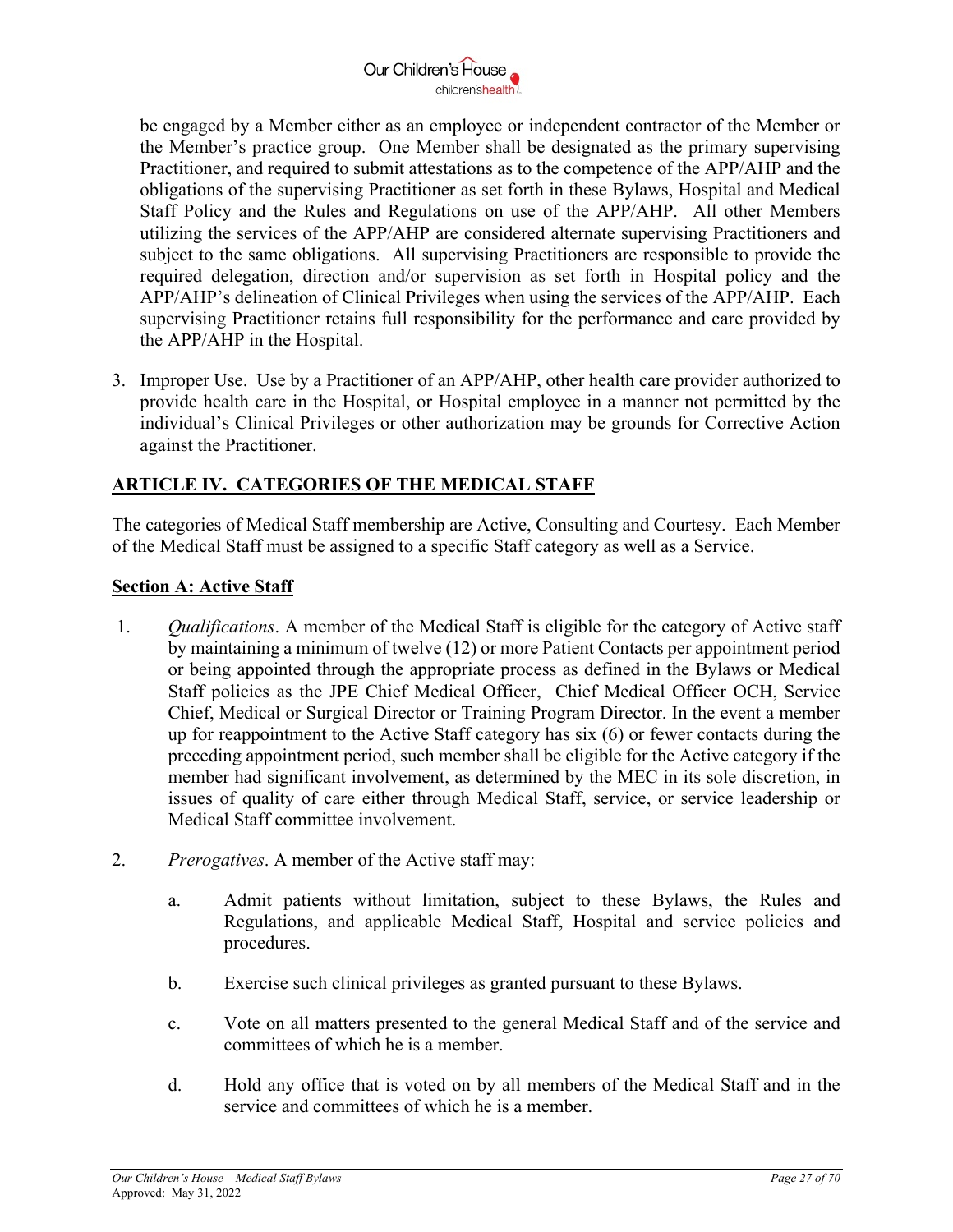

- 3. *Responsibilities.* A member of the Active staff shall:
	- b. Actively participate in the quality evaluation and monitoring activities required of Medical Staff members.
	- c. Discharge the responsibilities set forth in these Bylaws, Medical Staff Policies, Procedures, Rules and Regulations, and applicable Hospital and service policies and procedures.
	- d. Retain responsibility within his area of professional competence for the continuous care and supervision of each patient for whom he is responsible for providing services in the Hospital, or arrange a suitable alternative as applicable in accordance with these Bylaws, Medical Staff Policies, Procedures, Rules and Regulations, and applicable Hospital and service policies and procedures.
	- e. Have procedures in place to provide care to or assist in the provision of care to such staff member's patients who come or are brought to the Hospital's emergency room.
	- f. Discharge such other staff functions as may be required from time to time by the MEC or the Service Chief in which the member is assigned.

### **Section B: Courtesy Staff**

- 1. *Qualifications*.
	- a. A member of the Medical Staff is eligible for the category of Courtesy Staff as follows: Maintain at least one (1) and up to a maximum of eleven (11) contacts per appointment period. This maximum number shall not include Patient Contacts that occur when the Courtesy Staff member is providing call coverage for an Active staff member. The MEC may accept evidence of satisfactory patient care activity at another health care facility in lieu of the one (1) contact requirement in special circumstances to best meet the needs of the Medical Staff or Hospital. In the event a member of the Courtesy Staff does not meet the minimum number of contacts during an appointment period, such member may be reappointed by the MEC in its sole discretion, but such reappointment may only be for one (1) year. Only a single one (1) year reappointment shall be granted in the event the member does not meet the contact requirement.
	- b. A Courtesy Staff member will not be required to become an Active staff member because of call-coverage contacts alone.
	- c. A Courtesy Staff member is a member of the active staff of another accredited facility where he actively participates in quality review, evaluation, and monitoring activities similar to those required of the Active staff at this Hospital.
- 2. *Prerogatives*. A Courtesy Staff member may: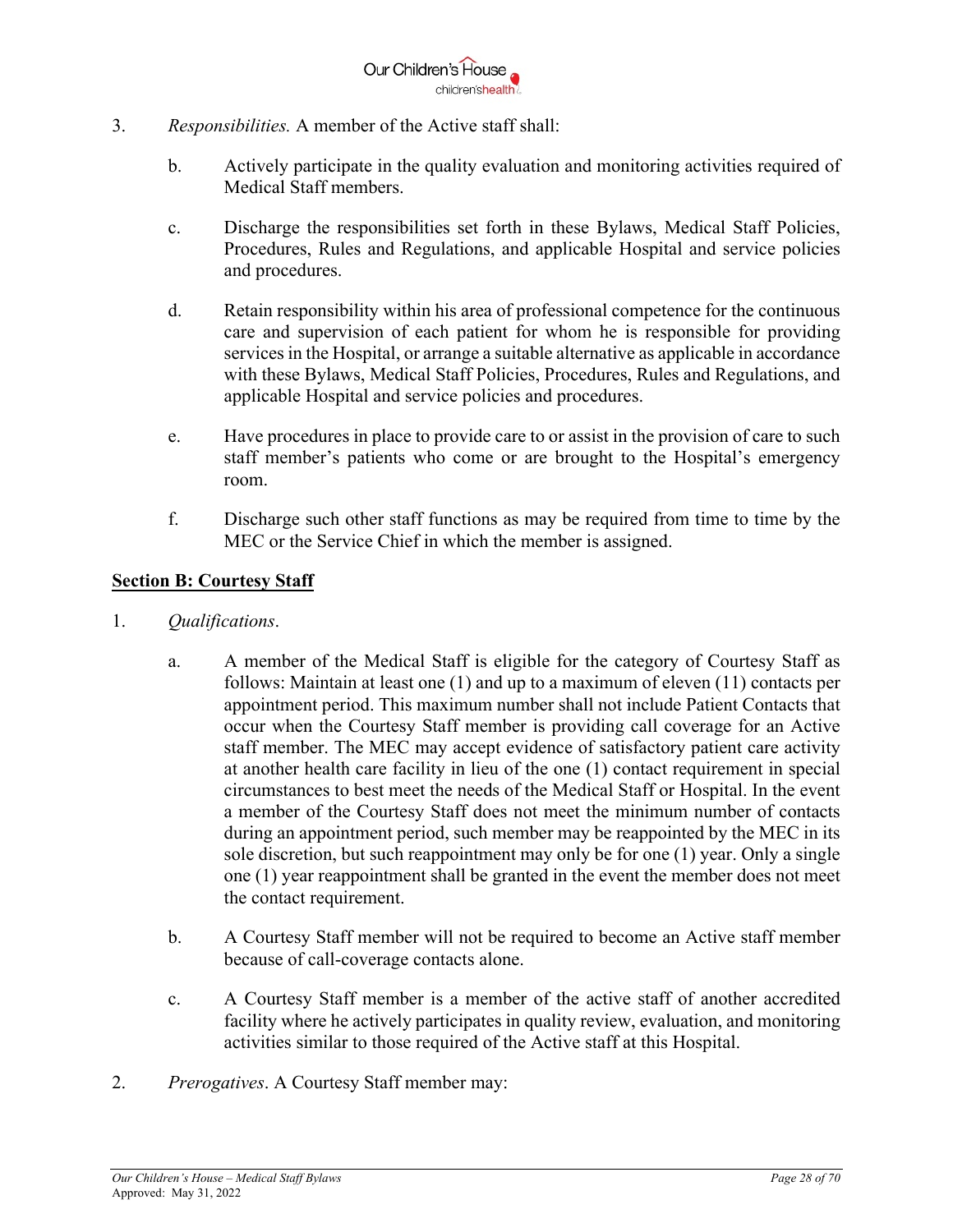

- a. Admit patients to the Hospital subject to these Bylaws, within the limitations provided in the Rules and Regulations and applicable Hospital, Medical Staff, and service policies and procedures and under the same conditions as specified for Active staff members.
- b. Exercise such clinical privileges as granted pursuant to these Bylaws.
- c. Within the sole discretion of the MEC, hold office in the service and committees of which he is a member.
- d. Not hold any office that is voted on by all members of the Medical Staff.
- 3. *Responsibilities*. A member of the Courtesy Staff shall:
	- a. Actively participate in the quality evaluation and monitoring activities required of Medical Staff members;
	- b. Discharge the basic responsibilities set forth in these Bylaws and Medical Staff Policies, Procedures, Rules and Regulations and applicable Hospital and service policies and procedures;
	- c. Retain responsibility within his area of professional competence for the continuous care and supervision of each patient for whom he is responsible for providing services in the Hospital, or arrange a suitable alternative as applicable in accordance with these Bylaws, Medical Staff Policies, Procedures, Rules and Regulations, and applicable Hospital and service policies and procedures;
	- d. Have procedures in place to provide care to or assist in the provision of care to such staff member's patients who come or are brought to the Hospital's emergency room;
	- e. Discharge such other staff functions as may be required from time to time by the MEC or the Service Chief in which the member is assigned.

#### **Section C. Consulting Staff**

The Consulting Category shall consist of Medical Staff members who are persons whose specialty/services are infrequently required (as determined by the MEC) for patients at the Hospital and whose practice in the Medical Center is limited to consultation. These members shall be expected to respond to call for consultation by members of the Medical Staff.

- 1. *Qualifications*. A member of the Medical Staff is eligible for the category of Consulting Staff as follows:
	- a. Receives recognition for outstanding attainments in medicine or podiatry; and
	- b. Is a member of the active staff of another medical or podiatric facility where he actively participates in quality review, evaluation, and monitoring activities similar to those required of the Active staff of this Hospital.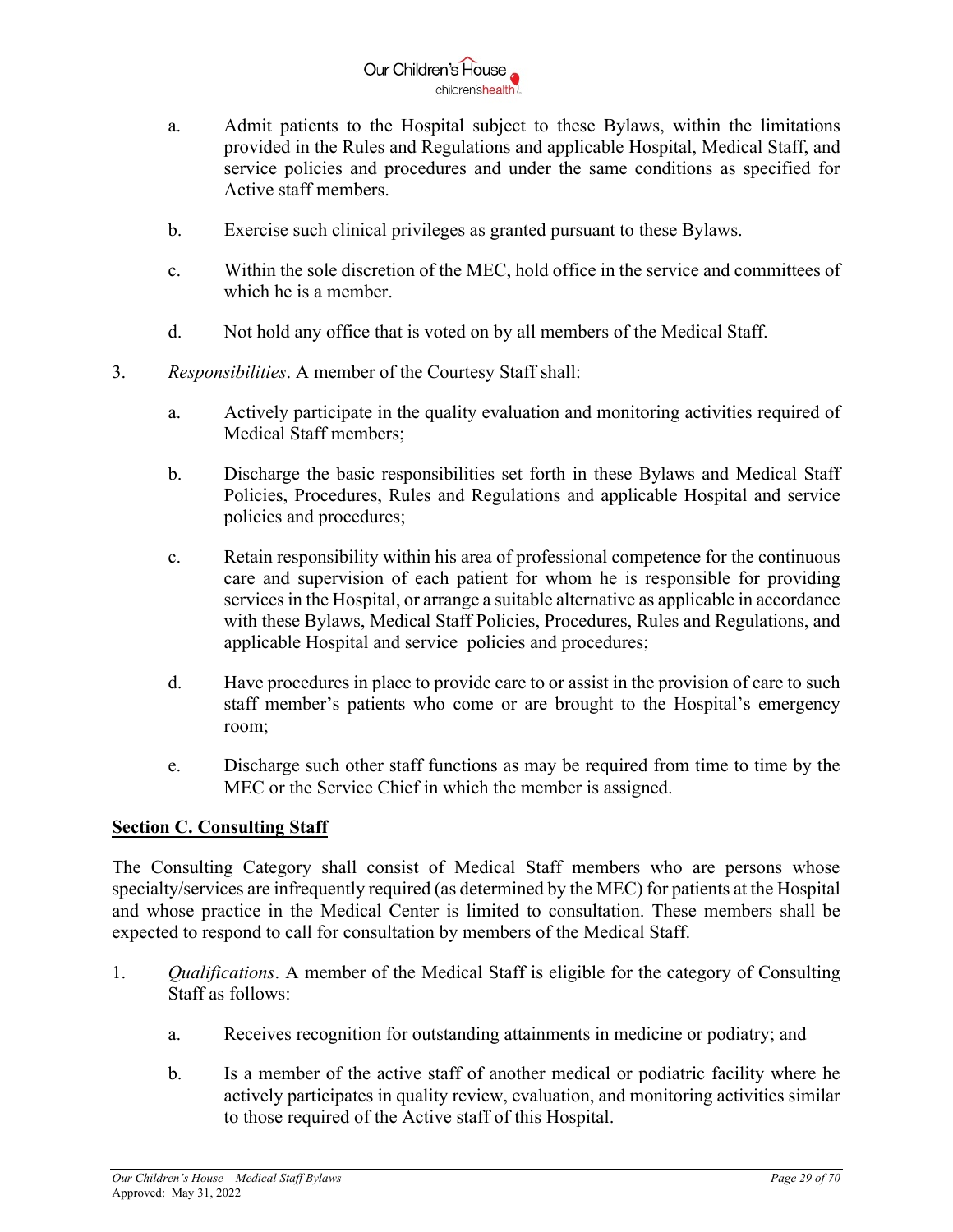

- 2. *Prerogatives.* A Consulting Staff member may:
	- a. Not have admitting privileges;
	- b. Not hold any office that is voted on by all members of the Medical Staff;
	- c. Exercise such clinical privileges as granted pursuant to these Bylaws;
	- d. Hold office in the service or committees of which he is a member;
	- e. Provide consultation as requested by any member of the Medical Staff at the Hospital and subject to these Bylaws, Medical Staff Policies, Procedures, Rules and Regulations, and applicable Hospital and service policies and procedures; and
	- f. Participate in quality review, evaluation, and monitoring activities similar to those required of the Active-Clinical staff of this Hospital.
- 3. *Responsibilities*. A member of the Consulting Staff shall:
	- a. Discharge the basic responsibilities set forth in these Bylaws, Medical Staff Policies, Procedures, Rules and Regulations, and applicable Hospital and service policies and procedures;
	- b. Discharge such other staff functions as may be required from time to time by the MEC or the Service Chief to which he is assigned.

#### **Section D. Changes in Staff Category**

Any request to change a Member's Staff category will be processed only if the Member documents compliance with the above qualifications. Processing will be handled using the procedures for appointment in Article II. At reappointment, a Member who does not meet the threshold eligibility requirements for continuing in the same Staff category may be reassigned to the appropriate category if the Member meets the threshold eligibility requirements for such category. Reassignment is not an Adverse Recommendation or Action and does not entitle the Member to procedural rights of review under these Bylaws or otherwise.

#### **ARTICLE V. OFFICERS AND COMPOSITION OF THE MEDICAL STAFF**

#### **Section A. Officers of the Medical Staff and Duties**

The responsibility for the organization and conduct of the business of the Medical Staff shall rest with a Physician Member who shall serve as the Medical Staff President and Chair of the MEC .

It is expected that any elected officer serve as a role model for all staff and his/her behavior represents Our Children's House and the care provided by Our Children's House in a positive light at all times; this includes but is not limited to:

• Behave in a professional and ethical manner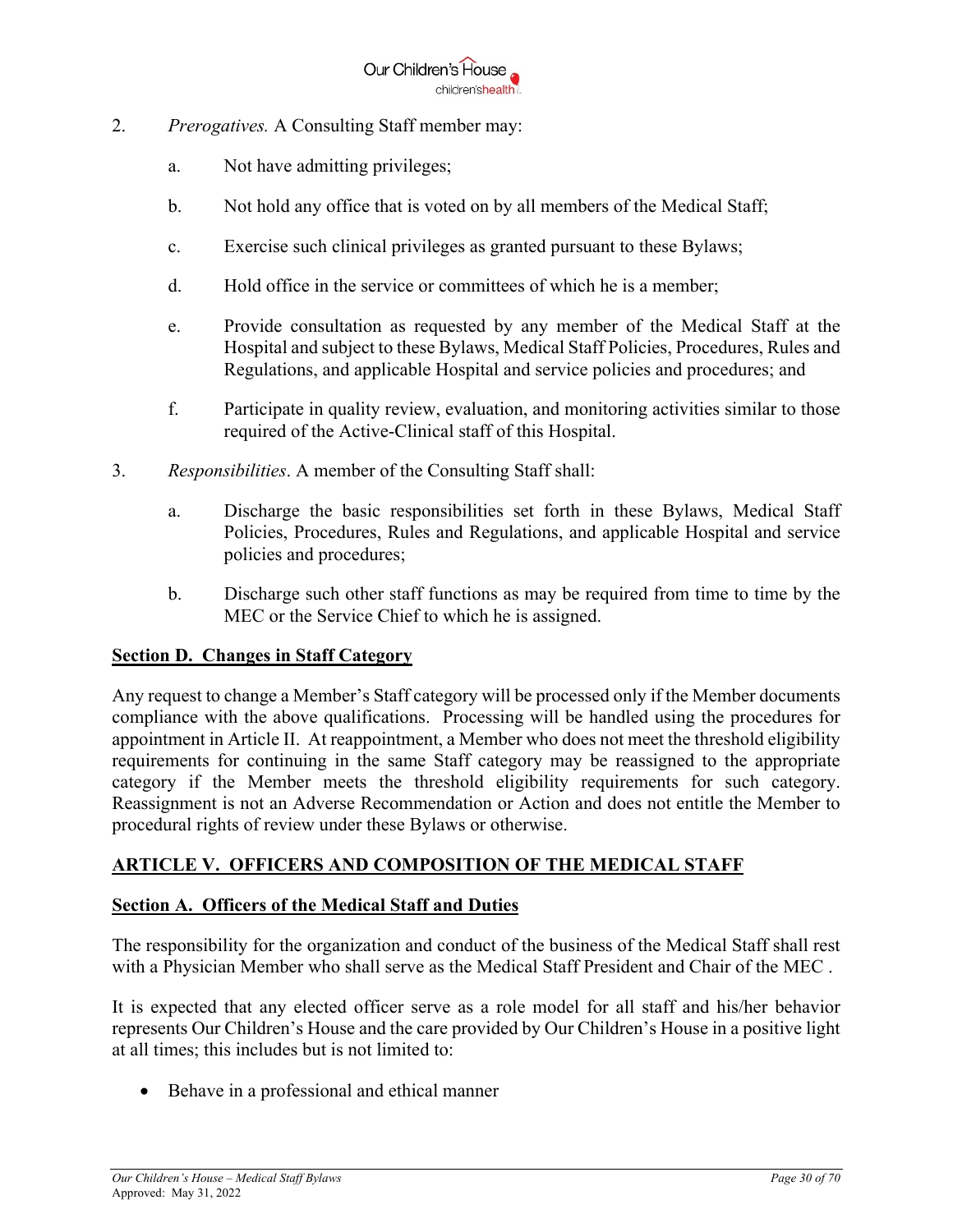

- Maintain a positive relationship with staff, patients and families
- Represent Our Children's House in a positive manner
- Adhere to Medical Staff Bylaws and Rules and Regulations and policies
- Comply with all hospital policies and the Code of Ethical Conduct
- Be a role model to all staff and leading by example
- 1. The Medical Staff shall have an elected President:
	- a. Medical Staff President. The duties and responsibilities of the Medical Staff President shall include the following:
		- i. Represent and act as a spokesperson for the Medical Staff to Hospital management, the Board of Directors and the community;
		- ii. Serve as a voting member of and Chair the MEC;
		- iii. Serve as an ex-officio member of the Board of Directors;
		- iv. Serve as an ex-officio, non-voting member of all other standing committees of the Medical Staff, the Services and any Service committees, and all special and ad hoc committees or task forces of the Medical Staff or a Service;
		- v. Call, preside at, and be responsible for the agenda of all regular and special meetings of the Medical Staff;
		- vi. Enforce the Medical Staff Bylaws, Rules and Regulations and policies, and Hospital policies applicable to Practitioners and other health care providers with Clinical Privileges, consistent with the procedural rights set forth therein;
		- vii. Implement and interpret the policies of the Board of Directors to the Medical Staff and report to the Board of Directors regarding patient care, Medical Peer Review and other activities affecting the Medical Staff;
		- viii. Interact with the Hospital Administrator, JPE Chief Medical Officer, Chief Medical Officer OCH, other members of Hospital administration, and the Board of Directors on matters of mutual concern affecting the Hospital;
			- ix. Appoint Members to all Medical Staff committees and task forces, unless otherwise specified in these Bylaws;
			- x. Perform those duties specifically listed in these Bylaws or as may be delegated by the MEC or the Board of Directors;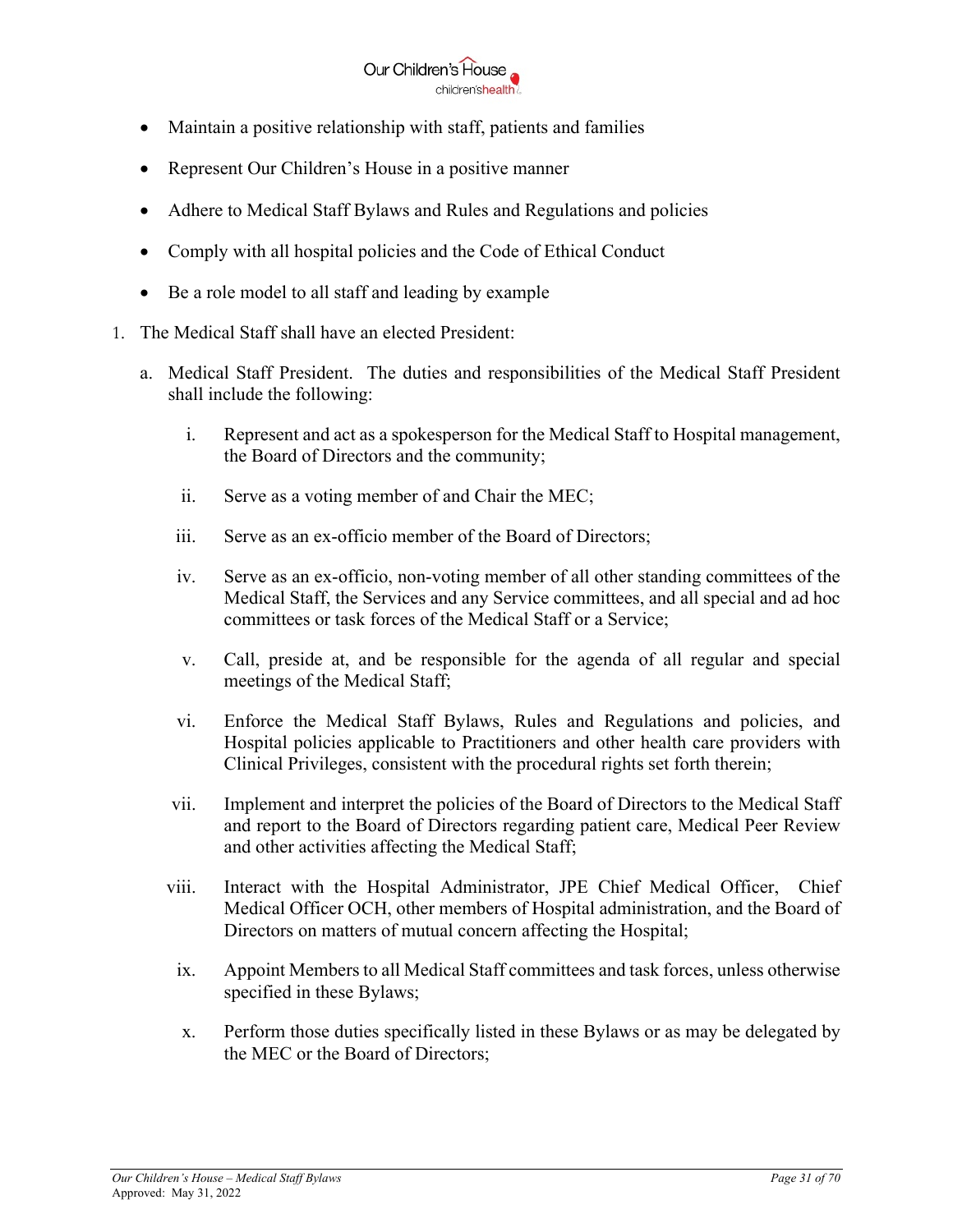

- xi. Act in coordination and cooperation with all Medical Staff leaders and administrative leaders at Our Children's House on an as needed basis on issues that affect the practice of the Medical Staff at Our Children's House;
- xii. Participate in the quality and credentialing processes of the Medical Staff; and
- xiii. Serve as the Chair of the Nominating Committee.

## **Section B. Qualifications of Medical Staff Leadership**

- 1. The Medical/Staff President, Representatives-at-Large, Chief Medical Officer OCH, any other appointed Medical Staff leadership, as well as the MEC must:
	- a. be members in good standing of the Active Staff and remain in good standing on the Active Staff during their term in office;
	- b. be actively involved in patient care at Our Children's House;
	- c. not have been subject to Corrective Action at this Hospital at any time;
	- d. not hold a similar position or a position on the Board of Directors at another health care entity during their service in these positions;
	- e. have demonstrated an ability to work well with others; and
	- f. be in compliance with the professional conduct policies of Our Children's House.
- 2. The Nominating Committee, a subcommittee of the MEC chaired by the Medical Staff President will have discretion to determine if a staff member wishing to run for office meets the qualifying criteria.

## **Section C. Nomination and Election of Officers**

- 1. A Nominating Committee shall be appointed yearly by the MEC as set out in Article VII and chaired by the Medical Staff President. This committee shall offer one or more nominees for Medical Staff President and Representatives-at-Large.
- 2. Nominations for Medical Staff President may also be made by a petition signed by at least ten percent (10%) of the members of the Active Medical Staff. Such a petition must be submitted to the Nominating Committee no later than the first day of October.
- 3. Only Active members of the Medical Staff shall be eligible to vote for officers. All candidates who have accepted the nominations shall be placed on a ballot. The ballot will be distributed to all Active Staff members and they shall have fourteen (14) calendar days to vote. The candidate for each office receiving the most votes cast shall be elected, subject to approval and confirmation by the Board of Directors.
- 4. If the results of the election should end in a tie for any position, a runoff election will be initiated. The runoff ballot will be distributed to all Active Staff and they shall have fourteen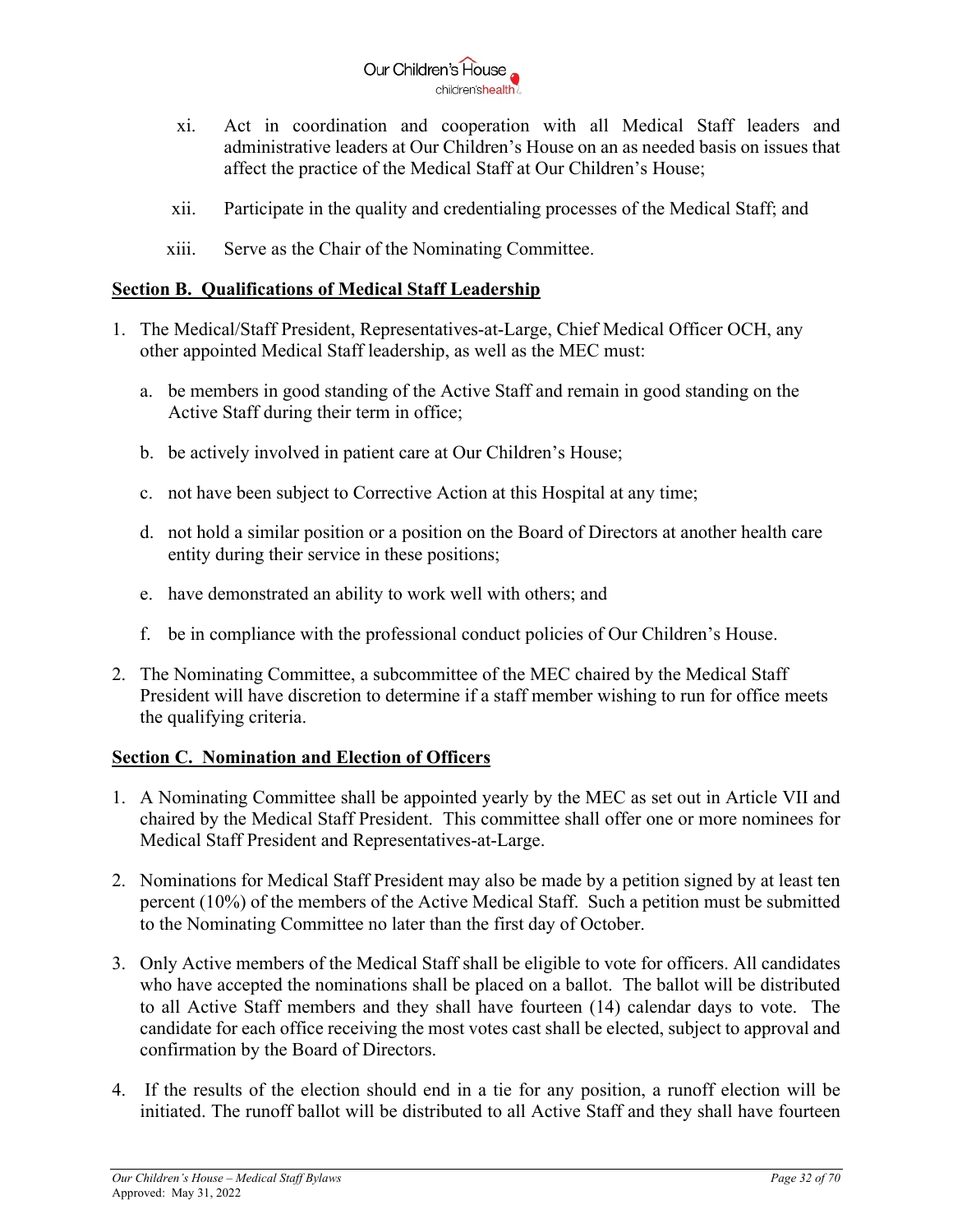

(14) calendar days to vote. The candidate receiving the most votes cast shall be elected, subject to approval and confirmation by the Board of Directors.

### **Section D. Nomination and Election of Representatives-at-Large**

- 1. The candidates for Representatives-at-Large to the MEC may be nominated by members of the Active Medical Staff. To appear on the ballot, a candidate must receive at least ten (10) signed nominations. If no candidate for one of the offices has received ten (10) nominations by the date requested by the Nominating Committee, the duty to nominate for that office shall revert to the Nominating Committee.
- 2. Each Representative-at-Large member shall be elected for a two (2) year term. The candidates for the Representative-at-Large positions receiving the most votes cast shall be elected, subject to approval and confirmation by the Board.

### **Section E. Terms of Office and Stipend**

- 1. The Medical Staff President and all Representatives-at-Large to the MEC shall take office on the first day of the calendar year.
- 2. The term of the Medical Staff President shall be for two (2) years with a maximum of two (2) consecutive terms being served.
- 3. The Medical Staff President may, in each year of the term, receive an annual stipend established and approved by the Board of Directors. Such stipend, if any, and associated documentation shall be made in accordance with Medical Staff policies and procedures and applicable law.

#### **Section F. Vacancies in Office**

Vacancies in the office of the Medical Staff President and Representatives-at-Large shall be filled by a specially called election of the Medical Staff.

#### **Section G. Removal of the Medical Staff President or Representative-at-Large**

- 1. The Board of Directors may remove the Medical Staff President or Representative-at-Large if he or she meets one or more of the criteria outlined below for removal, but only after a consultation with representatives of the MEC. The affected individual will not participate in this consultation.
- 2. The Medical Staff may remove the Medical Staff President Representative-at-Large by petition of twenty-five percent (25%) of the Active Medical Staff and a subsequent two-thirds (2/3) vote by ballot of the Active Medical Staff, if he or she meets one or more of the criteria outlined below for removal.

3. Each of the following conditions, in itself, may constitute grounds for removal of the Medical Staff President or Representative-at-Large from office by the MEC or if requested through one of the above processes: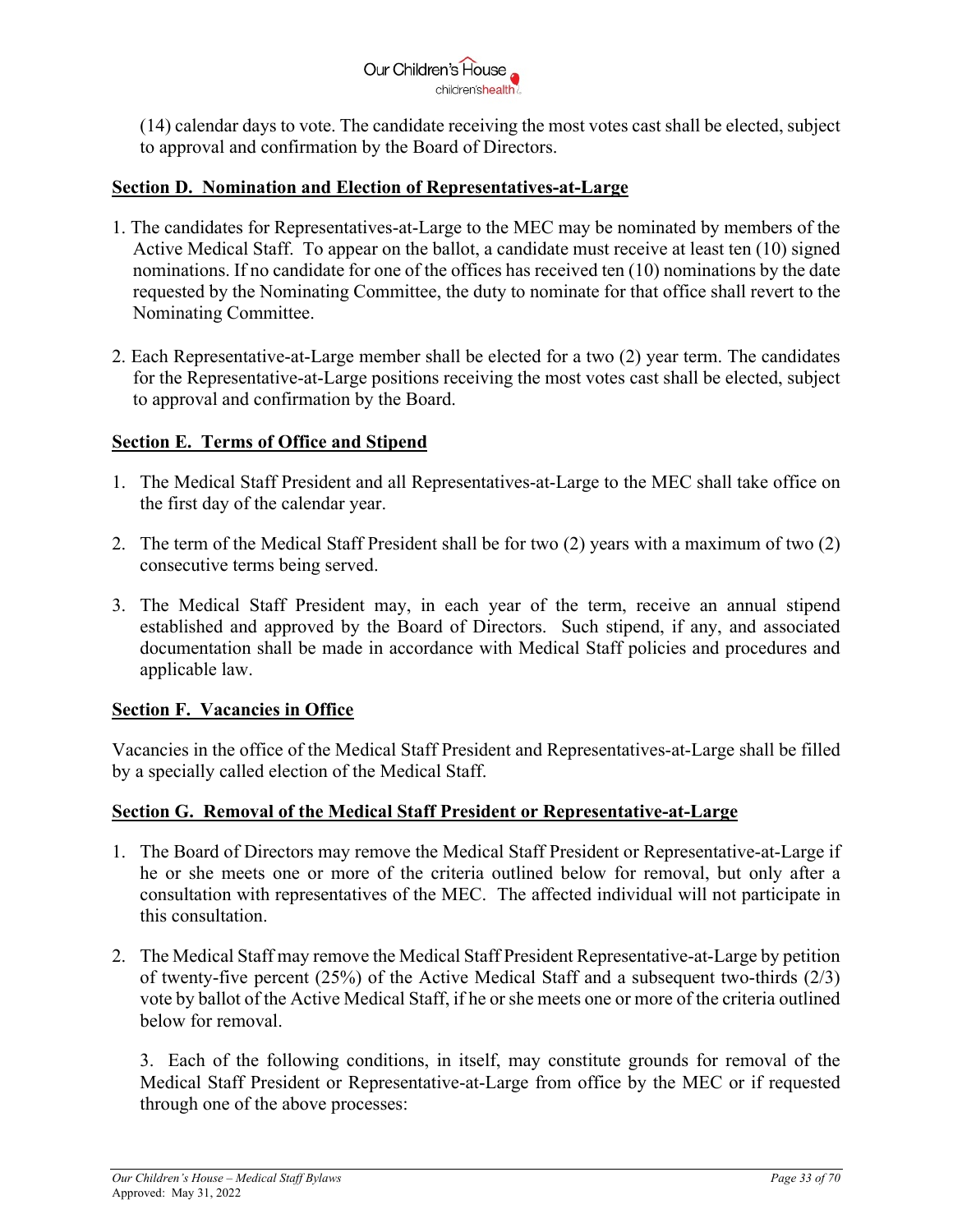

- a. Revocation of professional license by the authorizing state agency;
- b. Suspension or resignation from the Medical Staff;
- c. Failure to maintain professional liability insurance;
- d. Failure to adhere to professional ethics;
- e. Failure to comply with or support enforcement of the policies and procedures of Our Children's House and with the Bylaws, the Rules and Regulations, and the policies and procedures of the Medical Staff;
- f. Failure to perform the required duties of the office; or
- g. Failure to maintain Active Staff status.

This is not an all-inclusive list and other actions by the Medical Staff President or Representativeat-Large such as those involving moral turpitude may give rise to removal from office. Removal of the Medical Staff President or Representative-at-Large shall not be grounds for a hearing or appeal as set forth in Article XIII.

## **ARTICLE VI. ORGANIZATION OF MEDICAL STAFF BY CLINICAL SERVICES**

#### **Section A. Clinical Services**

- 1. Services. The Medical Staff shall be organized into Clinical Services categorized by specialty or sub-specialty. The Services of the Medical Staff are: Pulmonology, Pediatrics/Hospital Medicine, and Physical Medicine and Rehabilitation (PMR).
- 2. Service Chief. Each Service shall have a Service Chief who shall be appointed by the Board of Directors, initially or in the event of a vacancy, upon the nomination by the Chief Medical Officer OCH with the concurrence of the Hospital Administrator and the MEC. After the initial appointment, the Service Chief will be appointed annually thereafter by the Board of Directors. Each Service Chief shall have the appropriate board certification in his/her specialty or comparable competence affirmatively established in the credentialing process as described in Article III. The Service Chiefs will have overall responsibility for the supervision and satisfactory discharge of functions and identified roles and responsibilities which are set out in these Bylaws, shall report directly to the Medical Staff President*,* and will be responsible to the Board of Directors, through the MEC. No Service Chief shall serve in excess of ten (10) consecutive years, unless specifically approved by the Board of Directors upon the recommendation of the MEC.

#### Section B. Medical Directors

The Service Chiefs may submit a request to appoint Medical Directors to oversee specific programs or clinical areas within their Clinical Services. The request to appoint a Medical Director, as well as the specific roles and responsibilities for the position, shall be reviewed and approved by the Hospital Administrator or Chief Medical Officer OCH, whichever is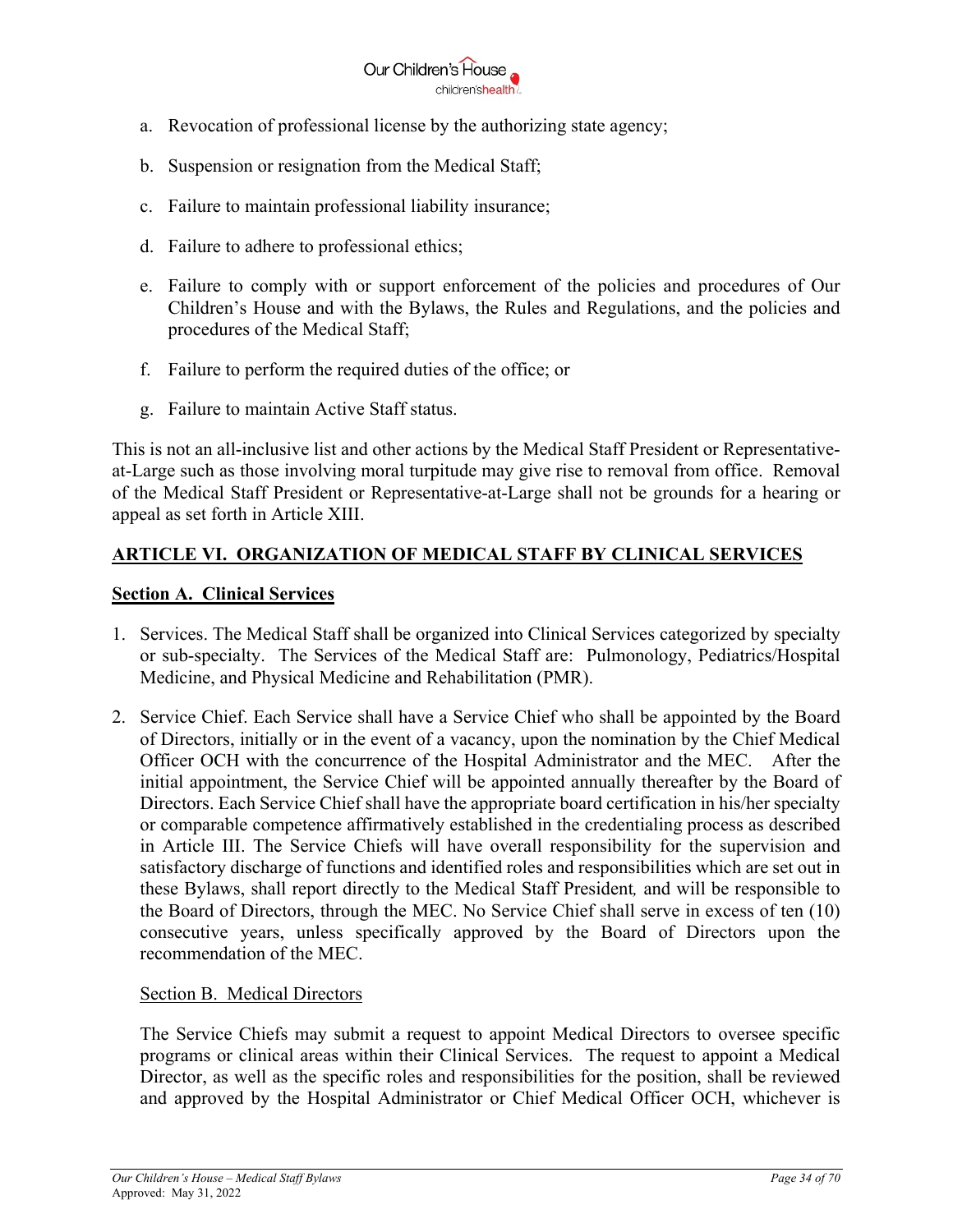

appropriate. In the absence of a Service Chief, the Chief Medical Officer OCH may independently appoint and approve a Medical Director in collaboration and with approval of the Hospital Administrator. The Chief Medical Officer OCH shall approve positions as applicable and as outlined in the Medical/Dental Staff Policies.

## **Section C. Changes to Clinical Services**

1. Additional Clinical Services may be established or re-organized by the MEC with approval by the Board of Directors. Any requests for new or reorganization of existing Clinical Services shall be made in writing with justification to the MEC. The JPE Chief Medical Officer, in collaboration and with approval of the Chief Medical Officer OCH and Hospital Administrator, may recommend the addition or reorganization of Clinical Services to the MEC. The MEC shall recommend the addition or reorganization of Clinical Services along with justification to the Board of Directors for approval.

2. In the interests of efficiency, management, quality of patient care, education, and/or financial stewardship, the Board of Directors may in its sole discretion determine that certain medical Services, or subspecialties within a Service that are not otherwise exclusive or closed, shall be provided on an exclusive basis.

3. An individual whose application, reapplication, or request for extension of privileges is declined or not granted due to such exclusivity is not entitled to the hearing and appeal procedures as outlined in Article XIII.

#### **Section D. Meetings, Activities and Functions**

- 1. Meetings. Service Chiefs may require attendance at Service meeting and Morbidity and Mortality conferences. Attendance requirements must be approved by the MEC. Specially called meetings must be preceded by prior written notification of at least fourteen (14) calendar days for all of those expected to attend.
- 2. Activities and Functions. Each Service, among other activities, shall perform the following:
	- a. Implement and conduct Medical Peer Review of the delivery of patient care in the Service;
	- b. Monitor the competence and professional conduct of Members and others with Clinical Privileges assigned to the Service;
	- c. Consult with the MEC and Credentials Committee to establish criteria for Clinical Privileges in the Service, subject to approval of the Board of Directors and subject to the applicable provisions of these Bylaws, the Rules and Regulations, and Hospital policies;
	- d. Monitor and report quality improvement activities including taking appropriate action to improve the quality and efficiency of the delivery of patient care in the Service;
	- e. Discuss and develop policies and procedures for the Service subject to applicable approvals;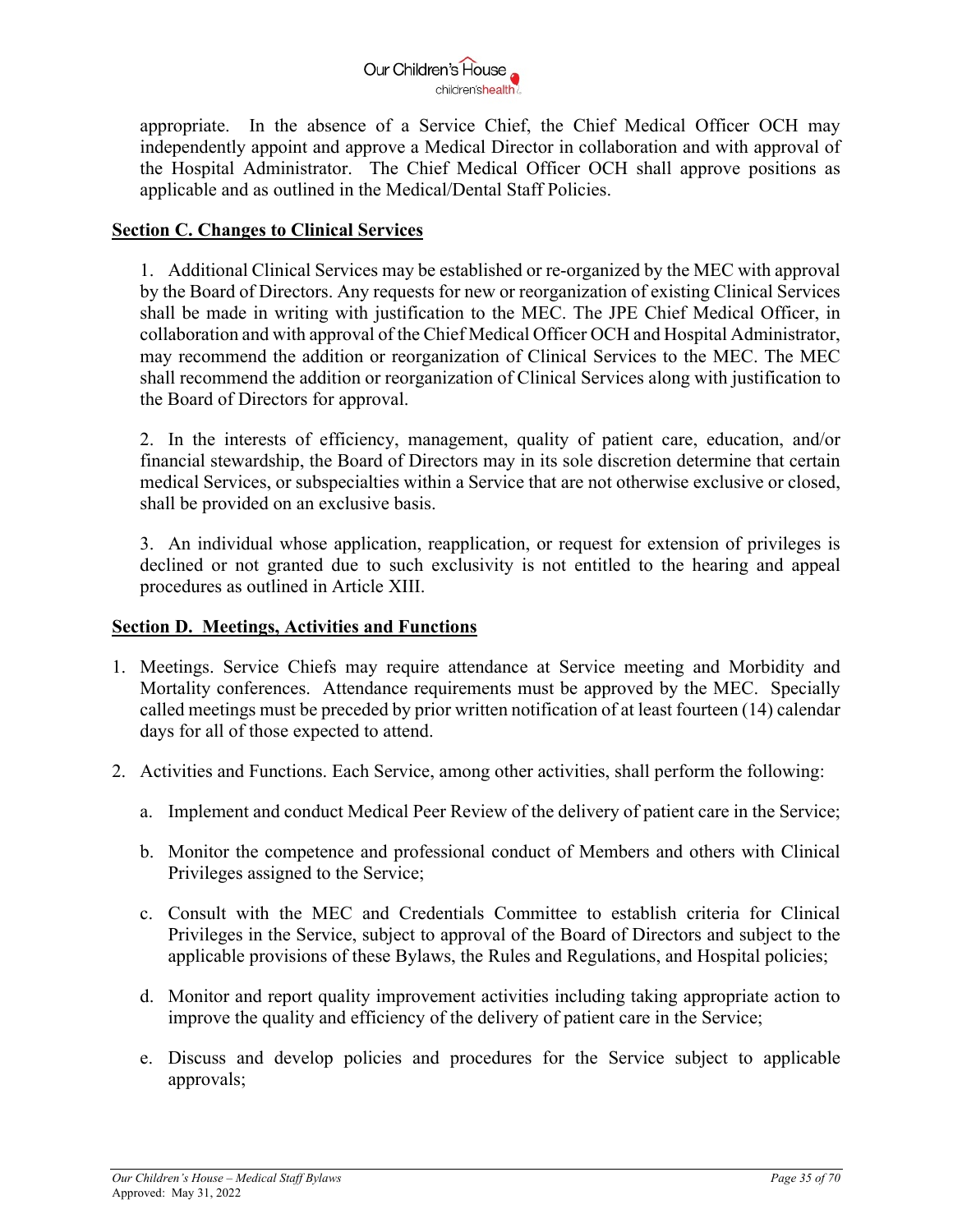

- f. Review specific issues at the request of the Medical Staff President, Chief Medical Officer OCH, or the MEC and develop recommendations for consideration by Medical Staff President, the Chief Medical Officer OCH or the MEC; and
- g. These functions shall be delegated to the Service Chief who shall have the right to call Service meetings as needed to accomplish these functions, if necessary.

## **Section E. Service Committees**

- 1. Authority to Appoint. The Service Chief has the authority to appoint committees of the Service, whether standing or ad hoc, to accomplish the activities and functions of the Service. Any committee appointed, and its responsibilities and authorities shall be subject to the approval of the MEC.
- 2. Procedures. Each Service committee shall have a chair who must be a voting Member of the Service. Any action by the committee must be approved by the Service Chief.

### **Section F. Qualifications and Tenure of Service Chiefs**

- 1. Each Service Chief shall be a Member of the Active Medical Staff, whose primary practice is at the Hospital, who is willing and able to fulfil the Roles and Responsibilities as set out in Section F below.
- 2. Each Service Chief shall be appointed by the Board of Directors for a one (1) year term.
- 3. Any Service Chief may be removed by the Board of Directors following the Board of Directors consultation with the Medical Staff President, Chief Medical Officer OCH, the MEC and the Hospital Administrator. The removal of a Service Chief from office shall not be grounds for a hearing and appeal as outlined in Article XIII.
- 4. If in the event the Service Chief is out of town or otherwise unavailable, he shall assign the administrative responsibilities (recommending privileges, call schedules, reviewing incident or quality reports, etc.) to a qualified designee in his Service, who has been approved by the Chief Medical Officer OCH.

#### **Section G. Service Chief Roles and Responsibilities**

- 1. Each Service Chief shall be responsible for the following:
	- a. All clinically related activities of the Service, subject to the direction of the Medical Staff President, the Chief Medical Officer OCH and the Hospital Administrator;
	- b. All administratively related activities of the Service, unless otherwise provided for by the Hospital;
	- c. The continuing oversight of the professional performance of all individuals in the Service who have delineated clinical privileges;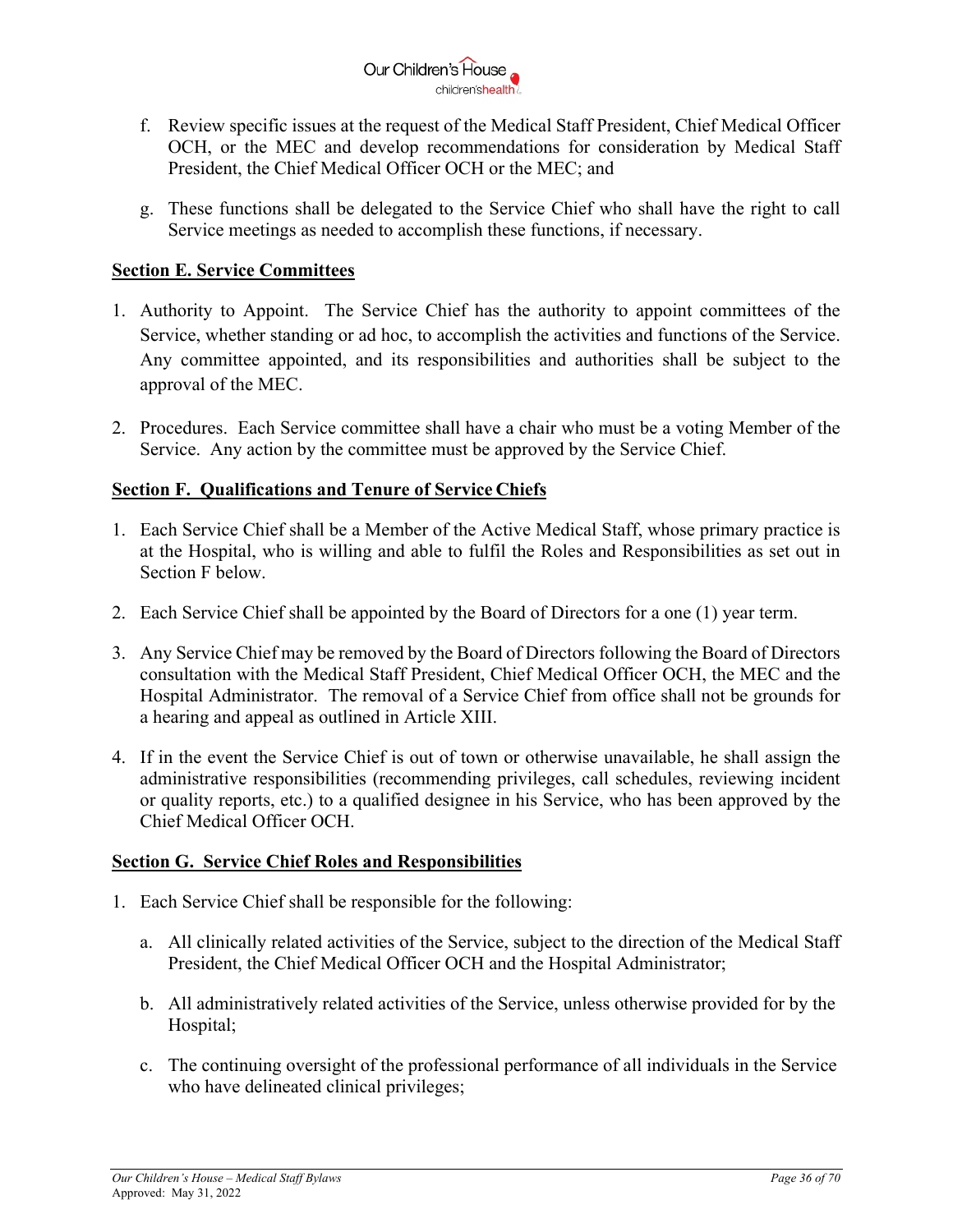

- d. The recommendation to the Medical Staff of the criteria for clinical privileges that are relevant to the care provided in the Service;
- e. The recommendation of clinical privileges for each Medical Staff Member of the Service;
- f. The assessment and recommendation to Our Children's House administration of off-site sources for necessary patient care, treatment, and services not provided by the Service or the organization;
- g. The integration of the Service into the primary functions of the Medical Staff and the Hospital;
- h. The development and implementation of policies and procedures to guide and support the provision of care, treatment, and services;
- i. The recommendation of a sufficient number of qualified and competent persons to the Medical Staff as needed to provide care, treatment, and service to patients served by or through the Service;
- j. The determination of the qualifications and competence of individuals assigned to the Service who are not licensed independent physicians but who provide patient care, treatment and services;
- k. The continuous assessment and improvement of the quality and safety of care, treatment and service provided, including peer review and the analysis of aggregate data and performance improvement data, at all times including at each Member's reappointment.
- l. The maintenance of quality control programs, as appropriate;
- m. The orientation and continuing education of all physicians in the Service; and
- n. Recommendations for space and other resources needed by the Service.
- 2. Service Chiefs are responsible for quality and Medical Peer Review matters in their Service and will see that such matters are conducted in accordance with and completed within the time frame outlined in these Medical Bylaws and Medical Staff Rules and Regulations and Policies. This includes, but is not limited to, Service Morbidity and Mortality case reviews, individual practice evaluations, ongoing professional practice evaluations, focused professional practice evaluations and any quality matters, incident reports or educational needs brought to the Service Chief's attention.
- 3. Service Chiefs are responsible for distributing communication to Members within their Service regarding policy revisions that may affect the Service or an individual practice. This includes, but is not limited to, ensuring that all staff is educated on regulatory requirements with which they must comply while providing services at Our Children's House.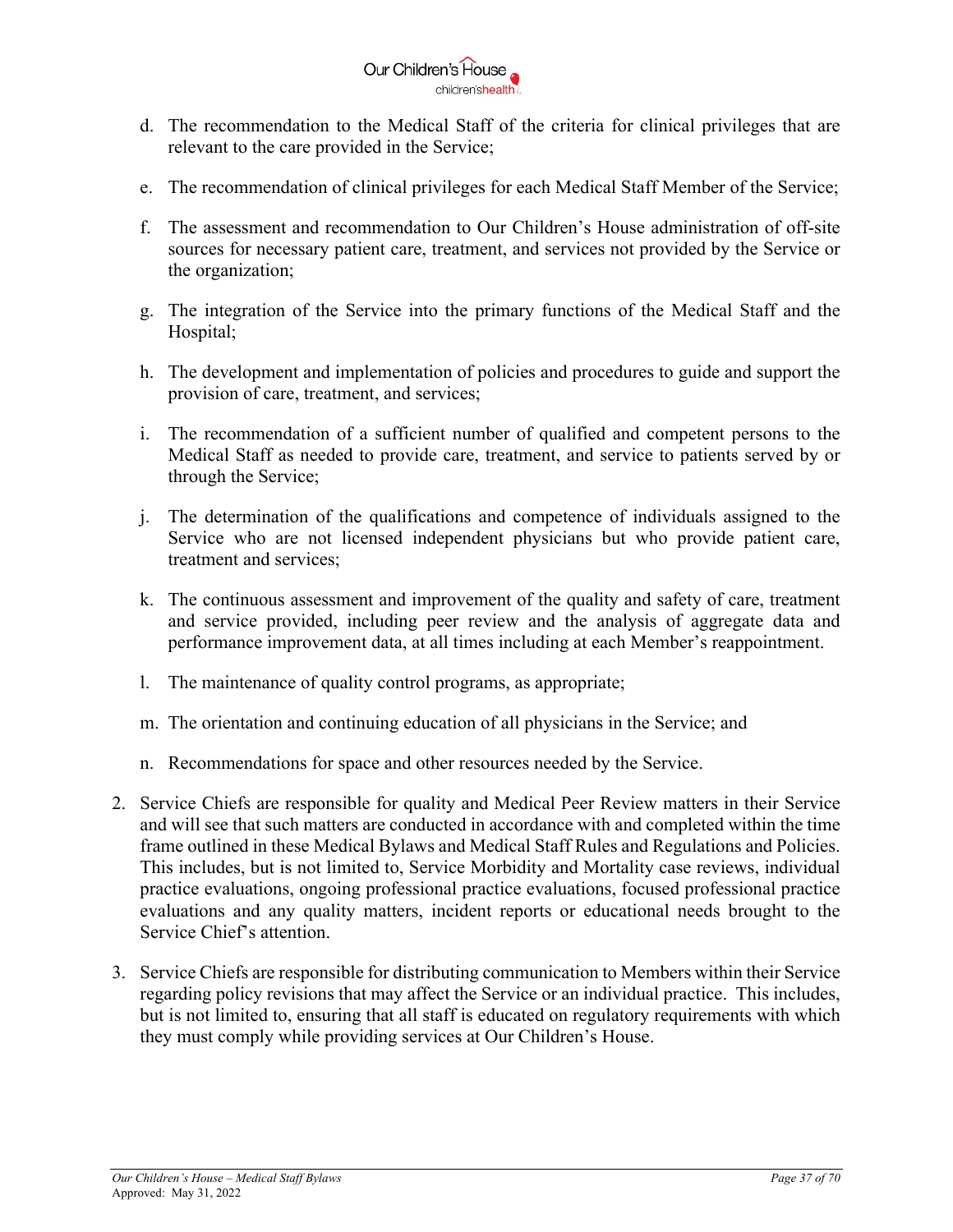

4. Service Chiefs will represent Members and/or concerns within their Service at Medical Staff leadership meetings and partner with the appropriate administrative leaders in efforts to resolve any conflicts which may arise.

### **Section H. Assignment to Clinical Services**

Each credentialed Medical Staff Member and other Practitioner and APP/AHP with Clinical Privileges will be assigned to the appropriate Clinical Service by the Board of Directors upon the recommendation of the MEC and be accountable to the Chief of that Clinical Service, as well as to the MEC.

## **ARTICLE VII. COMMITTEES OF THE MEDICAL STAFF**

#### **Section A. General**

Committees of the Medical Staff shall include the following standing committees, as well as any subcommittees, ad hoc committees or any other additional committees, which may be established in accordance with these Bylaws:

Medical Executive Committee (MEC)

Nominating Committee

#### **Section B. Medical Executive Committee (MEC)**

General. The MEC shall serve as the executive committee of the Medical Staff. By approval of these Bylaws, the Medical Staff delegates and authorizes the MEC to represent and act on its behalf on all matters and in between meetings of the Medical Staff, subject to any limitations imposed by these Bylaws and in a manner consistent with these Bylaws. The MEC, whose composition and duties are set forth below, shall facilitate communication between all levels of governance of Our Children's House, including the Board of Directors, the Clinical Services, and the members of the Medical Staff.

- 1. Composition.
	- a. The voting members of the MEC shall include:
		- i. Medical Staff President
		- ii. Chief Medical Officer OCH
		- iii. Service Chiefs
		- iv. Two (2) Representatives-at-Large from the Medical Staff
	- b. Ex-officio, voting members of the MEC shall include:
		- i. JPE Chief Medical Officer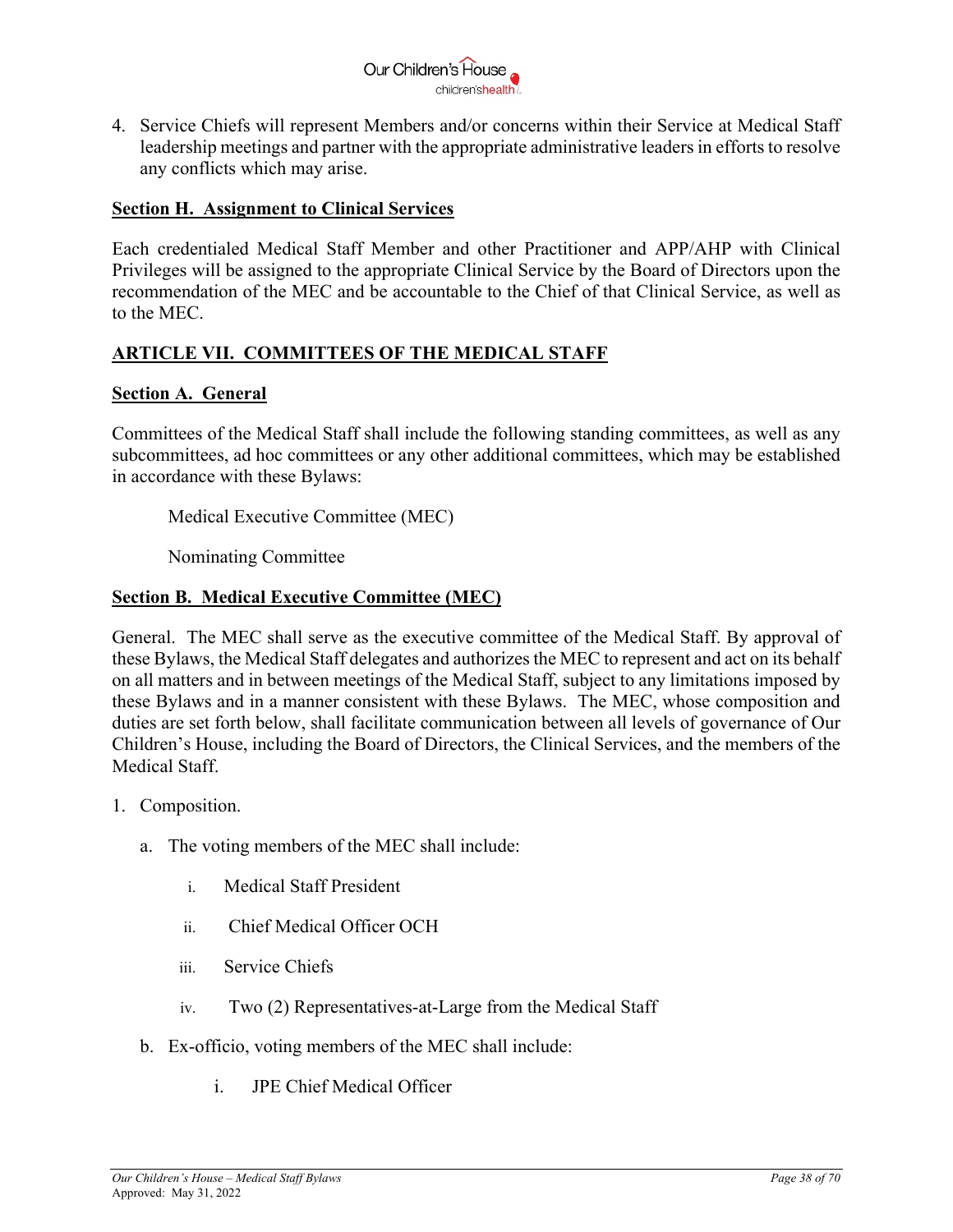

Should any individual hold more than one (1) of these positions simultaneously, that individual shall be entitled to one (1) vote.

- c. Ex-officio, non-voting members of the MEC shall include:
	- i. Hospital Administrator
	- ii. System Chief Nursing Executive
	- iii. Associate Chief Nursing Officer OCH
	- iv. Vice President, Medical Staff Affairs
	- v. OCH Quality Medical Director
	- vi. Vice President of Quality and Safety
	- vii. Associate General Counsel
	- d. In the event there is a need for an executive session of the MEC, the following exofficio, non-voting members will be permitted to attend in addition to the voting members listed above:
		- Hospital Administrator
		- System Chief Nursing Executive
		- Vice President, Medical Staff Affairs
		- Associate General Counsel
- e. A member who serves on the MEC by virtue of his/her Hospital position will be removed from the MEC if he or she is removed by virtue of his or her Hospital position as outlined in Article V and XII. Members who are elected to the MEC can be removed based on vacating their existing position within the organization or by two-thirds (2/3) vote of the MEC with the approval of the Board of Directors.
- 2. The Medical Staff President shall be the Chair of the MEC.
- 3. Duties. MEC serves as the primary group accountable to the Board of Directors for ensuring fulfillment of Medical Staff functions of governance, leadership and performance improvement, as well as supporting the activities of quality, safety, and disease management around patients who seek care across the Hospital continuum. The MEC is also accountable for activities relating to the growth and financial performance of the Hospital. Specific duties of the MEC shall include, but not be limited to:
	- a. To represent and act on behalf of the Medical Staff between meetings of the organized Medical Staff. This authority is delegated to the MEC by approval of these Bylaws by the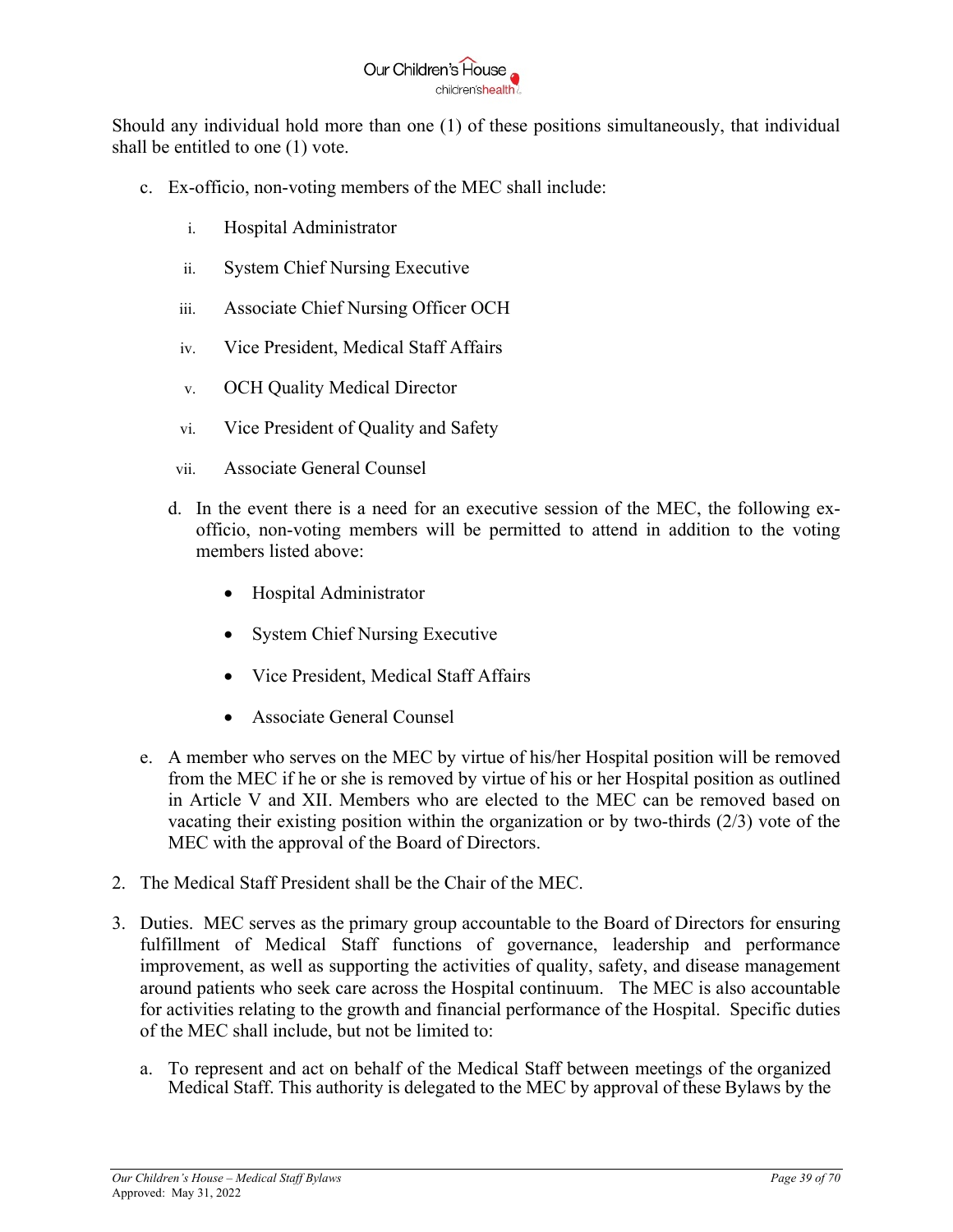

Active Staff and can be removed via the processes for Bylaws revisions as outlined in Article X.

- b. To be accountable on behalf of the Medical Staff to the Board of Directors for the medical and surgical care of patients at Our Children's House and to make suggestions to the Board of Directors on matters of hospital management and planning;
- c. To act as a liaison between the Medical Staff and the Hospital Administrator and to recommend action to the Hospital Administrator on medical administrative matters;
- d. To recommend to the Board of Directors a set of Bylaws, a set of Medical Staff Rules and Regulations, and a set of policies and procedures as outlined in these Bylaws; to maintain compliance of the Medical Staff with these documents; and to periodically review and propose revision or amendment of the documents as it deems necessary or upon request by an individual member or committee of the Medical Staff;
- e. To recommend to the Board of Directors a Corrective Action and Due Process Procedure as outlined in Article XII of these Bylaws and to participate in the processes;
- f. To implement and coordinate the activities and general policies of the Medical Staff, as set forth in these Medical Staff Bylaws, Rules and Regulations, and associated policies and procedures.
- g. To designate committees to conduct the business of the Medical Staff and to receive and act upon committee reports;
- h. To recommend to the Board of Directors a mechanism for reviewing the credentials of applicants for Medical Staff membership and for delineating individual clinical privileges and to periodically review and propose revisions to this process as necessary;
- i. To review the report of the Credentials Committee on all applicants and to make recommendations to the Board of Directors for staff membership, including staff category, Service assignment, and delineation of Clinical Privileges;
- j. To take all reasonable steps to maintain and enforce professionally ethical conduct and competent clinical performance by all members of the Medical Staff, participants in graduate or post graduate medical education training programs, APPs and AHPs;
- k. To recommend to the Board of Directors a mechanism by which Medical Staff membership and/or clinical privileges may be terminated;
- l. To provide consultation to the Board of Directors concerning removal of Officers or Representatives-at-Large of the Medical Staff, or Service Chiefs;
- m. To review and approve Service policies and procedures as necessary and to provide a liaison between the Service Chiefs and the members of the Medical Staff;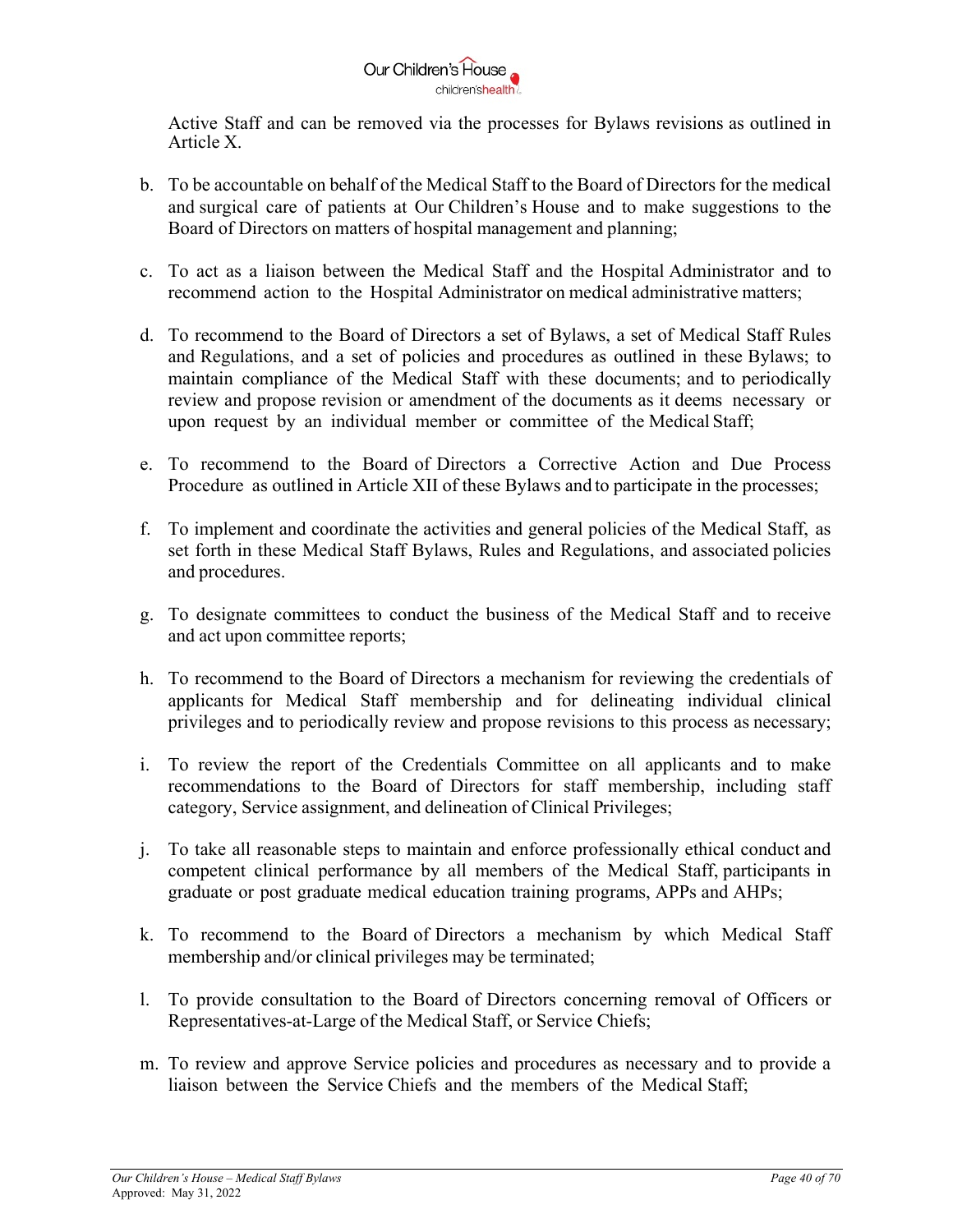

- n. To review and approve the requirements set by Service Chiefs for emergency services call and for coverage of clinical services, as applicable;
- o. To provide a designee who will meet upon request with any practitioner on the Medical Staff regarding an impending issue of importance not included in Article XII. Corrective Action and Due Process, and to resolve conflicts related to this issue;
- p. To provide recommendations to the Medical Staff concerning membership dues or application fees;
- q. To schedule special meetings of the Medical Staff when presented with a valid petition from members of the Active Medical Staff that requires a discussion and/or a vote by the Medical Staff;
- r. To establish a mechanism to organize, conduct, evaluate and revise the performanceimprovement activities of the Medical Staff; and to ensure the participation of the Medical Staff in the performance-improvement activities of the greater hospital organization;
- s. To coordinate activities related to the accreditation program of Our Children's House and to keep the Medical Staff informed of the requirements of the program and the accreditation status of Our Children's House;
- t. To provide assistance and support to the Medical Staff, APPs and AHPs on health issues, and coordinate the evaluation and intervention if indicated by reports of impairment;
- u. To perform duties in the Policies on Peer Review including FPPE and OPPE;
- v. To conduct such other functions as are necessary for the effective operation of the Medical Staff; and
- w. To report on the activities of the MEC and its subsidiary bodies and representatives at each meeting of the Medical Staff.
- x. To oversee Professional Conduct to include evaluating reports of unprofessional conduct of a Member of the Medical Staff or other provider with Clinical Privileges and/or noncompliance in connection with the Medical Staff Bylaws, Rules and Regulations and policies and procedures and determining the appropriate disposition of any unprofessional conduct or noncompliance in accordance with the Medical Staff's Bylaws and policies.
- y. Bylaws.
- i. To maintain the Medical Staff Bylaws, Rules and Regulations and Policies on an ongoing basis to reflect the current Medical Staff organization and function and compliance with regulatory and accrediting requirements;
- ii. To conduct a review of the Medical Staff Bylaws, Rules and Regulations and Policies at least yearly or more frequently as deemed necessary;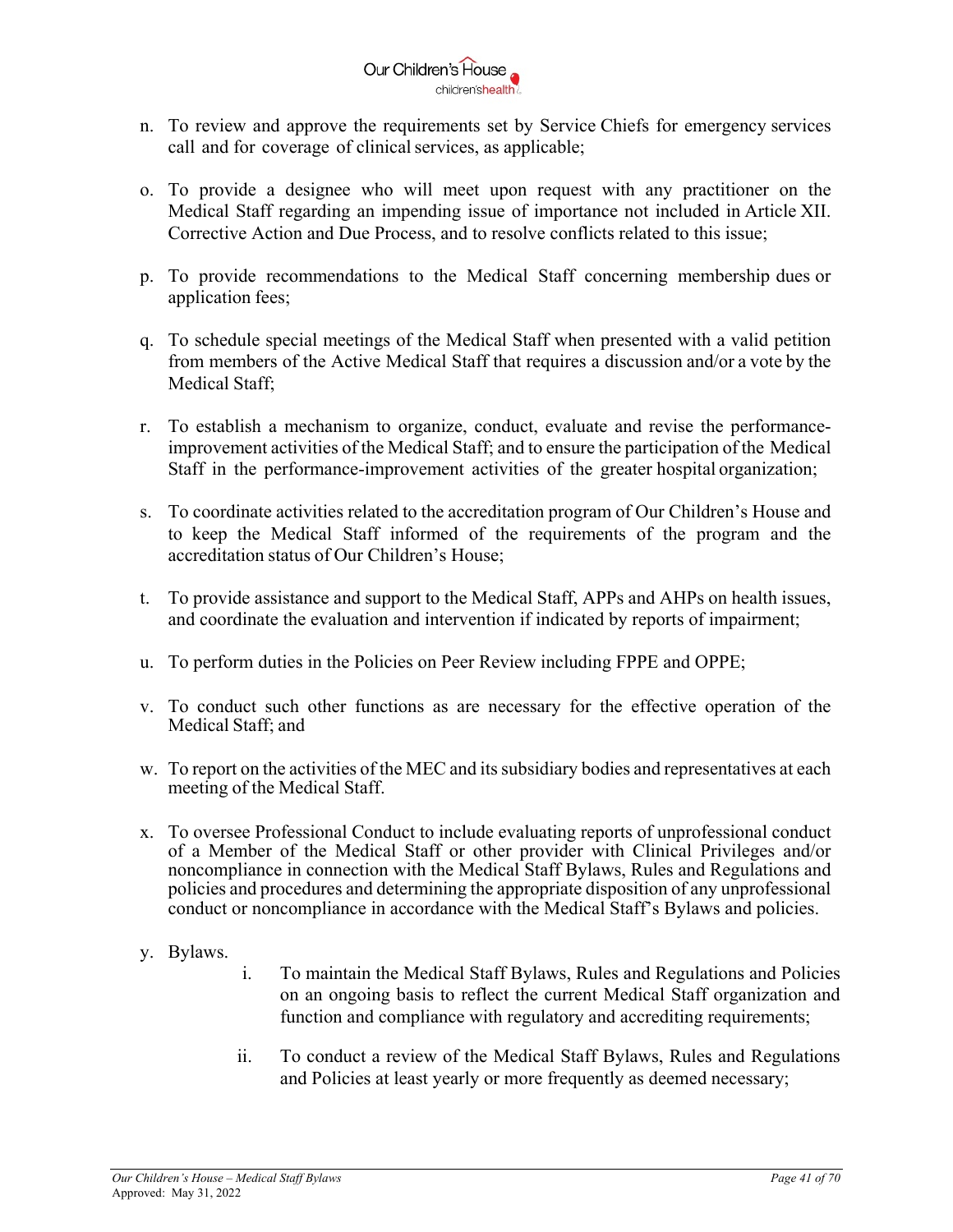

- iii. To maintain current knowledge of legal and regulatory requirements pertinent to the Bylaws and other governance documents, and referring questions to Hospital legal counsel; and
- iv. To draft revisions to the Medical Staff Bylaws and governance documents as necessary in accordance with the procedures in Article X.

### z. Credentials

- i. To coordinate the credentialing and privileging process for Practitioners in accordance with the Bylaws;
- ii. To review the recommendations of the Service Chiefs regarding appointment, reappointment and/or Clinical Privileges;
- iii. To make recommendations regarding appointment, reappointment and/or Clinical Privileges, including Staff category and Service assignment; and
- iv. To make recommendations for criteria for Clinical Privileges, after consultation with the Service Chiefs
- 4. Meetings
	- a. Frequency The MEC shall meet as often as necessary to fulfill its responsibility, but not less than quarterly. It shall maintain a permanent record of its proceedings and actions. Special meetings of the MEC may be called at any time by the Medical Staff President. Such special meetings must be preceded by prior written notification of at least seven (7) calendar days for all of those expected to attend.
	- b. Quorum The quorum requirement for the MEC shall be fifty percent (50%) of the voting members of the Committee.
	- c. Attendance Requirements Members of the MEC shall be required to attend at least seventy-five percent (75%) of the meetings in each calendar year. Failure to meet Attendance Requirements may result in removal from MEC membership.

#### **Section C. Nominating Committee**

- 1. Duties. The Nominating Committee shall solicit qualified and interested Members of the Medical staff as candidates for elected office, and review and document their qualifications and experience. If acceptable, the Nominating Committee shall nominate those Members for election as provided in the Bylaws.
- 2. Composition. The Nominating Committee shall be composed of the Medical Staff President as the Chair, Chief Medical Officer OCH and at least one other member as appointed by the Medical Executive Committee.
- 3. Meetings. The Nominating Committee shall meet as necessary to accomplish its duties.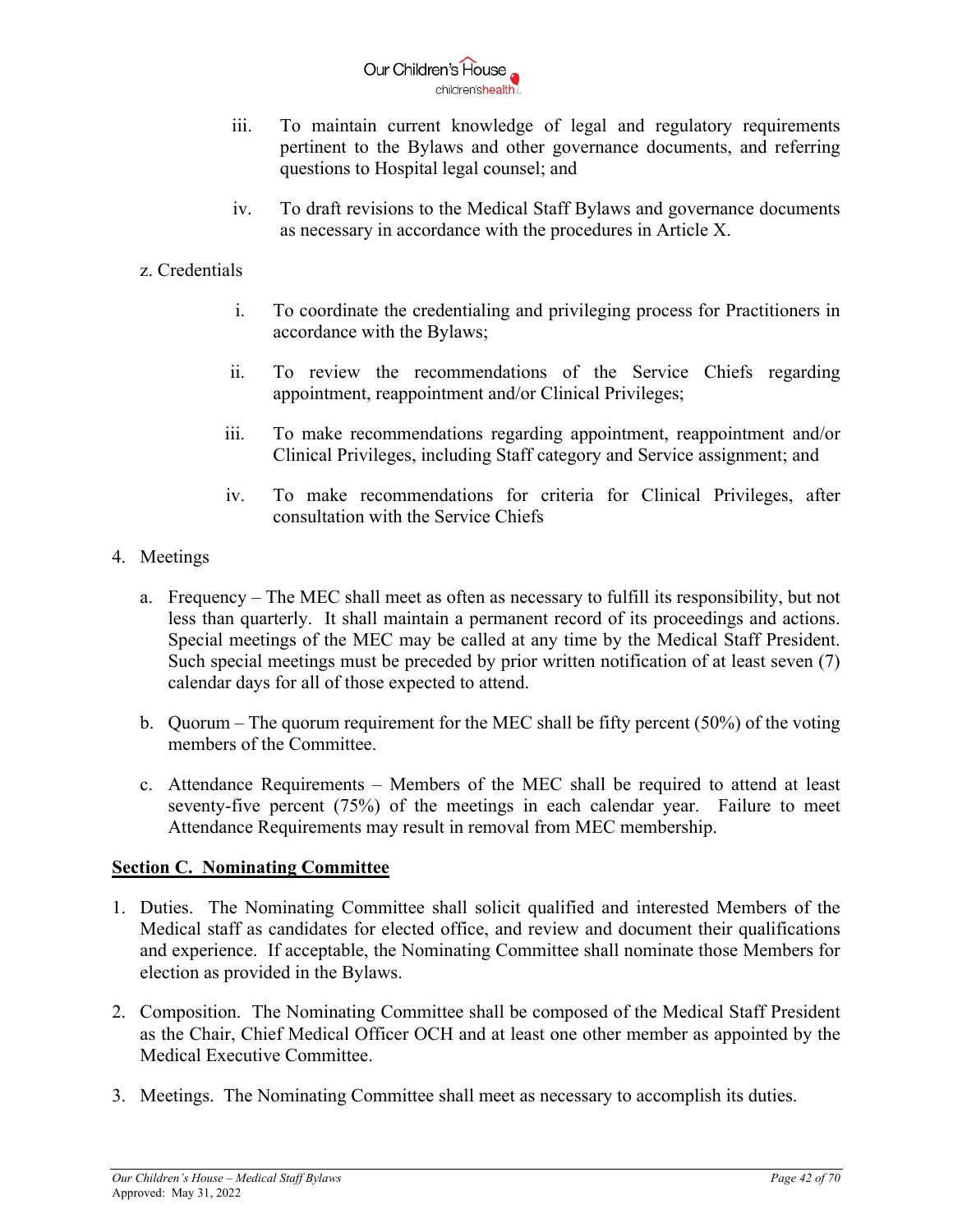

### **Section D. Additional Committees and Responsibilities**

- 1. Standing. Other standing committees of the Medical Staff or of the Medical Executive Committee may be established in writing by the Medical Executive Committee, subject to the approval of the Board of Directors, and shall not require amendment of these Bylaws.
- 2. Special and Ad Hoc. The Medical Executive Committee and/or its Chair have the authority to form special or ad hoc committees and task forces, including without limitation, a Joint Conference Committee as provided in Articles VII and X, to assist in the performance of authorized functions. Any such formation shall be reflected in writing with a statement of the purpose of the committee or task force and its duration and lines of reporting.
- 3. Reporting. Standing, special, and ad hoc committees shall report to the MEC unless otherwise provided in these Bylaws.
- 4. Attendance by the Hospital Administrator and Chief Medical Officer OCH. The Hospital Administrator and Chief Medical Officer OCH may attend any MEC or other Medical Staff committee meeting, whether standing, ad hoc, or special, including a meeting in executive session.

### **ARTICLE VIII. MEDICAL STAFF MEETINGS**

#### **Section A. Meetings of the full Medical Staff**

- 1. Regular. Regular Medical Staff meetings shall be held on call of the MEC, with at least one meeting held before the end of the Medical Staff Year to allow for the election of Medical Staff officers in accordance with Article V and reports from retiring officers and standing Medical Staff committee chairs. At least 20 days prior written notice of the date, time and place of any regular Medical Staff meeting shall be sent to the voting Members of the Medical Staff**.** The agenda for the meeting shall be determined by the Medical Staff President, subject to any requirements in these Bylaws.
- 2. Special. Special called meetings of the Medical Staff shall be convened at the date, time and place designated by the MEC. Special called meetings shall also be convened within 20 calendar days of the request of the Medical Staff President or the Hospital Administrator or the written request of 25% of the voting Members of the Medical Staff. At least 7 days prior written notice of a special called meeting shall be given to the voting Members of the Medical Staff Members. The Medical Staff President shall preside at the meeting and the only business conducted at a special meeting is that stated in the notice for the meeting.
- 3. Committees

Standing committees of the Medical Staff shall meet on a quarterly basis unless otherwise provided in Article VII. Ad hoc or special committees and task forces shall meet on call of the chair of the committee.

4. Attendance Requirements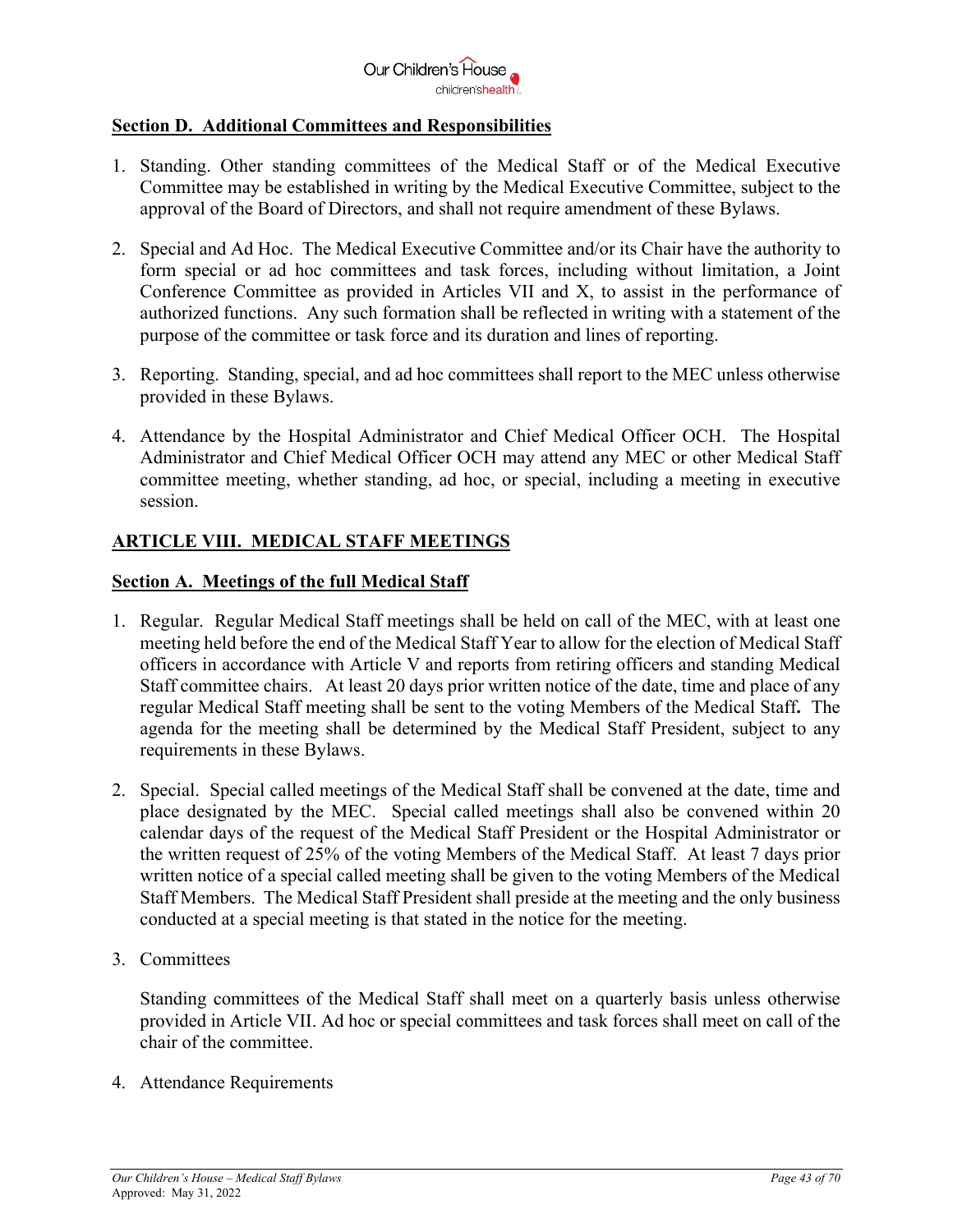

- a. Medical Staff. There shall be no attendance requirements for regular or special called Medical Staff meetings. However, Members are encouraged to attend at least 50% of the meetings. Pertinent information discussed at the Medical Staff meetings will be distributed to all Members via memorandum, newsletter, electronic transmission, or equivalent written format.
- b. Committee. Active Staff Members are required to attend 50% of the meetings of committees of which they are a voting member.
- 5. Notice of Meetings

Notice of regular or special meetings shall be deemed delivered to the Practitioner on: (i) deposit with the U.S. mail, (ii) on facsimile, or (iii) on electronic transmission of the notice to the most current address on file with Medical Staff Services.

- 6. Quorum and Voting
	- a. Quorum. Unless these Bylaws provide otherwise, the personal presence of at least 25% of the voting Members shall constitute a quorum for all Service or Committee meetings.
	- b. Affirmative Vote. The affirmative vote of a majority of the Members present and voting at a meeting at which a quorum is present shall be required to take action, except as provided elsewhere in these Bylaws. Each Member present and eligible to vote shall be entitled to cast only one vote.
	- c. No Proxy or Absentee Ballots. If a Member is unable to attend a meeting, the Member may not send another person to attend and vote in the Member's place, nor may the Member vote by proxy. Absentee ballots are not permitted.
- 7. Mail/Electronic Ballots
	- a. General. Unless otherwise provided by the MEC or these Bylaws, any business of the Medical Staff, a Service, or a committee may be conducted by mail or electronic ballot. The mail/electronic ballot setting out the issue or matter requiring action shall be presented to the voting Members of the Medical Staff, Service, or committee as provided below.
	- b. Delivery. The mail/electronic ballot shall be deemed delivered on: (i) deposit in the U.S. mail, (ii) on facsimile, or (iii) on electronic transmission to the most current address on file with Medical Staff Services. Different forms of transmission may be used for the same mail/electronic ballot (i.e., some ballots sent by mail, some by electronic transmission).
	- c. Return. Mail/electronic ballots shall allow at least 20 days from the date of delivery for return. Affirmative action shall require the majority vote of those ballots returned. Return may be by mail, facsimile, electronic transmission, or hand delivery by the required date. Unless otherwise provided in these Bylaws, a mail/electronic ballot vote requires voting by at least 50% of the Members who are sent a ballot.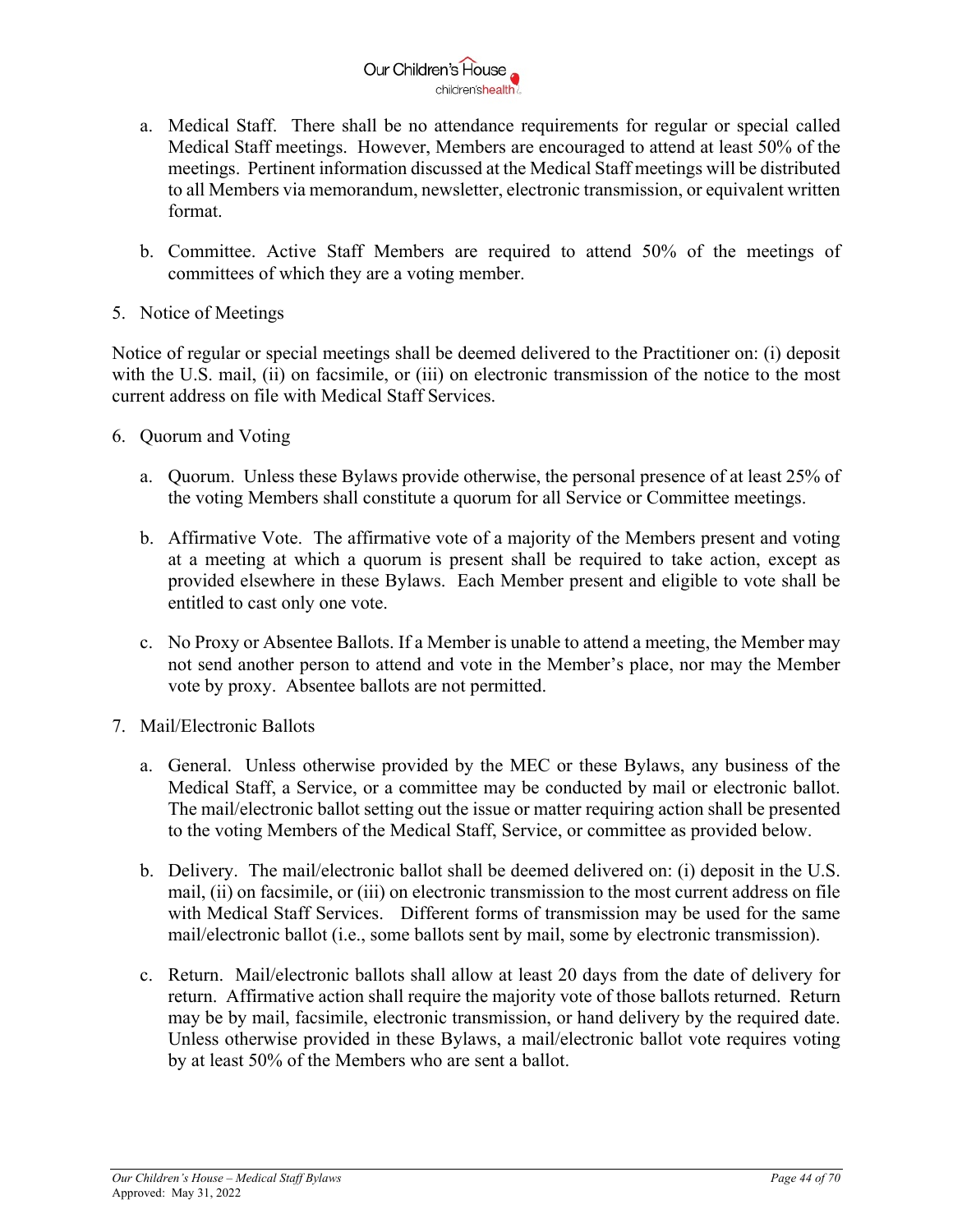

## **Section B. Minutes**

Minutes of each regular or special meeting of the Medical Staff or a committee or Clinical Service shall be prepared and shall include a record of the attendance of members and the vote taken on each matter. All Service and committee minutes are privileged and confidential Medical Peer Review Committees.

### **ARTICLE IX. MEDICAL STAFF MEMBER RIGHTS**

#### **Section A. Right to Meet with the MEC**

Each practitioner on the Medical Staff shall have the right to meet with the MEC or its designee regarding an impending issue of importance that cannot be resolved at the appropriate Service level. In this circumstance, the practitioner may, upon presentation of a written request, meet with the MEC or its designee to review the issue and to refer the issue to the MEC for resolution. This section does not pertain to issues involving disciplinary action, denial of a request for appointment or clinical privileges, or any other matter relating to individual "credentialing" actions. Article XII Professional Evaluation and Corrective Action and Article XIII Procedural Rights of Review provide recourse in such matters.

### **Section B. Right to Initiate a Recall Election of a Medical Staff Officer or Representativeat-Large**

Any practitioner on the Active Medical Staff shall have the right to initiate, by petition, a recall election of a Medical Staff Officer. Upon presentation to the Chair of the MEC of a valid petition signed by at least twenty-five percent (25%) of the members of the Active Medical Staff, the MEC shall schedule a special Medical Staff meeting for purposes of discussing the issue and holding a recall election.

#### **Section C. Right to Initiate the Scheduling of a Meeting of the Medical Staff**

Any practitioner on the Active Medical Staff shall have the right to initiate, by petition, the scheduling of a meeting of the Medical Staff. Upon presentation to the MEC of a valid petition signed by at least twenty-five percent (25%) of the members of the Active Medical Staff, the MEC shall schedule a meeting of the Medical Staff for the specific purpose addressed by the petition. No business other than that in the petition may be transacted.

#### **Section D. Right to Due Process**

Any practitioner on or applying for membership on the Medical Staff shall have the rights as set out in these Bylaws to a hearing, appeal and mediation as outlined in Article XIII of these Bylaws.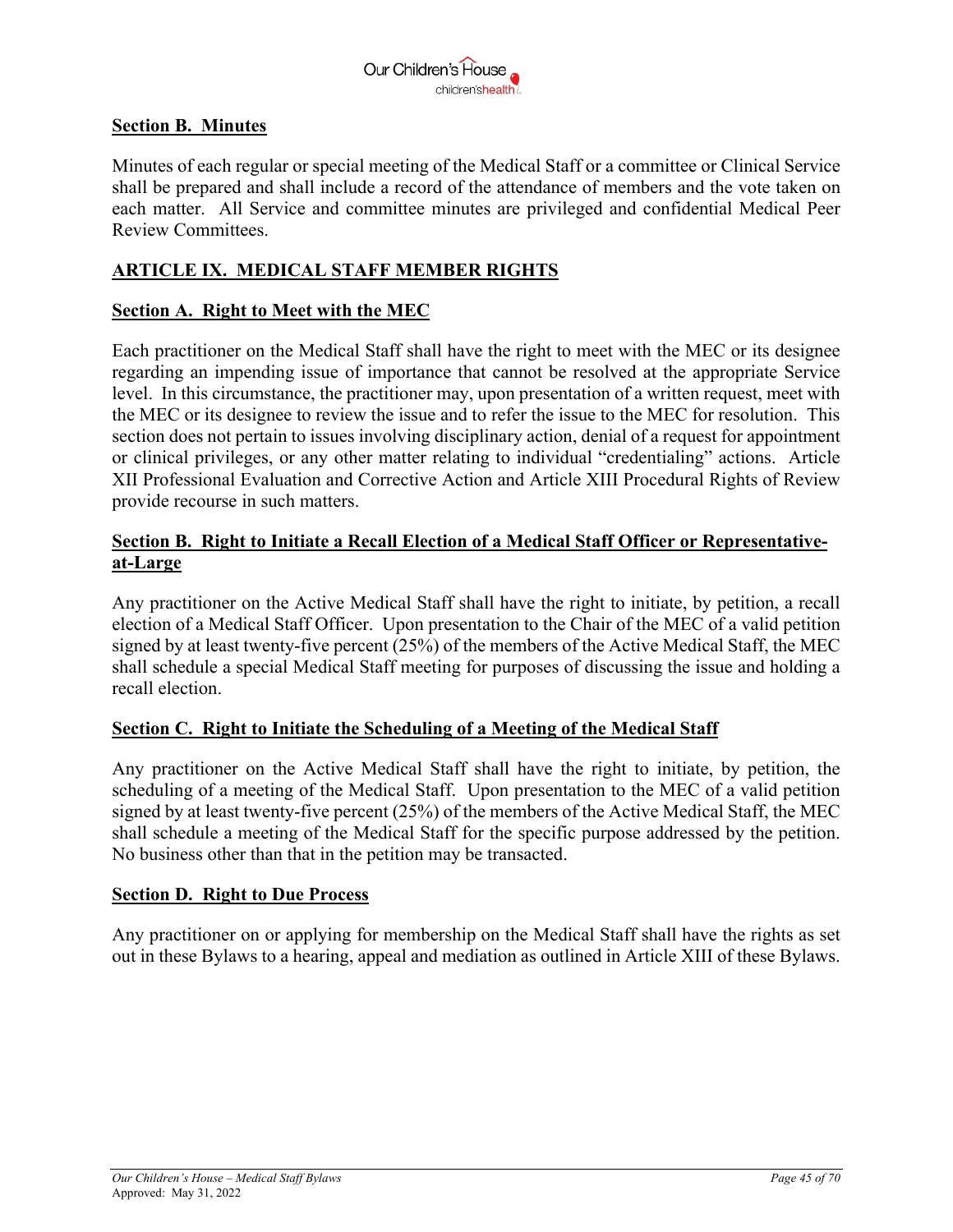

## **ARTICLE X. REVIEW, REVISION, ADOPTION, AND AMENDMENT OF THE MEDICAL STAFF BYLAWS, RULES AND REGULATIONS AND ASSOCIATED POLICIES**

#### **Section A. Medical Staff Responsibility**

- 1. The Medical Staff shall have the responsibility to formulate, review at least biennially, and recommend to the Board of Directors, any amendments to these Bylaws. The Bylaws and any amendments thereto shall become effective when approved by the Board of Directors. The Medical Staff must exercise this responsibility regarding Bylaws by direct vote of its Active Staff members. Neither the Medical Staff nor the Board of Directors may unilaterally amend these Bylaws.
- 2. The Medical Staff may exercise its responsibility to formulate, review at least biennially, and recommend to the Board of Directors the Rules and Regulations, any associated policies and procedures, and any amendments thereto, through the MEC. The MEC will exercise this responsibility in good faith and in a reasonable, responsible, and timely manner.

#### **Section B. Methods of Adoption and Amendment**

- 1. Technical Amendments. Amendments that are strictly limited to correcting typographical or inadvertent errors or updating references in the Medical Staff Bylaws, such as titles of positions or names of policies, that do not involve a substantive change may be made by Medical Staff Services, with the approval of the Medical Staff President and the Hospital Administrator, without the necessity of compliance with the procedures in this Article.
- 2. Substantive Amendments.
	- a. Proposed amendments to the Medical Staff Bylaws may be originated by the MEC on its own initiative or by a petition signed by twenty-five percent (25%) of the voting members of the Medical Staff. When are proposed by the MEC, there will be communication to the organized Medical Staff and the amendments shall be submitted to the Active Staff for vote via the process outlined in Section E below before they are voted upon by the MEC. When revisions are proposed via a petition signed by twenty-five percent (25%) of the voting members of the Medical Staff, there will be communication of the proposed amendment to the MEC before they are voted upon by the voting members of the Medical Staff. If no amendments are proposed in any biennial period, the MEC shall certify to the Board of Directors that neither it, nor the Medical Staff have proposed any such amendments during such period.
	- b. Proposed amendments to the Medical Staff Rules and Regulations may be originated by the MEC or by a petition signed by twenty-five percent (25%) of the voting members of the Medical Staff.
	- c. When amendments to the Rules and Regulations are proposed by the MEC, they will be communicated to the Medical Staff before they are voted upon by the MEC. If there are no concerns or conflicts expressed by the voting members of the Medical Staff within fourteen (14) calendar days following the communication, the proposed amendments will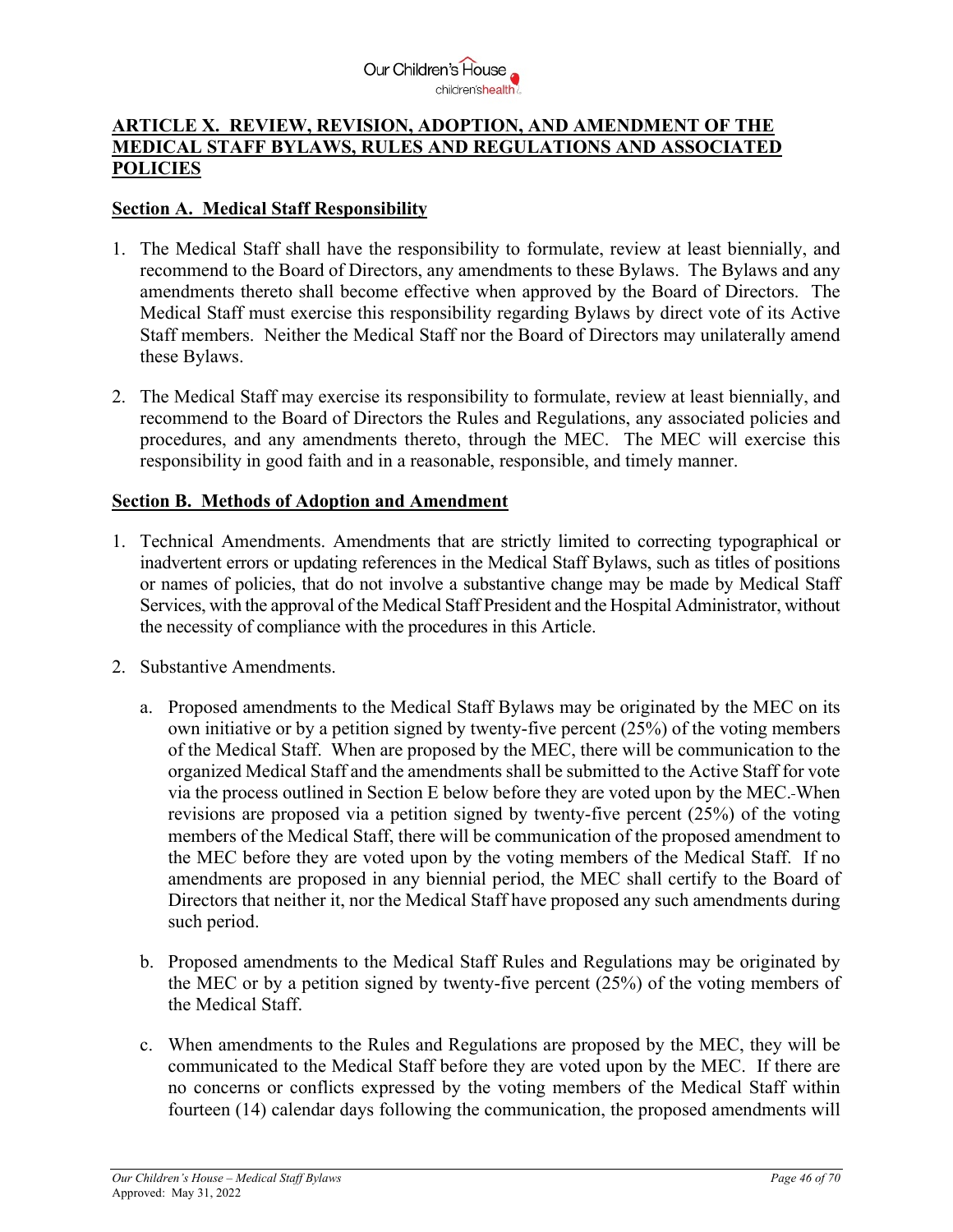

be presented to the Board of Directors for final approval. If there are conflicts or concerns expressed regarding the proposed amendments by the voting members of the Medical Staff during this period, the conflict resolution process outlined in this Article will be carried out. In cases of a documented need for an urgent amendment to the Rules and Regulations necessary to comply with law or regulation, the amendment process outlined in Section C below shall be applied.

- d. When amendments to these Rules and Regulations are proposed by twenty-five percent (25%) of the voting members of the Medical Staff, they will be communicated to the MEC before they are presented to the Board of Directors for final approval. The MEC shall review the proposed amendments at their next regularly scheduled meeting and consider the proposal. If there are conflicts or concerns expressed by the MEC the conflict resolution process outlined in this Article will be carried out.
- e. Any proposed amendments to these Bylaws, Rules and Regulations that are submitted to the voting members of the Medical Staff shall be distributed in writing, and voting members shall have a minimum of fourteen (14) calendar days to respond. Those who fail to respond are presumed to have cast an affirmative vote. At least 50% affirmative vote from the voting members of the Medical Staff is required before a proposal can be presented to the Board of Directors for final approval.
- f. Acceptance of the amendment by the voting members of the Medical Staff shall constitute a recommendation of the amendment to the Board of Directors. The amendment shall become effective when approved by the Board of Directors and all proposed amendments to the Bylaws, Rules and Regulations and associated policies and procedures shall be communicated to all members of the Medical Staff.
- 3. Urgent Amendments.
	- a. In the event that the Hospital becomes aware of the need to amend the Bylaws and Rules and Regulations in order to comply with law or regulation, as delegated by the voting members to do so, the MEC shall have the authority to provisionally adopt, and the Board of Directors may provisionally approve the urgent amendments without prior communication to the Medical Staff.
	- b. In such case, the MEC shall immediately notify the Medical Staff of such amendment.
	- c. The voting members of the Medical Staff shall have a minimum of fourteen (14) days to retrospectively review and comment on the provisional amendment.
	- d. If there is no conflict between the voting members of the Medical staff and the MEC, the provisional amendment will remain in effect. If there is conflict regarding the provisional amendment, the process for resolving conflict as outlined in this Article will be applied.

## **Section C. Conflict Management**

A conflict management process will be initiated to address any disagreement or conflict between the Board of Directors and the MEC or between the Medical Staff and the MEC relating to Medical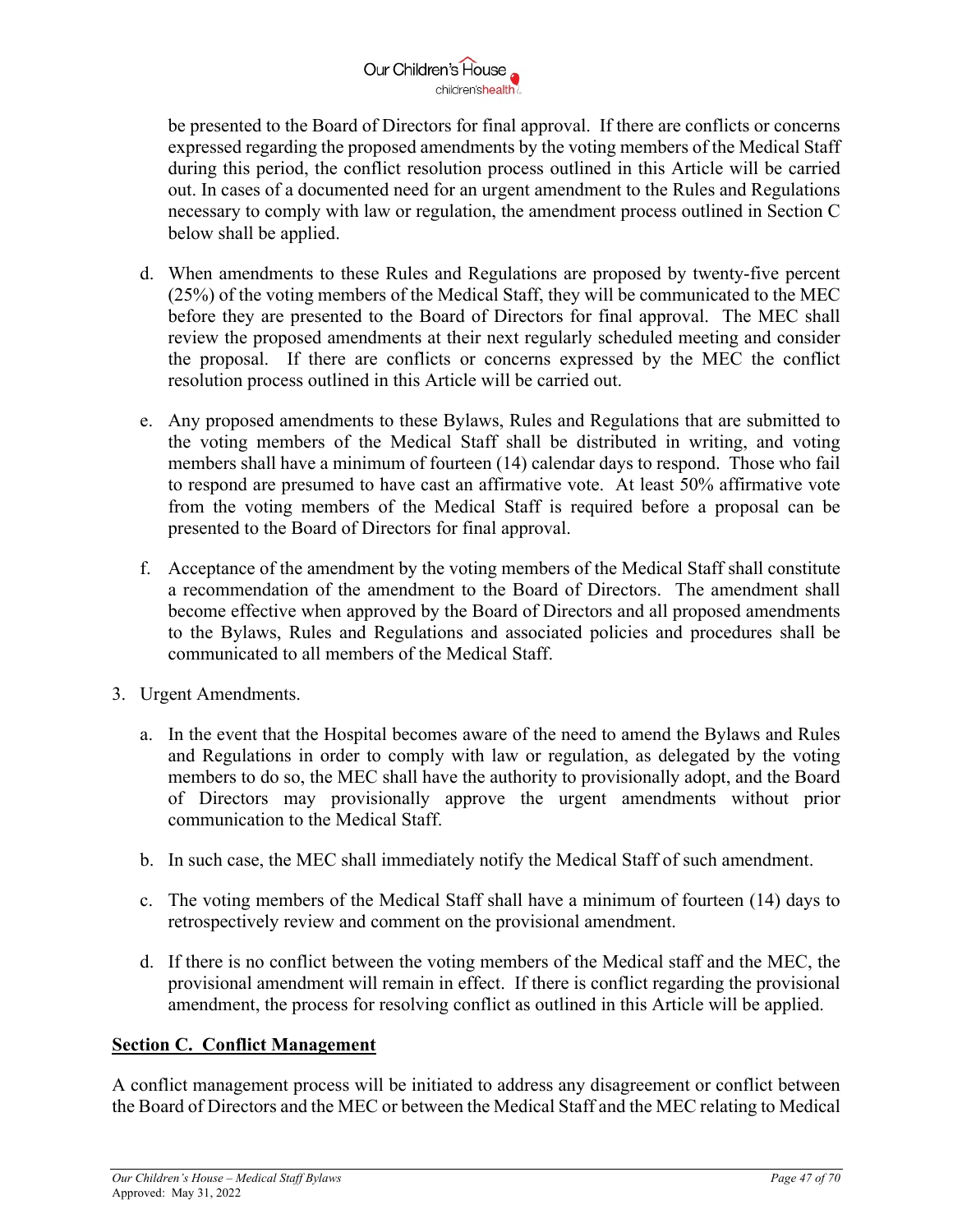#### Our Children's House children'shealth?

Staff governing documents or functions, including, but not limited to, a proposal to adopt or amend the Medical Staff Bylaws, Rules and Regulations, and/or policies, or a proposal to remove some authority delegated to the Medical Executive Committee by the Medical Staff under these Bylaws (by amending the Bylaws) using the mechanisms noted below:

- 1. A member of the Medical Staff that is eligible to vote may express concerns regarding a bylaw, rule or policy established by the MEC or the authority delegated to the MEC through the following process:
	- a. Submission of a written notification or inquiry to the President of the Medical Staff of the concern including any recommended changes to the bylaws, rule, policy or delegated authority.
	- b. The concern shall be reviewed and discussed at the next regularly scheduled MEC meeting to determine if any changes will be made to the bylaw, rule, policy or delegated authority. The MEC has the option to appoint an ad hoc committee if needed to review the inquiry and recommend options to address the concerns.
	- c. The Medical Staff member submitting the concern may be asked by the MEC or the appointed ad-hoc committee to appear before the committee and/or submit additional written statements for consideration.
	- d. If revisions are made based on the concerns, the revision will be communicated back to the Medical Staff member who submitted the inquiry and he or she will have until the next regularly scheduled MEC meeting to respond to the proposed revisions.
	- e. Once the MEC has taken final action in response to the inquiry, the communication and adoption process as outlined in Article X. – Section B above, will be followed.

Not Applicable to Individual Peer Review. This provision shall not apply to Medical Peer Review decisions regarding individual Practitioners, including but not limited to those pertaining to appointment, reappointment, Clinical Privileges, or Corrective Action.

- 2. If twenty-five percent (25%) of the voting members of the Medical Staff recommend directly to the Board of Directors an amendment to the Bylaws, Rules and Regulations, or associated policies and procedures or a change to the authority delegated to the MEC that is different from what has been recommended by the MEC, the following conflict resolution process shall be followed:
	- a. The MEC shall have the option of appointing an ad hoc committee to review the differing recommendations of the MEC and the voting members of the Medical Staff and recommend language or a change to the authority delegated to the MEC that is agreeable to both the voting members of the Medical Staff and the MEC.
	- b. Whether or not the MEC adopts modified language, the voting members of the Medical Staff shall still have the opportunity to recommend alternative language directly to the Board of Directors.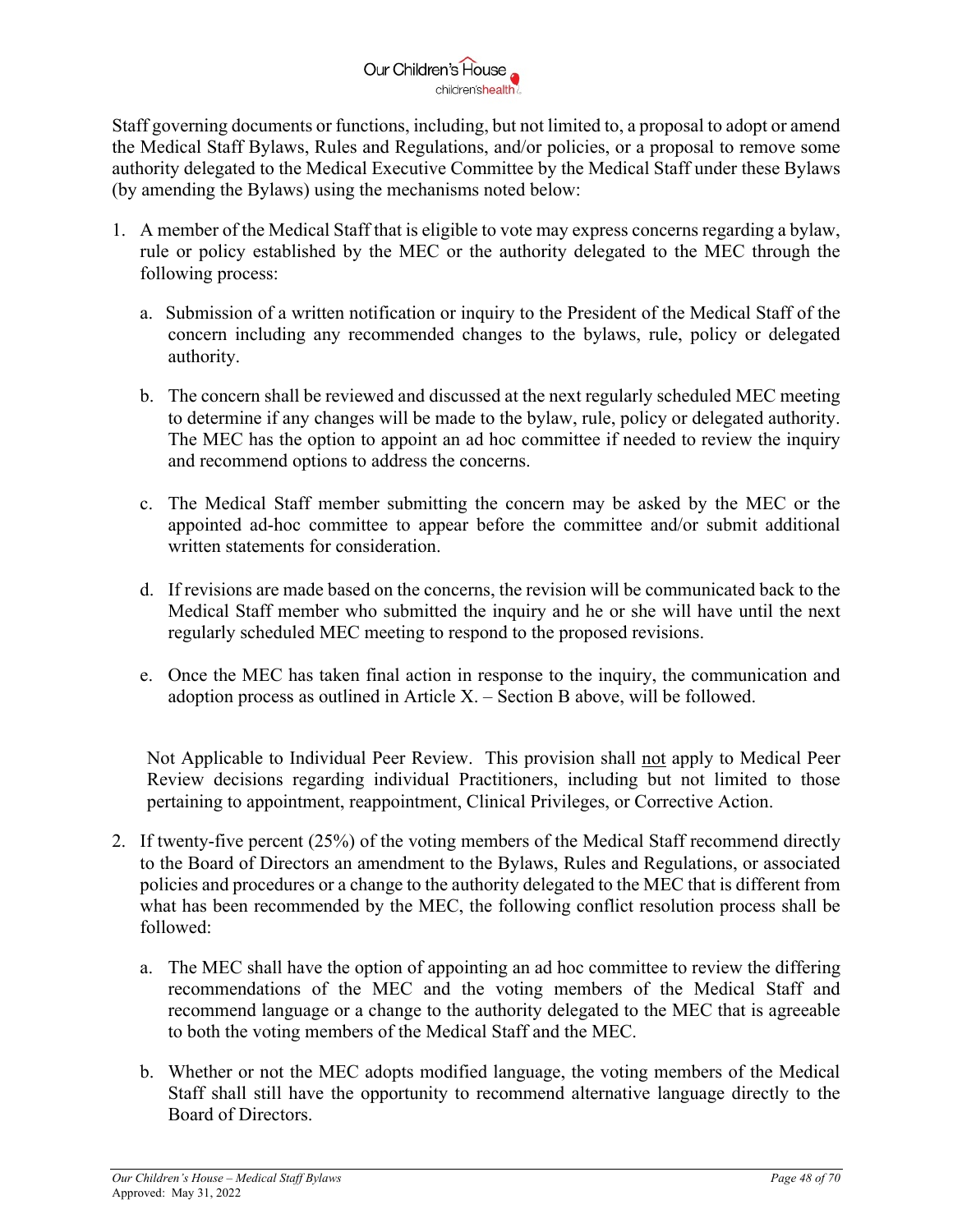

- c. If the Board of Directors receives differing recommended proposals from the MEC and the voting members of the Medical Staff, the Board of Directors will have the option of appointing a task force of the Board of Directors and/or using external resources to study the basis of the differing recommendations and to recommend appropriate Board of Directors action.
- d. The Board of Directors has the final authority to resolve the differences between the Medical Staff and the MEC, subject to the requirement that both the Board of Directors and the Medical Staff must approve any amendments to these Bylaws.

### **Section D. Medical Staff Governance Documents**

- 1. Authority; Medical Staff Bylaws Control.
	- a. General. The Medical Staff shall adopt, using the procedures below, Rules and Regulations and Policies as may be necessary to implement the processes and requirements set out in these Bylaws. The Rules and Regulations and Policies shall be reviewed periodically to ensure compliance with legal and accreditation requirements and current Medical Staff practice.
	- b. Bylaws Control. Any documents adopted pursuant to this Article shall be subject to and governed by these Bylaws. The definitions in these Bylaws shall be applicable to the Rules and Regulations, and Policies although such documents may include additional definitions. In the event of a conflict between the Rules and Regulations and/or Policies and the Medical Staff Bylaws, these Bylaws shall control.
- 2. Adoption and Amendment of Medical Staff Policies.
	- a. Adoption or amendment of a Medical Staff Policy may be accomplished:
		- i. On the affirmative vote of a majority of the members of the MEC at a regular or special meeting of the MEC at which a quorum is present; or
		- ii. By the Medical Staff using the procedures in Section B above.
	- b. On approval or adoption of a Policy by the MEC, notice of the Policy shall be provided to the Medical Staff. The conflict management process in Section E shall be implemented on submission of a written petition, disagreeing with the policy, signed by at least 25% of the voting Members of the Medical Staff within 10 days of the provision of notice of the Policy to the Medical Staff.
- 3. Approval by Board of Directors.

The Rules and Regulations and any amendments thereto, shall be effective only on approval by the Board of Directors. Policies shall be effective on approval by the Medical Staff or the MEC in accordance with the procedures in Section B; provided that, Policies dealing with Medical Peer Review activities shall require approval by the Board of Directors and not be effective until so approved.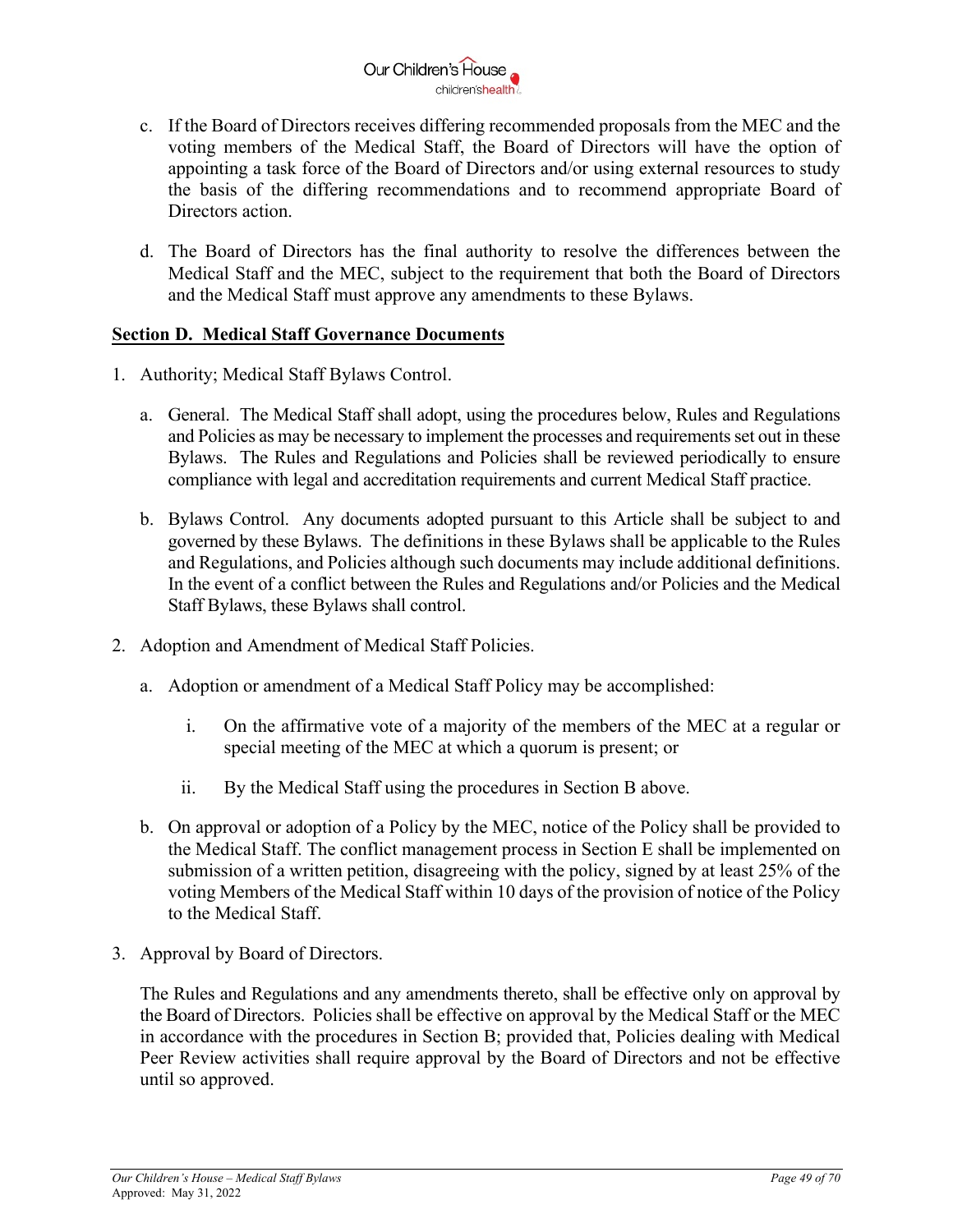

- 4. Notices to Medical Staff. Any notices to the Medical Staff required by this Article X shall be deemed delivered to the Practitioner on: (i) deposit with the U.S. mail, (ii) on facsimile, or (iii) on electronic transmission of the notice to the most current address on file with Medical Staff Services.
- 5. Prohibition on Unilateral Amendment. Except as noted under Section B for certain Medical Staff Policies, neither the Medical Staff, the Medical Executive Committee, nor the Board of Directors may unilaterally adopt or amend the Rules and Regulations.
- 6. Adoption and Effective Date.

These Bylaws and any amendments pursuant to this Article shall become effective only upon the date of approval by the Board of Directors. The Bylaws and any amendments shall replace and supersede all previous Medical Staff bylaws and be upheld by the Board of Directors. The Medical Staff, individual Members of the Medical Staff, and applicants for Medical Staff membership and/or Clinical Privileges shall comply with and enforce the Medical Staff Bylaws, which shall be distributed to or made available to Members and applicants.

## **ARTICLE XI. CONFIDENTIALITY AND MEDICAL PEER REVIEW, IMMUNITY AND CONFLICT OF INTEREST**

- 1. Confidentiality and Medical Peer Review.
	- a. Authorization. Each committee (whether Medical Staff, Service, standing, special, subcommittee, or joint) and each Service, as well as the Medical Staff when meeting as a whole, shall be established and operate as a "medical peer review committee," "medical committee," and "professional review body," as such terms are defined by state and federal law, and is authorized by the Board of Directors through these bylaws to engage in medical peer review. Specific policies and procedures for the accomplishment of its charge may be developed and established by a committee or Service, subject to the approval of the MEC and the Board of Directors.
	- b. Privilege and Confidentiality. All records and proceedings of the Medical Staff, the MEC, the Services, and any committees (whether standing, special, ad hoc, subcommittees, joint committees, or task forces, including a Hearing Committee or Appellate Review Panel under Articles VII and/or XII) thereof, and the Board of Directors, including but not limited to any minutes of meetings, disclosures, discussion, statements, actions, or recommendations in the course of medical peer review, shall be privileged and confidential. They shall be subject to disclosure only in accordance with written Hospital policies, unless otherwise required by Texas and/or federal law, and shall be privileged to the fullest extent permitted by Texas and federal law.
	- c. Obligation to Maintain Confidentiality. All Staff Members and other providers holding Clinical Privileges, as well as those applying for such status, and all other individuals participating in, providing information to, or attending meetings of a medical peer review committee are required to maintain the records and proceedings related to any medical peer review activities as confidential, subject to disclosure only in accordance with Hospital policies, unless otherwise required by Texas and/or federal law.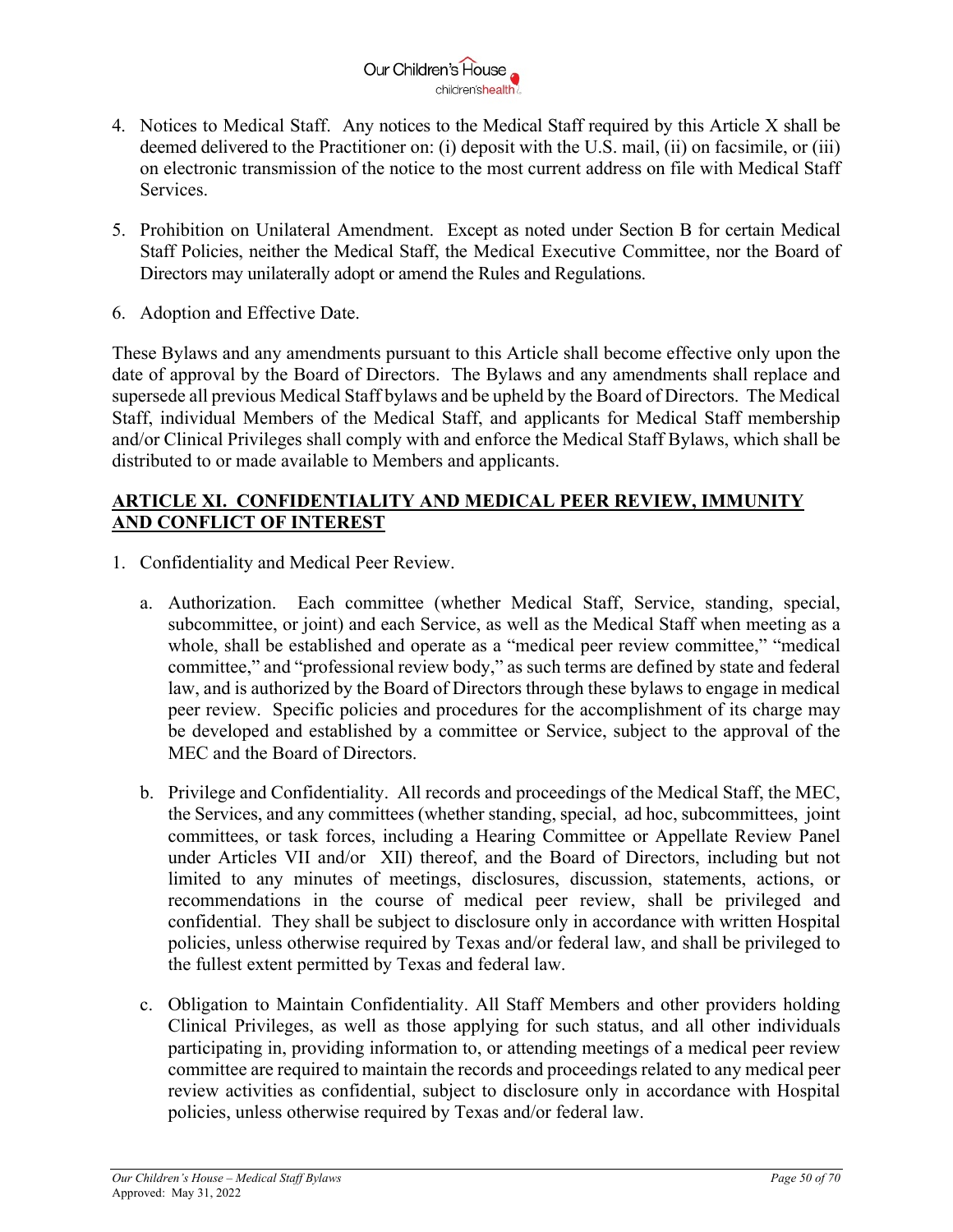

- d. Waiver. Waiver of the privilege of confidentiality as to the records and proceedings of those listed in this Article shall require the written consent of the Chair of the committee, Service, or Medical Staff President and the Hospital Administrator.
- e. Minutes. Minutes of all meetings of those listed in this Article, except for the Board of Directors, shall include a record of attendance and the vote taken on each matter. Copies of such minutes shall be signed by the presiding officer of the meeting and forwarded to the MEC.
- f. Maintenance and Access. All minutes subject to this Article will be maintained by the Hospital as records and proceedings of a "medical peer review committee," "medical committee," and "professional review body," as such terms are defined under Texas and/or federal law, in a confidential manner to provide maximum protection under the law. They are the property of the Hospital and, except for Board of Directors minutes, are maintained by Medical Staff Services.
	- i. They will be available for inspection by the MEC, the Hospital Administrator, the JPE Chief Medical Officer, the Chief Medical Officer OCH, the Board of Directors, and any employees and agents of the Hospital whose authorized functions necessitate access.
	- ii. A Service Chief, and committee members, may also inspect the records and proceedings of their committee, which were generated during their service as members, as long as the member is currently a Member of the Medical Staff.
	- iii. Access is also permitted pursuant to Hospital policy and as required by Texas and/or federal law, accreditation requirements, or third party contract of the Hospital.
	- iv. Access of a Practitioner to records and proceedings shall be only as required by law, written Policy, or as approved by the Hospital Administrator.
- 2. Immunity from Liability.
	- a. Immunity. The Medical Staff and its Members, the Board of Directors, the Hospital, and any committees, representatives, agents, employees, or members thereof, and third parties as defined below, will have immunity to the fullest extent permitted by Texas and/or federal law and shall include any immunity for any permissive and mandatory reporting provided for by Texas and/or federal law.
	- b. Third Parties. The reference above to third parties shall mean all individuals and entities, including without limitation their representatives, Medical Staff, directors, officers, and employees, who provide information, whether orally or in writing, to the Hospital and/or the Medical Staff, concerning any matter that might directly or indirectly affect a Member, Practitioner or provider's exercise of Clinical Privileges or Medical Staff membership, or relating to the Member, Practitioner or provider's qualifications for appointment or reappointment to the Medical Staff or practice at the Hospital.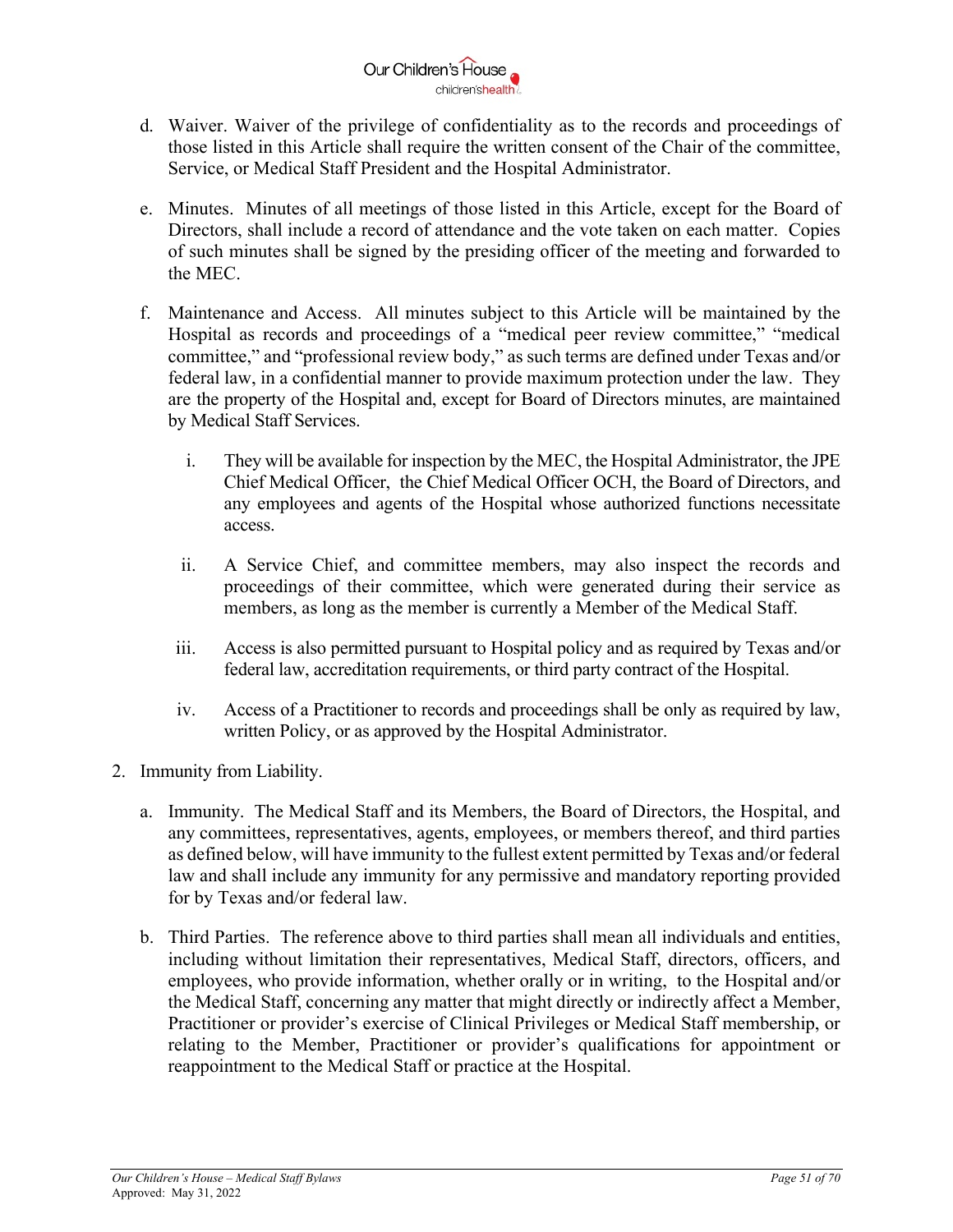# Our Children's House children'shealth?

- c. Authorization and Release of Liability. All applicants for appointment to the Medical Staff, reappointment, and/or Clinical Privileges shall execute a release of liability consistent with the immunity and release of liability provisions in these Bylaws and an authorization for the Hospital, the Medical Staff, and third parties to disclose confidential information as necessary for Medical Peer Review in the course of application and at all times thereafter. The effectiveness of the immunity provisions of these Bylaws, however, is not contingent on execution of these authorizations and releases. The immunity provisions in these Bylaws and any releases of liability shall be in addition to and not in limitation of any immunity afforded by Texas and/or federal law.
- 3. Mandatory Reporting and Investigation.

Duty. The Hospital Administrator, in consultation with the Medical Staff President and the Chief Medical Officer OCH, shall be responsible to comply with any mandatory reporting requirements of the Hospital under Texas and/or federal law pertaining to Medical Staff membership and/or Clinical Privileges, and under Articles III and XIII of the Bylaws. Nothing in this section or the other provisions of the Bylaws shall prevent an individual Member or member of the Board of Directors from making any other report to Texas and/or federal agencies as permitted or required by law.

- 4. Conflict of Interest.
	- a. Disclosure. Whenever a Practitioner is participating in Medical Peer Review and/or performing a function for the Medical Staff, the MEC or a Service, or a committee thereof, or the Hospital, and the Practitioner's personal or professional interests could be reasonably interpreted as being in conflict with the interests of the Medical Staff, MEC, Service, or other committee, Hospital, or individual under review, the Practitioner shall disclose those interests and the potential for conflict to the appropriate decision makers prior to such participation. The Service Chief or applicable committee Chair may require the Practitioner to refrain from any participation in decisions that may be affected by or affect the Practitioner's interests.
	- b. Individual Peer Review. A Practitioner shall not be eligible to participate in, or be present during, any meeting, discussion, or deliberation of the MEC, a Service, or committee or task force of which he is a member regarding his Clinical Privileges or Medical Staff membership or any other Medical Peer Review activity involving the Practitioner, except to the extent specifically provided for in these Bylaws, Rules and Regulations, or Policy, or when invited by the Service Chief or applicable committee Chair.
	- c. Involvement of Family or Business Partners. Any family members or business partners of a Practitioner shall not be eligible to participate in, or be present during, any meeting, discussion, or deliberation of the MEC, a Service, or committee or task force regarding the Practitioner's Clinical Privileges or Medical Staff membership or any other medical peer review activity involving the Practitioner. "Family member" shall mean a Practitioner's: (i) parents or stepparents, including spouses of the same, (ii) ancestors, (iii) spouse, (iv) child or stepchild, grandchild, or great grandchildren, (v) siblings, whether related by whole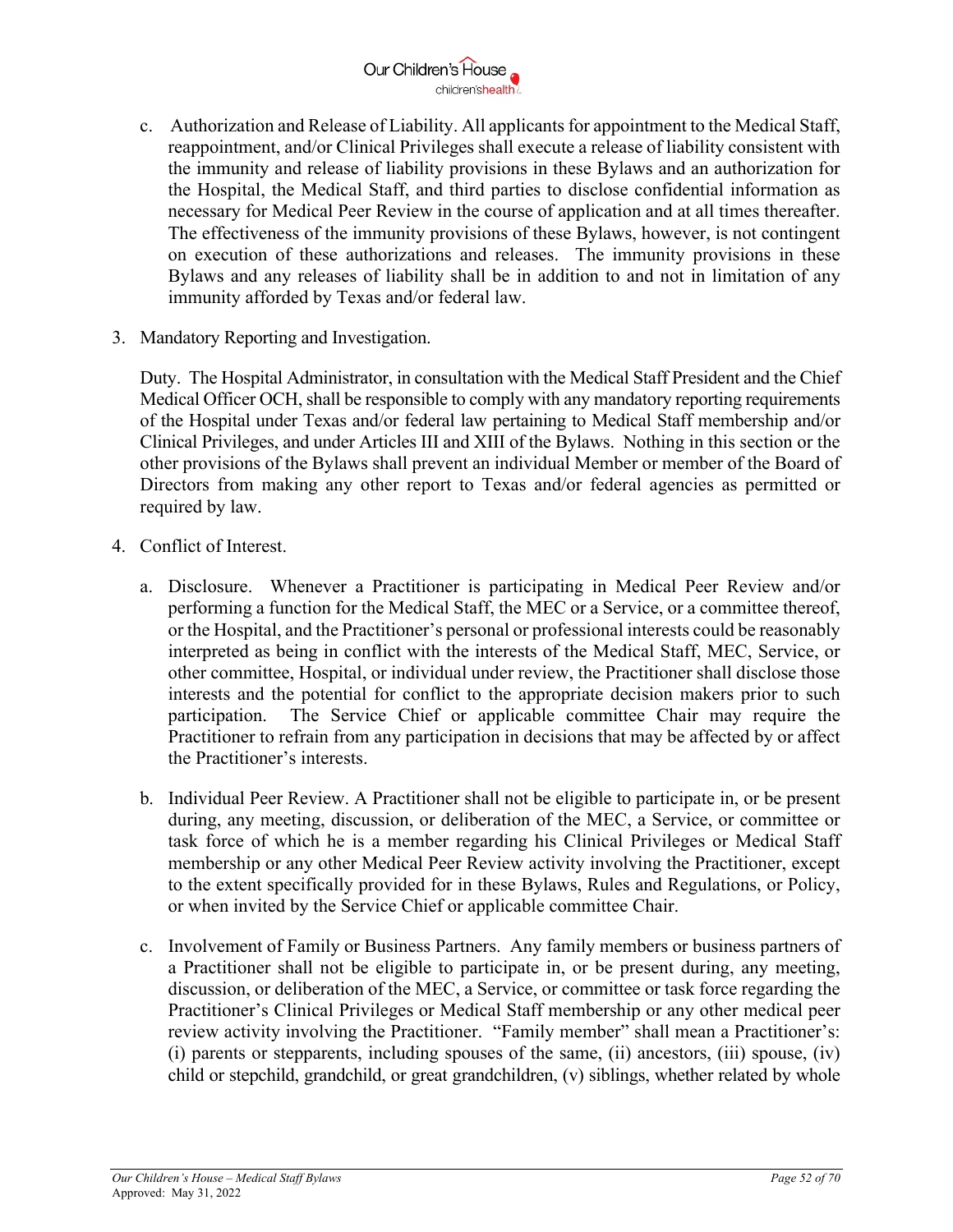

or half blood, or (vi) the spouse of an individual described in clause (iv) or clause (v), and shall include adoptive relationships of the above.

d. Hospital. These provisions shall be in addition to any requirements of the Hospital's conflict of interest policies.

# **ARTICLE XII. PROFESSIONAL PRACTICE EVALUATION AND CORRECTIVE ACTION**

#### **Section A. Professional Practice Evaluation**

- 1. Professional practice evaluation, as a part of Peer Review, specifically to include but not be limited to medical peer review and professional review activity, is conducted on an ongoing basis in accordance with written Medical Staff policy, with primary responsibility for implementation of Our Children's House quality and patient safety program and plan pertinent to the Medical Staff and others with clinical privileges placed on the MEC, Service Chiefs, and appropriate Medical Staff Committees. In addition to ongoing professional practice evaluation (OPPE), verification of competence for initially granted clinical privileges and reported concerns regarding the professional competence or conduct of a Practitioner are evaluated through focused professional practice evaluation (FPPE) in accordance written Medical Staff policy.
- 2. Focused professional practice evaluation and performance improvement programs for an individual Practitioner with existing clinical privileges are intended to be implemented on a voluntary and collegial basis to the fullest extent possible. If necessary changes cannot be implemented on a voluntary and collegial basis, matters may be referred for corrective action as set forth below.
- 3. Information generated pursuant to the ongoing and focused professional practice evaluation processes is also used in the reappointment process.

## **Section B. Corrective Action**

- 1. Grounds Initiation: Whenever a Practitioner's action or failure to act: (i) is in violation of accepted standards of professional practice, (ii) is disruptive or unprofessional, (iii) is in violation of these Bylaws, the Rules and Regulations, or policies of the Medical Staff or the Hospital, or (iv) is in any manner disruptive to the Hospital or to the care of patients, any Member of the Medical Staff, the Hospital Administrator, or the chairman of the Board of Directors may request corrective action. All requests for corrective action shall be in writing, submitted to the MEC and shall specify the conduct constituting the basis for the request.
- 2. Investigation:
	- a. Within thirty (30) calendar days of receipt of a request for corrective action, the MEC shall determine whether to: (i) initiate a corrective action investigation, (ii) refer the request for handling in another manner, or (iii) dismiss the request. If the MEC decides to conduct a corrective action investigation, it shall be so noted in the MEC minutes. The MEC may conduct the investigation itself or through an ad hoc committee or subcommittee of the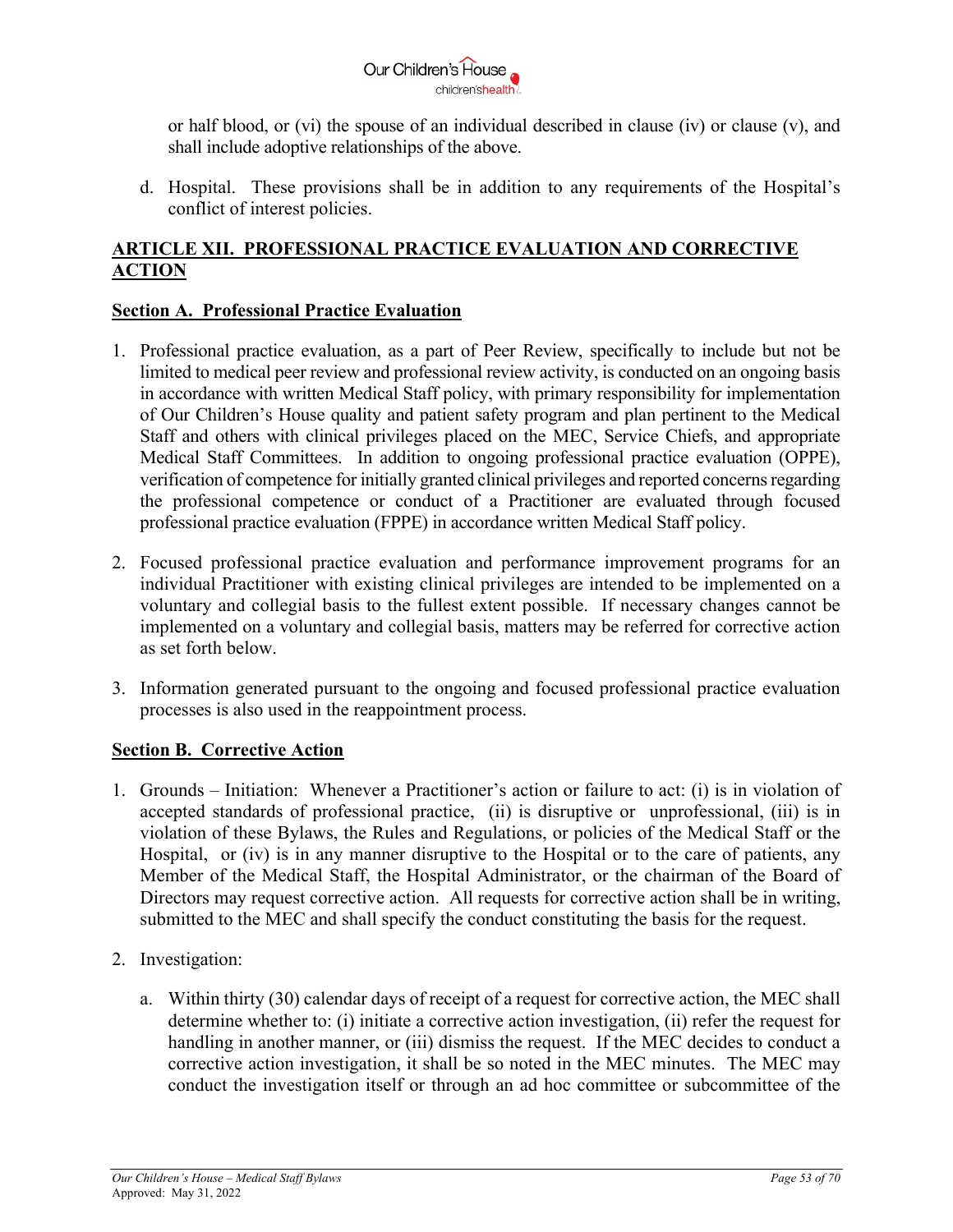

MEC, or delegate this responsibility to an appropriate standing committee, as it deems necessary ("Investigating Committee").

- b. The investigation may include interviews with the requester, the affected Practitioner, or other persons. Such review may include, at the Investigating Committee's discretion, a review of pertinent medical records, policies and procedures, Peer Review records, clinical literature and practice guidelines, or any other documents. If it deems necessary, the Investigating Committee may, subject to the approval of the Hospital Administrator, utilize individuals not employed by or on the Medical Staff to assist in the investigation including, but not limited to, an external consultant. The Investigating Committee may also require the Practitioner under review to undergo a physical and/or mental examination, to the extent permitted by law, and may require access to the results of such exams to assist in its deliberation.
- c. During an investigation, the Practitioner under review shall be granted the opportunity to meet with the Investigating Committee. The Investigating Committee shall determine the  $date(s)$ , frequency, and duration of any such meeting(s).
- d. If the request for corrective action is the result of a review of essentially the same acts or omissions by a standing committee, which review afforded the Practitioner an opportunity to meet with the committee and address the issues, the MEC may decide that the results of the review may be used as the investigation under this section and that no further investigation is required.
- e. Neither the investigation nor any other activities of the Investigating Committee, including any meeting(s) with the affected Practitioner or any other person, in acting upon a request for corrective action, shall constitute a hearing and none of the procedural rights of review in this Article shall apply.
- f. If the investigation is delegated to a committee other than the MEC, such committee shall proceed with the investigation in a prompt manner and shall forward a written report of its findings, conclusions, and recommendations to the MEC as soon as possible.
- g. The Practitioner under review shall be notified, in writing by hand delivery or certified mail, return receipt requested by the MEC, that an investigation for purposes of possible corrective action has been initiated within five (5) calendar days of such action, and shall be given an opportunity to provide information in a manner and upon such terms as the Investigating Committee deems appropriate. The Practitioner shall not have the right to be represented by legal counsel before the Investigating Committee nor to compel the Medical Staff to engage external consultation.
- h. Despite the status of any investigation, at all times the MEC shall retain authority and discretion to take whatever action may be warranted by the circumstances, and permitted under these Bylaws, including suspension, termination of the investigative process, or other action.
- 3. Time for Taking Action Notice: Within thirty (30) calendar days of completion of the investigation, or within such reasonable additional time as the MEC deems necessary, the MEC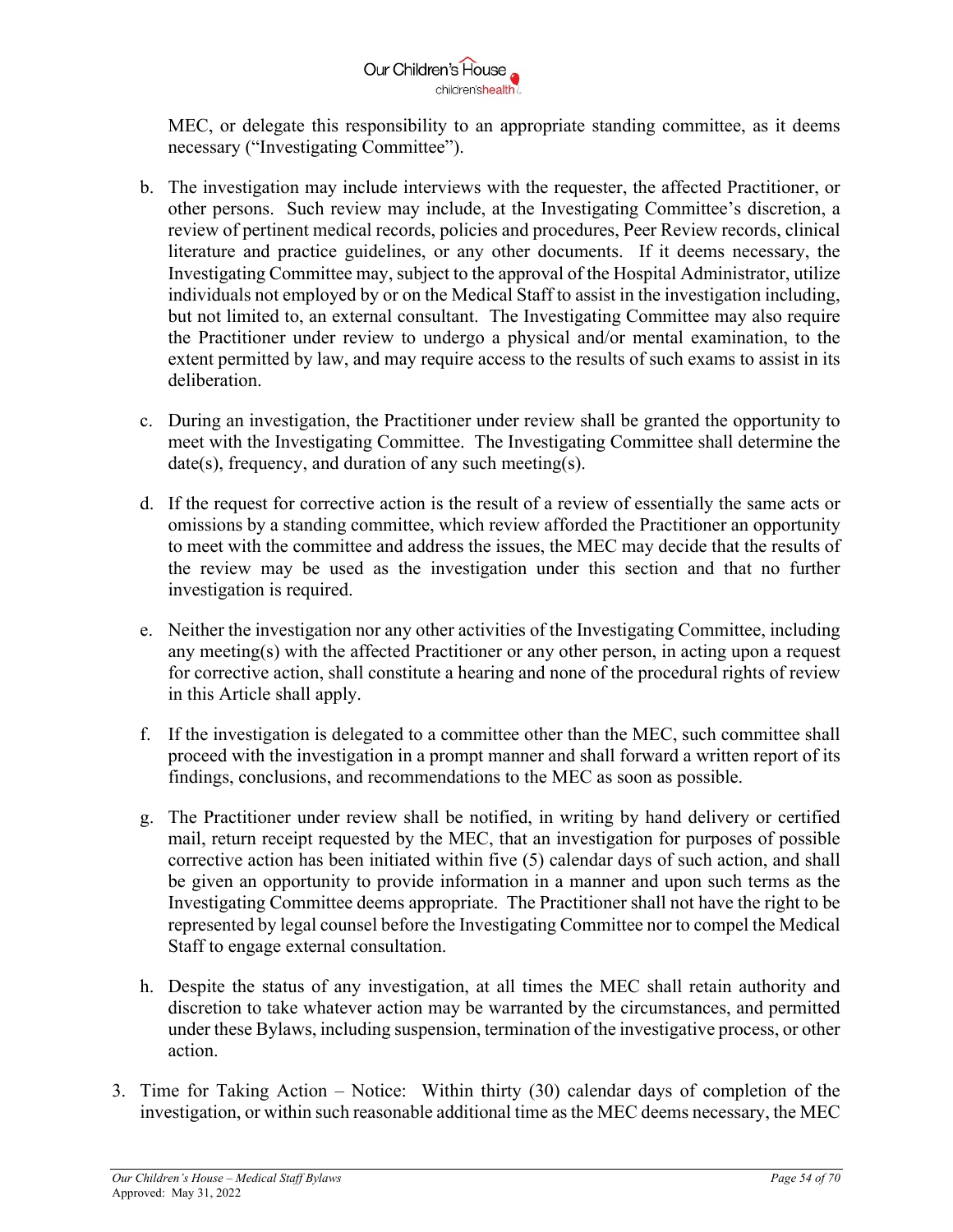shall take action upon the request for Corrective Action. Within five (5) calendar days after taking such action, the MEC shall give written notice to the affected Practitioner stating the actions the MEC has taken or recommended.

- 4. Possible Actions: The action of the MEC on a request for corrective action may be to reject the request, recommend a voluntary performance improvement plan or other collegial intervention, or recommend any of the following corrective actions:
	- a. A letter of warning or reprimand;
	- b. Additional education or training;
	- c. Probation;
	- d. Proctoring, including observation, use of a physician first assistant, co-admitting requirements, or consultation;
	- e. Reduction, suspension, or revocation of clinical privileges;
	- f. Termination, modification or affirmation of an already imposed summary suspension or restriction of clinical privileges;
	- g. Suspension or revocation of the Practitioner's Medical Staff membership; or
	- h. Other corrective actions deemed appropriate by the MEC.
- 5. If the action of the MEC is an Adverse Action, all further procedures shall be as set forth in Article XIII, Procedural Rights of Review. In no event shall a Practitioner be entitled to the procedural rights of review in Article XIII unless the action taken by the MEC is an action defined as a ground for mediation or hearing under Article XIII. Any MEC recommendation or action that does not give the Practitioner procedural rights of review under Article XIII may be implemented by the MEC and shall be effective as of the date and time determined by the MEC. The MEC's recommendation or action will be forwarded to the Board of Directors for review at its next regularly scheduled meeting.
	- a. If the Board of Directors affirms the action or recommendation of the MEC, it shall be the final decision and the Hospital Administrator shall provide the Practitioner with notice of the final decision, including a statement of the basis for the decision, within twenty (20) days of the decision. The notice shall be in writing and sent by hand delivery or certified mail, return receipt requested.
	- b. If the Board of Directors modifies or reverses the MEC's recommendation or action which results in an Adverse Action, the Practitioner shall be entitled to the procedural rights of review under Article XIII, and any further procedures shall be as set forth in Article XIII.
- 6. The affected Practitioner may submit a written response to any action taken by the MEC in addition to any procedural rights to which the Practitioner may be entitled under Article XIII, which response shall be maintained in the Practitioner's file.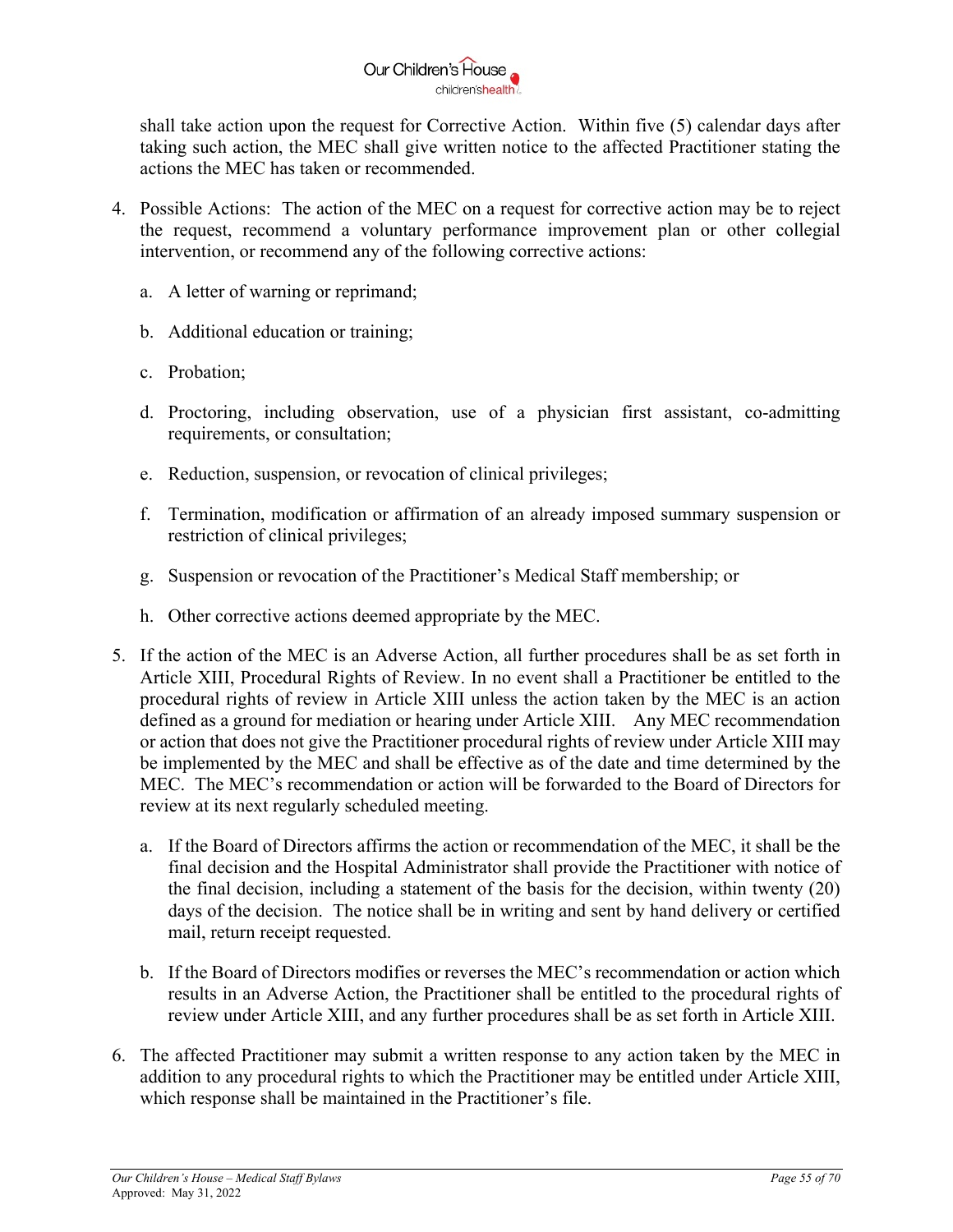

7. Notice to the Hospital Administrator: The Chair of the MEC shall immediately notify the Hospital Administrator in writing of each request for corrective action and shall keep him fully informed of all actions in connection with each request.

### **Section C. Summary Suspension or Restriction**

- 1. Grounds Authority. All or any portion of a Practitioner's clinical privileges may be summarily suspended or restricted if failure to take such an action may result in an imminent danger to the health and/or safety of any individual. Each of the following persons have the authority to summarily suspend or restrict a Practitioner's clinical privileges:
	- a. Medical Staff President
	- b. Chief Medical Officer OCH
	- c. Hospital Administrator
- 2. Summary action pursuant to this Section shall be reported immediately to the MEC and shall be temporary and effective only until further action is taken by the MEC. The individual imposing the summary action shall promptly give oral notice of action taken, including the reason for the action, to the affected Practitioner, and each of the other individuals listed under Article XII. The Hospital Administrator shall give the Practitioner written notice of the summary action, with a statement of the reason for the action, within twenty-four (24) hours of imposition, by Special Notice.
- 3. The MEC, before taking further action, shall conduct such investigation as it deems necessary or delegate this responsibility to an appropriate standing or ad hoc committee, which may include an interview with the suspending party. The affected Practitioner shall be afforded an opportunity to meet with the MEC or committee conducting the investigation. Such investigation may include chart reviews, if applicable, and interviews with other reports from other persons or relevant services or committees. Neither the investigation nor any other activities of the MEC in taking its further action shall constitute a hearing, nor shall the procedural rights of review provided in Article XIII and process with respect to hearings, appeals and mediation apply.
- 4. The MEC must review the summary action and the results of any investigation within ten (10) calendar days of imposition of the summary action and recommend modification, continuance, or termination of the terms of the summary action. If, as a result of such investigation, the MEC does not recommend the termination of the summary action and the action is an Adverse Action under Section B of Article XIII, the Practitioner shall be entitled to the procedural rights of review in accordance with Article XIII and all further procedures shall be as set forth in Article XIII. Additionally, the terms of the summary action as sustained or as modified by the MEC shall remain in effect pending a final decision thereon by the Board of Directors. For purposes of mandatory reporting under the federal Health Care Quality Improvement Act, a summary action, although taken in the course of Peer Review, is considered a "professional review action" when affirmed by the MEC.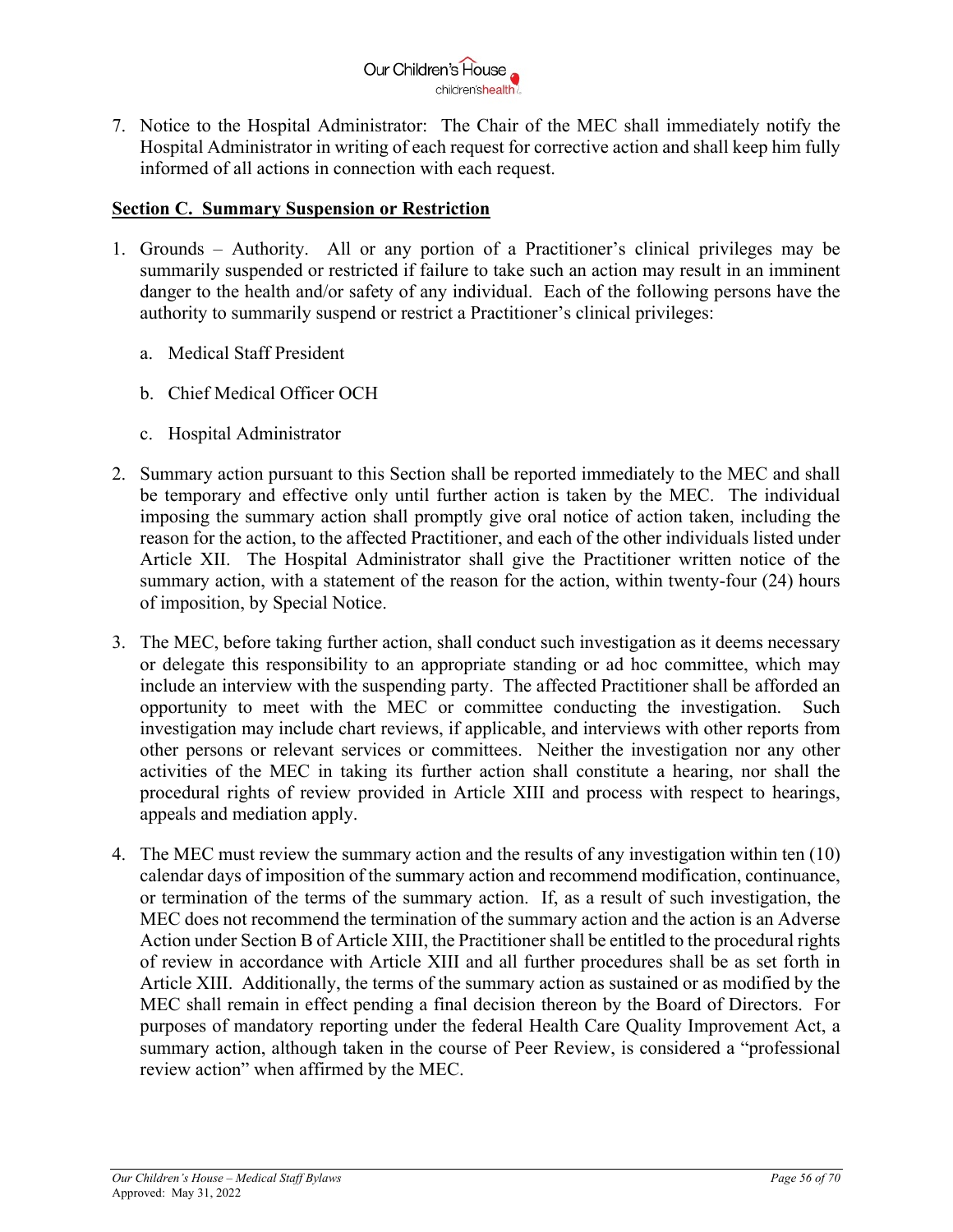

5. Immediately upon the imposition of a summary action, the Chair of the MEC or the appropriate Service Chief shall have authority to assist the Practitioner's patients in the hospital at the time of the summary action to secure alternative medical coverage.

### **Section D. Temporary Suspension or Restriction**

- 1. The same individuals who are authorized to impose a summary action under Section C above may impose a temporary suspension or restriction of a Practitioner's clinical privileges for a period not to exceed fourteen (14) calendar days, during which an investigation is being conducted to determine the need for corrective action.
- 2. Temporary action pursuant to this Section shall be reported immediately to the MEC and shall be temporary and effective only until further action is taken by the MEC or expiration of the fourteen (14) calendar days, whichever occurs first. The individual imposing the temporary action shall promptly give oral notice of the action taken to the affected Practitioner, and each of the other individuals authorized to take the action. The Hospital Administrator shall give the Practitioner written notice of the temporary action, with a statement of the reason for the action, within twenty-four (24) hours of imposition by hand delivery or certified mail, return receipt requested.
- 3. Temporary action under this Section is taken in the course of Peer Review but is not considered corrective action and does not entitle the Practitioner to any procedural rights of review under Article XIII, the Bylaws or otherwise.

#### **Section E. Voluntary Agreement**

A Practitioner may voluntarily agree not to exercise any or all of his clinical privileges at Our Children's House, or to a condition on those privileges, for a specified or unlimited period of time pending a review, an investigation, or the exercise of procedural rights of review under Article XIII. While taken in the course of Peer Review, a voluntary agreement shall not constitute a surrender of clinical privileges or corrective action. The agreement shall be in writing and shall allow the Practitioner to terminate the agreement on written prior notice to the Hospital Administrator under the terms set out in the agreement.

#### **Section F. Automatic Action**

- 1. No Hearing. Automatic Action imposed under this Section, while taken in the course of medical peer review and professional review activity, is not considered corrective action and does not entitle the Practitioner to the procedural rights of review under Article XIII.
- 2. Grounds. Appointment to the Medical Staff and/or all clinical privileges shall be automatically suspended, terminated or relinquished, as outlined specifically within each section below, upon the occurrence of any of the following events:
	- a. Licensure. Upon receipt by Our Children's House of notice that a Practitioner's license to practice in Texas is revoked, not renewed, restricted, suspended, or voluntarily relinquished to the licensing agency, the Practitioner's Staff membership and clinical privileges at Our Children's House shall automatically terminate. If a Practitioner's license to practice in Texas is made subject to probationary terms by the licensing agency, the Practitioner's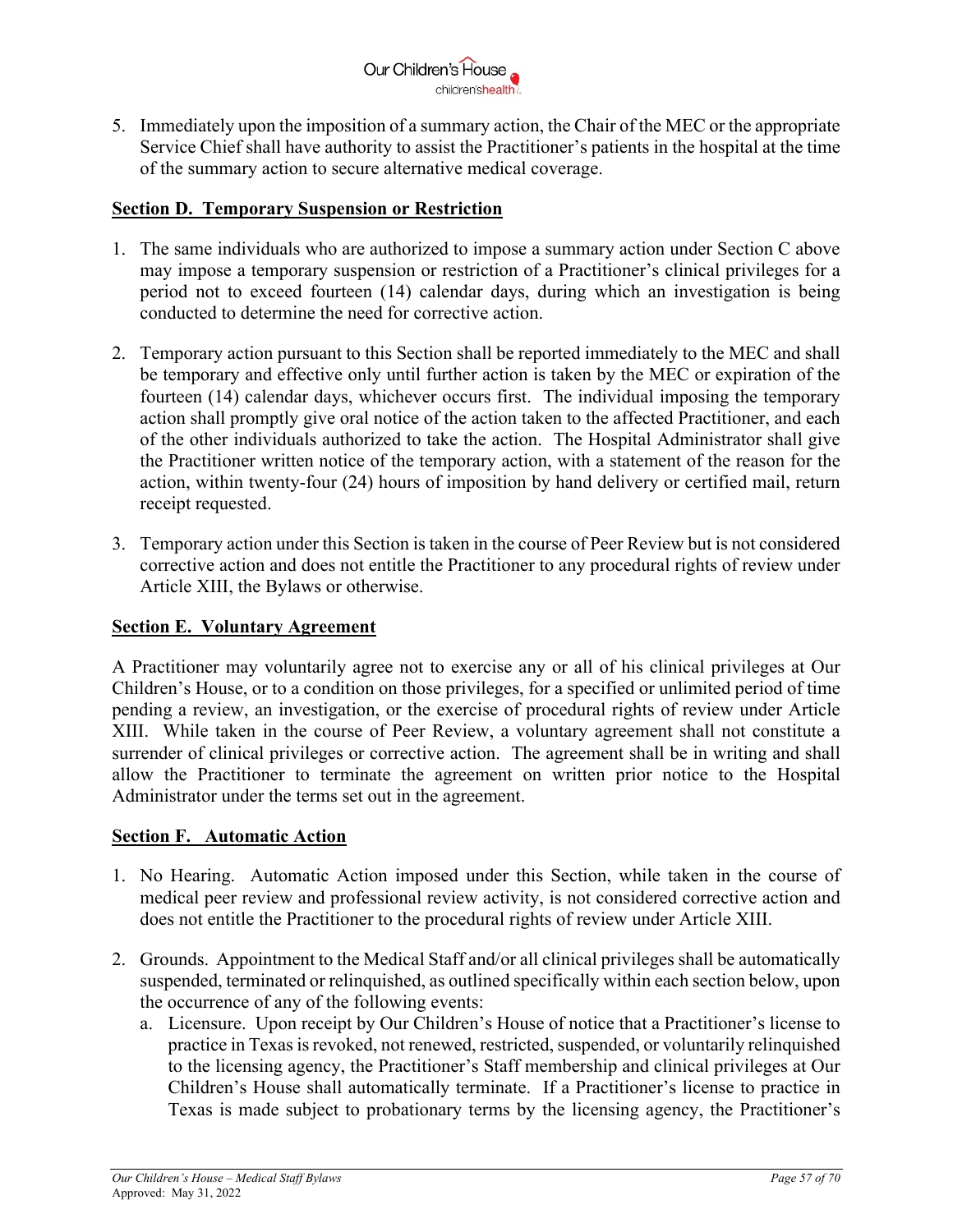

Staff membership and clinical privileges shall automatically become subject to the terms of probation.

- b. Drugs/Medication. An automatic suspension of a Practitioner's privileges to prescribe, administer, or obtain controlled substances and/or other medications at or through Our Children's House shall be immediately imposed upon receipt by Our Children's House of notice that such Practitioner's right or license to prescribe or obtain controlled substances or medications has been suspended, revoked, or otherwise restricted by the applicable governmental agency. Such automatic suspension shall include only those controlled substances or medications suspended or revoked by the governmental agency and shall be effective until the governmental agency reinstates the Practitioner's right or license in question. If a Practitioner's right or license to prescribe or obtain controlled substances or medications is subject to an order of probation, the Practitioner's privileges to prescribe or obtain controlled substances or other medications at or through Our Children's House shall automatically become subject to the terms of the probation effective upon and for at least the term of the probation. A Practitioner shall not be permitted to prescribe medications under Our Children's House DEA number.
- c. Loss of Professional Liability Insurance. If a Practitioner fails to maintain professional liability insurance coverage in an amount not less than \$200,000 per occurrence and \$600,000 in aggregate as required by the Bylaws or fails to provide evidence of such coverage, the Practitioner's Staff membership and clinical privileges, shall be automatically suspended and shall remain so until the Practitioner provides evidence to the Medical Staff Office that he/she has secured the required professional liability coverage**,**  to include coverage for any period of lapse in coverage. Failure to provide such evidence within ninety (90) calendar days after the date the automatic suspension became effective shall be deemed a voluntary relinquishment of Medical Staff membership and clinical privileges.
- d. Immunizations. A Practitioner who fails to submit the required immunization documentation within the time frame set forth in the Medical Staff credentialing policies shall have his/her clinical privileges automatically suspended. With the exception of seasonal influenza vaccinations, failure to submit the required immunization documentation within ninety (90) calendar days after the date the automatic suspension became effective shall be deemed a voluntary relinquishment of Medical Staff membership and clinical privileges.
- e. Medical Records. A Practitioner who is delinquent in completing medical records shall have his/her clinical privileges automatically suspended, until the deficiency is cured. Such suspension shall be in accordance with the Rules and Regulations of the Medical Staff. Failure to complete delinquent records within ninety (90) calendar days after the date the automatic suspension became effective shall be deemed a voluntary relinquishment of Medical Staff membership and clinical privileges.
- f. Required Education Documentation. When an educational training requirement is implemented as a requirement for all Medical Staff members or all members in a certain specialty or subspecialty, Practitioners who fail to comply after the expiration of the time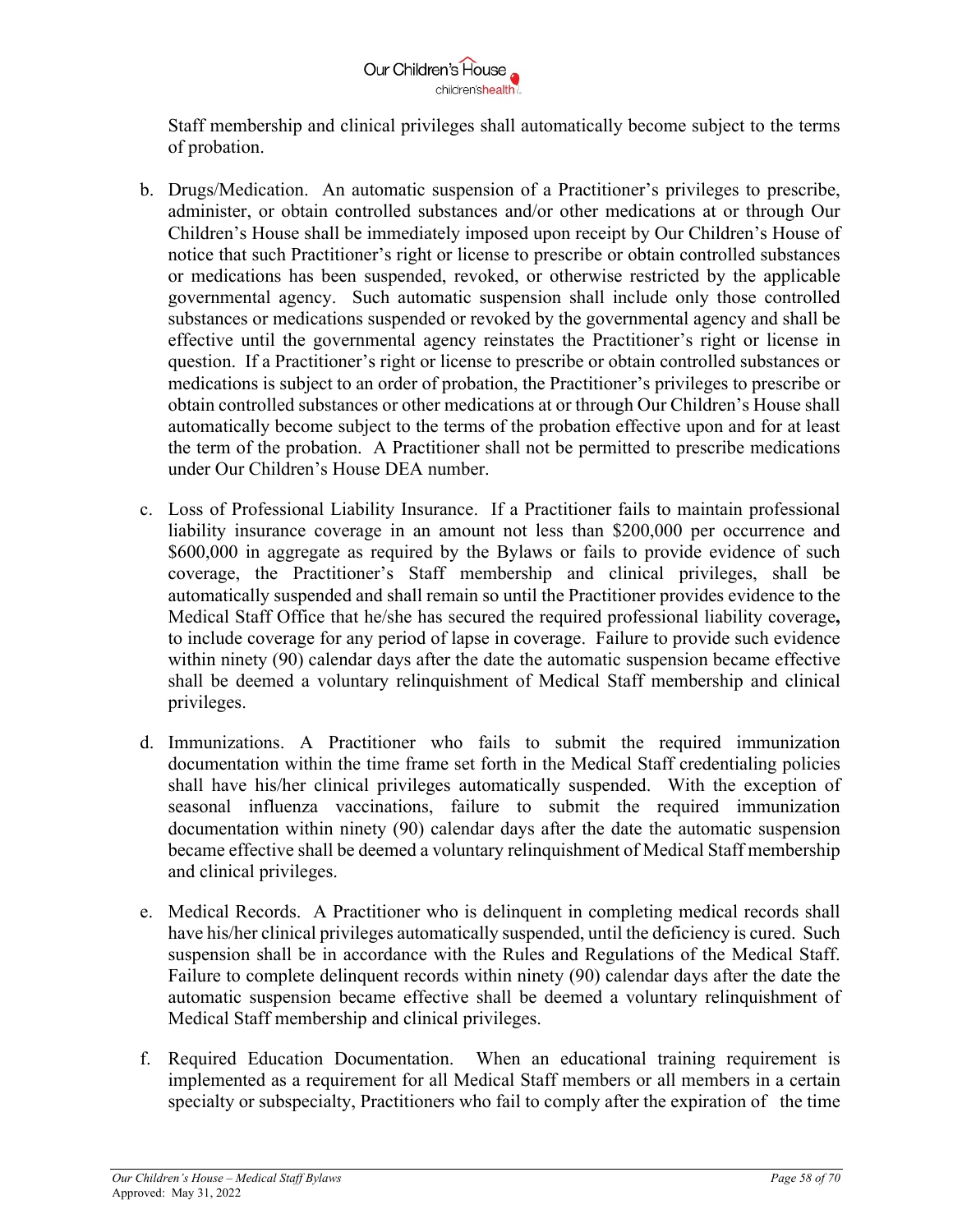

specified in the written notice shall have their clinical privileges automatically suspended on expiration of the time period. Failure to provide documentation of compliance with the requirement within ninety (90) calendar days after the date the automatic suspension became effective shall be deemed a voluntary relinquishment of Medical Staff membership and clinical privileges.

- g. Omission, Misstatement or Misrepresentation on Application. Failure to provide accurate and complete information on an application or documentation supporting an application for Medical Staff membership and/or clinical privileges, resulting in a material omission, misstatement or misrepresentation the Practitioner, including but not limited to credentialing documentation, or other hospital related communications, will result in the Practitioner's Medical Staff membership and clinical privileges being automatically terminated or, if the application is pending, automatic withdrawal from further processing.
- 3. The imposition of automatic action does not preclude the imposition of corrective action on the same or similar grounds.

## **ARTICLE XIII. Procedural Rights of Review**

#### **Section A. General**

A Practitioner is entitled to the procedural rights of review as set out in this Article whenever the MEC takes an Adverse Action or the Board of Directors takes an Adverse Action following a recommendation by the MEC that was not an Adverse Action.

## **Section B. Adverse Action Defined and Notice to Practitioner**

- 1. Adverse Action. Only the following actions or recommendations, when taken by the MEC, or by the Board of Directors following a recommendation by the MEC that was not an Adverse Action, constitute an Adverse Action and entitle a Practitioner to the procedural rights of review in this Article:
	- a. Denial of Medical Staff appointment or reappointment;
	- b. Revocation or termination of Medical Staff appointment;
	- c. Denial of requested Clinical Privileges;
	- d. Revocation or termination of Clinical Privileges;
	- e. Requirement and assignment of a proctor or supervisor based on an assessment of the Practitioner's professional competence or conduct in which the proctor's or supervisor's approval is required for the Practitioner to exercise clinical privileges;
	- f. Suspension of Medical Staff appointment or clinical privileges, other than a temporary action pursuant to Article XII;
	- g. Requirement to have a concurring consultation prior to exercising clinical privileges; or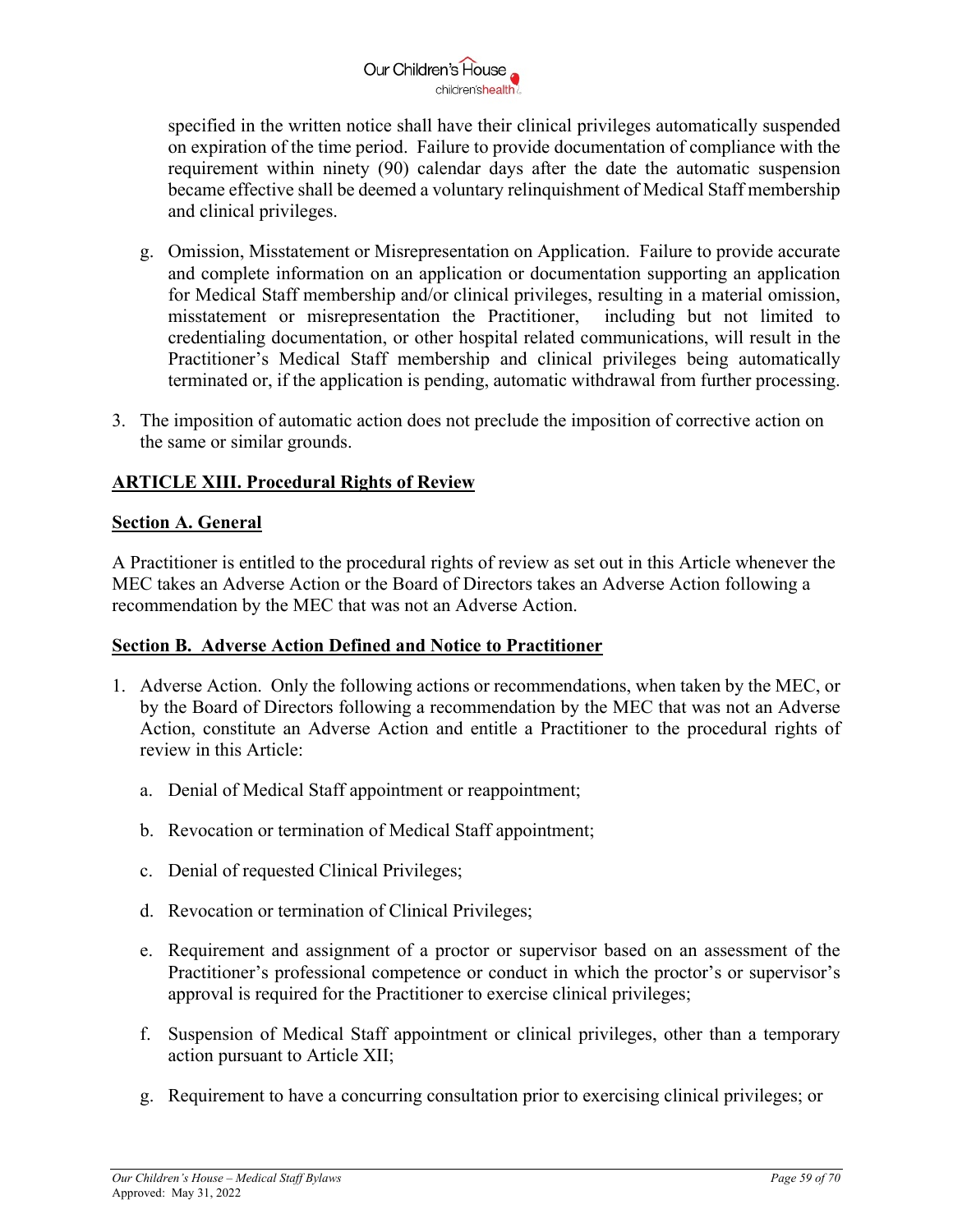

- h. Requirement to obtain education, training, or counseling prior to exercising clinical privileges.
- i. Any other restriction or limitation of Clinical Privileges based on competence or professional conduct if such action, when final, would be reportable to the National Practitioner Data Bank.
- 2. Not Grounds for Procedural Rights of Review. The following are not considered an Adverse Action, nor any other actions or recommendations so specified in these Bylaws, and do not entitle the Practitioner to the procedural rights of review set forth in these Bylaws:
	- a. Issuance of a letter of guidance, warning, or reprimand, placement under a FPPE, or probation;
	- b. Resignation of Staff membership or clinical privileges;
	- c. Determination that an application will not be processed due to a misrepresentation, misstatement or omission; or
	- d. A determination by the Board of Directors that certain professional services shall be provided on an exclusive basis in accordance with written agreements between Our Children's House and qualified practitioners, limiting the availability of clinical privileges in those areas.
	- e. A voluntary performance improvement plan or placement on probation that is not accompanied by any limitation or restriction on the Practitioner's Clinical Privileges;
	- f. Imposition of proctoring, monitoring or any other performance improvement requirements in the course of FPPE on an initial grant of Clinical Privileges;
	- g. Any limitation or restriction of Clinical Privileges imposed equally on all Practitioners with the same or similar Clinical Privileges;
	- h. Imposition of conditions, monitoring or a consultation requirement that the Practitioner must comply with, but that does not require any approval or concurrence prior to the Practitioner's exercise of Clinical Privileges;
	- i. Imposition of a requirement to verify required health status through requested assessment or testing, or for treatment or counseling that may be satisfied while the Practitioner continues to exercise Clinical Privileges;
	- j. Retrospective chart review, conducting a review or Investigation into any matter, or a requirement to appear for a special meeting under the provisions of these Bylaws;
	- k. Any automatic action under Article XII, automatic relinquishment of Clinical Privileges, or automatic resignation from the Medical Staff provided for in these Bylaws;
	- l. Imposition of a temporary action under Article XII;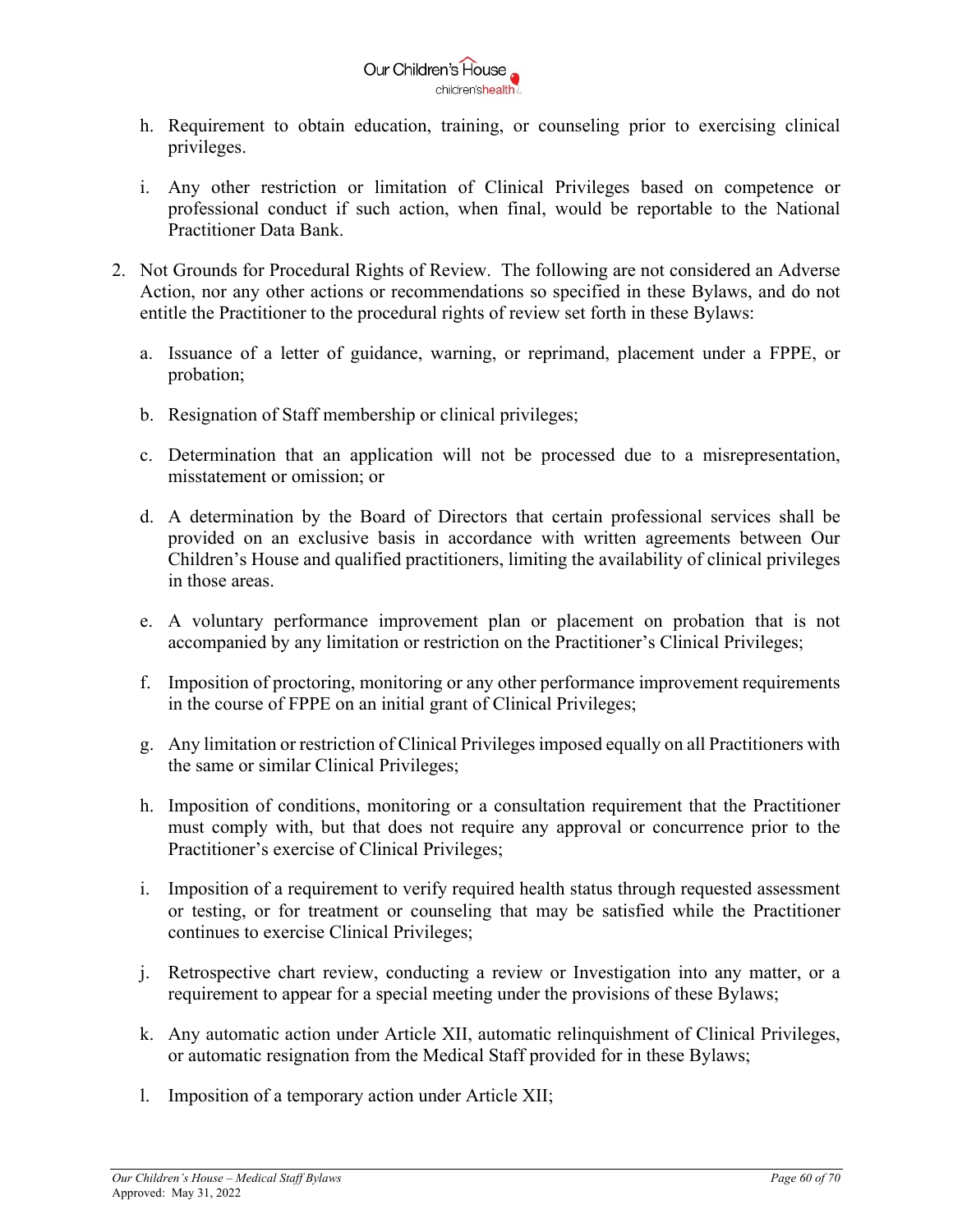

- m. Imposition of a summary Corrective Action except as provided in Article XII;
- n. Denial of a request for leave of absence or for an extension of a leave of absence;
- o. A voluntary surrender or relinquishment of Clinical Privileges by the Practitioner, including voluntary acceptance of a limitation on Clinical Privileges, while under an Investigation or to avoid such an Investigation or a professional review action;
- p. Failure to process an application for Medical Staff appointment and/or Clinical Privileges due to a determination (i) that the application is not a Complete Application, or (ii) that the Practitioner is not eligible due to a failure to meet minimum or threshold criteria or requirements, a lack of need or resources, closure of a specialty, or because of an exclusive professional services arrangement;
- q. Denial of a requested change in Staff category or reassignment of Staff category at the time of reappointment due to failure to meet threshold eligibility requirements as provided in Article III;
- r. Failure to grant, termination or limitation of temporary Clinical Privileges; and
- 3. Notice of Recommendation. When an Adverse Action is taken or recommended by the MEC, or by the Board of Directors following a recommendation or action by the MEC which was not an Adverse Action, the Practitioner shall be entitled to request a hearing and the other procedural rights of review in this Article prior to a final decision of the Board of Directors. The affected Practitioner shall be given Special Notice by the Hospital Administrator within five (5) calendar days of issuance of the Adverse Action. This notice shall contain:
	- a. A statement of the nature of and reasons for the Adverse Action, including a statement of the alleged acts or omissions and subject matter forming the basis of the action with a list, if applicable, of specific patient records;
	- b. A notice that the Practitioner has the right to request a hearing on the Adverse Action within thirty (30) calendar days of receipt of such notice;
	- c. Notice that failure to request a hearing within the time frame and in the manner required shall result in a waiver of the right to a hearing and any other procedural rights of review under these Bylaws or otherwise; and
	- d. A copy of this Article and a summary of the Practitioner's rights during the hearing.

#### **Section C. Request for Hearing and Waiver**

- 1. The request for a hearing shall be made in writing, by hand delivery or certified mail, return receipt requested, to the Hospital Administrator within thirty (30) calendar days of the Practitioner's receipt of notice of the Adverse Action.
- 2. In the event the Practitioner does not request a hearing within the timeframe and in the manner required by this Article, the Practitioner shall be deemed to have waived the right to such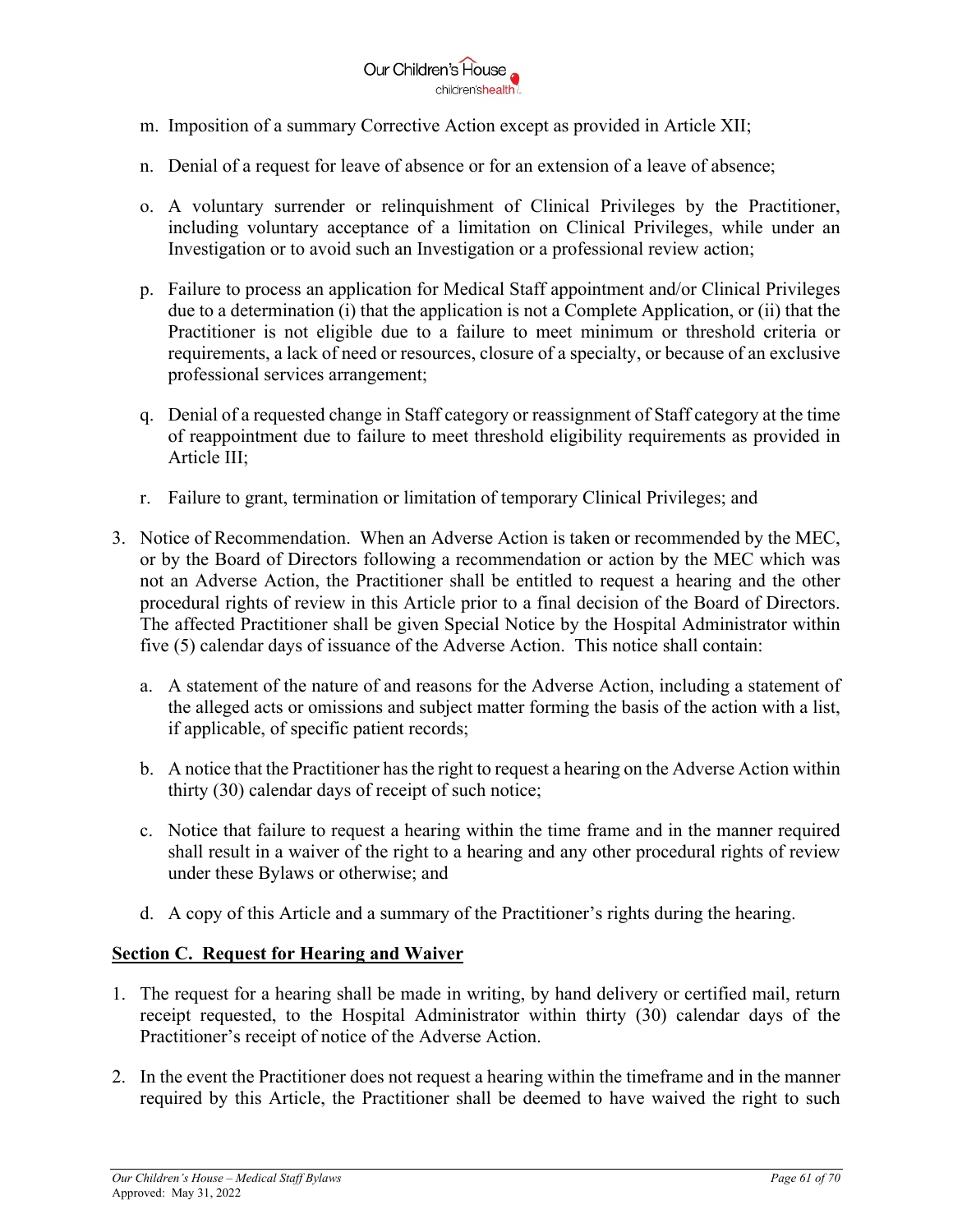

hearing and any other procedural rights of review under these Bylaws and otherwise, and to have accepted the Adverse Action. Such Adverse Action, if taken by the MEC, shall become effective immediately pending a final decision by the Board of Directors. The Hospital Administrator shall provide the Practitioner with Special Notice of the Board of Directors final decision within twenty (20) calendar days of the final decision.

- 3. Notice of Hearing and Statement of Reasons. If a hearing is properly requested, the Hospital Administrator shall schedule the hearing and shall give Special Notice to the Practitioner who requested the hearing. The notice shall include:
	- a. The time, place, and date of the hearing;
	- b. A proposed list of witnesses who will give testimony or evidence in support of the Adverse Action at the hearing, to include the witnesses' titles/positions and a brief summary of the nature of the expected testimony);
	- c. The names of the Hearing Panel members and chair;
	- d. A list of patient records and/or information supporting the Adverse Action (this list of supporting patient record numbers and other supporting information may be amended or added to at any time, even during the hearing so long as the additional material is relevant to the Adverse Action, and the Practitioner has sufficient time to study this additional information and rebut it); and
	- e. Notice to the Practitioner of the obligation to provide a list of witnesses and exchange hearing documents as provided below.
	- f. The hearing shall begin as soon as practicable, but no sooner than thirty (30) calendar days after the notice of hearing to the Practitioner unless an earlier hearing date has been specifically agreed to in writing by the parties. Once commenced, the hearing must be completed within sixty (60) calendar days, unless rescheduled upon written agreement of the parties or upon a showing of good cause, as determined by the Presiding Officer/Hearing Panel chair of the hearing.
- 4. Witness List. At least fifteen (15) calendar days before the hearing, the Practitioner requesting the hearing shall provide a written list of the witnesses that the Practitioner intends to present, as well as the titles/positions of the witnesses and a brief summary of the nature of the anticipated testimony.
- 5. Supplementation of Witness List. The witness list of either party may, in the discretion of the Presiding Officer/Hearing Panel chair, be supplemented or amended at any time prior to or during the course of the hearing, provided that written notice of the change is given to the other party and the other party is afforded time to prepare for the additional witness. The Presiding Officer/Hearing Panel chair shall have the authority to limit the number of witnesses.
- 6. The MEC or Board of Directors, whichever issued the Adverse Action, shall appoint one or more individuals to represent it at the hearing. The Hospital Administrator may appoint legal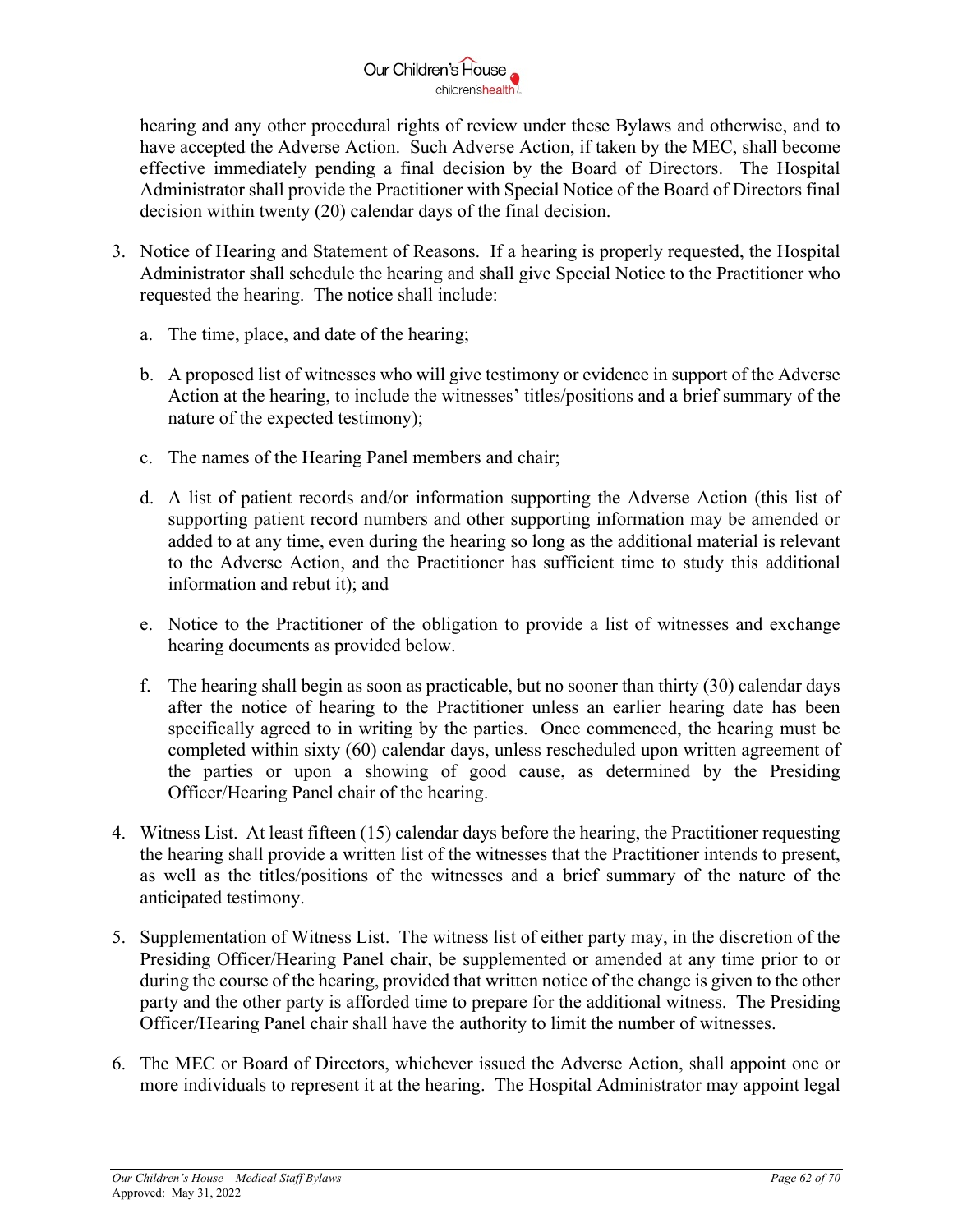

counsel to accompany that individual or individuals in the hearing, which may be legal counsel for the Hospital.

## **Section D. Hearing Panel and Presiding Officer**

- 1. Hearing Panel
	- a. When a hearing is requested, the Hospital Administrator, after considering the recommendations of the Medical Staff President (and that of the chair of the Board of Directors, if the hearing is occasioned by a Board of Directors determination), shall appoint a Hearing Panel that shall be composed of not less than three (3) members, one of whom shall be designated as the chair. No individual appointed to the Hearing Panel shall have actively participated in the consideration of the matter involved at any previous level. Individuals who are not on the Medical Staff may be members of the Hearing Panel. Knowledge of the matter involved shall not preclude any individual from serving as a member of the Hearing Panel. The Hospital Administrator shall provide the affected Practitioner with written notice of the identity and specialty of the Hearing Panel members at least thirty (30) calendar days prior to the date of the hearing.
	- b. The Hearing Panel shall not include any individual who is in direct economic competition with the affected Practitioner or any individual who is professionally associated with or related to the affected Practitioner.
	- c. Any objection to any member of the Hearing Panel shall be made in writing within ten (10) calendar days of issuance of notice of same. Such written objection shall be delivered to the Hospital Administrator who shall resolve the objection in his/her sole discretion, unless delegated to the Presiding Officer appointed under Section 2 below.
- 2. Presiding Officer
	- a. The Hospital Administrator may appoint an attorney as Presiding Officer. Such Presiding Officer will not act as a prosecuting officer or as an advocate for either side at the hearing. The Presiding Officer may participate in the private deliberations of the Hearing Panel and is a legal advisor to it but shall not be entitled to vote on its recommendations. The Hospital Administrator shall provide the Practitioner with Special Notice of the identity of the Presiding Officer at least twenty (20) calendar days prior to the date of the hearing. Any objection to the Presiding Officer shall be made in writing within ten (10) calendar days of issuance of notice of same. Such written objection shall be delivered to the Hospital Administrator who shall resolve the objection in his/her sole discretion.
	- b. If no Presiding Officer has been appointed, the chair of the Hearing Panel shall serve as the Presiding Officer but shall be allowed to vote.
	- c. The Presiding Officer shall:
		- i. Require that all participants in the hearing have a reasonable opportunity to be heard and to present oral and documentary evidence subject to reasonable limits on the number of witnesses and duration of direct and cross examination, applicable to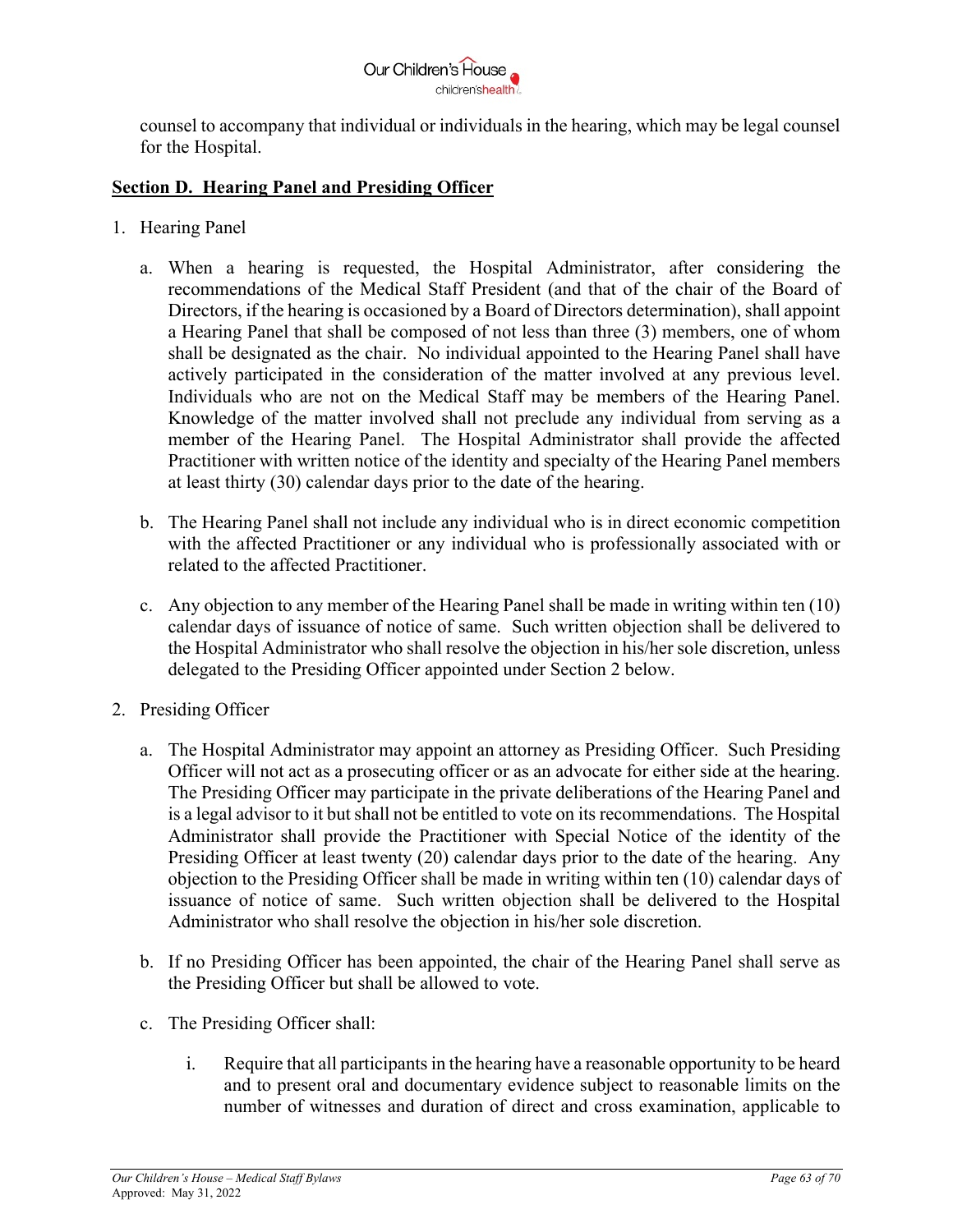

both sides, as may be necessary to avoid cumulative or irrelevant testimony or to prevent abuse of the hearing process;

- ii. Prohibit conduct or presentation of evidence that is cumulative, excessive, irrelevant, or abusive or that causes undue delay;
- iii. Maintain decorum throughout the hearing;
- iv. Determine the order of procedure throughout the hearing;
- v. Have the authority and discretion, in accordance with this policy, to make rulings on all questions that pertain to matters of procedure and to the admissibility of evidence prior to the hearing and during the hearing, unless otherwise provided in this Article;
- vi. Act in such a way that all information reasonably relevant to the continued appointment or clinical privileges of the Practitioner requesting the hearing is considered by the Hearing Panel in formulating its recommendations; and
- vii. Conduct prehearing conferences and argument by counsel on procedural points outside the presence of the Hearing Panel to the extent practical unless the Panel wishes to be present.

#### **Section E. Pre-Hearing and Hearing Procedure**

- 1. Provision of Relevant Information: There is no right to formal "discovery" in connection with the hearing except as specifically provided herein. The Practitioner requesting the hearing shall be entitled, upon specific, written request, to the following at least thirty (30) calendar days prior to the hearing, subject to a stipulation signed by the Practitioner and counsel if applicable that such documents shall be maintained as confidential and shall not be disclosed or used for any purpose outside of the hearing:
	- a. Copies of, or reasonable access to, all patient medical records or other documents referred to in the notice of statement of reasons under Sections A and B above, at his or her expense; and
	- b. Reports of experts relied upon by the MEC or Board of Directors in issuing the Adverse Action.
	- c. No information regarding other Practitioners shall be requested, provided or considered, nor is the Practitioner entitled to access minutes of Medical Staff committees, Services or other medical peer review committees unless those minutes will be presented in the hearing.
- 2. Evidence unrelated to the reasons for the recommendations or to the Practitioner's qualifications for appointment or the relevant clinical privileges shall be excluded.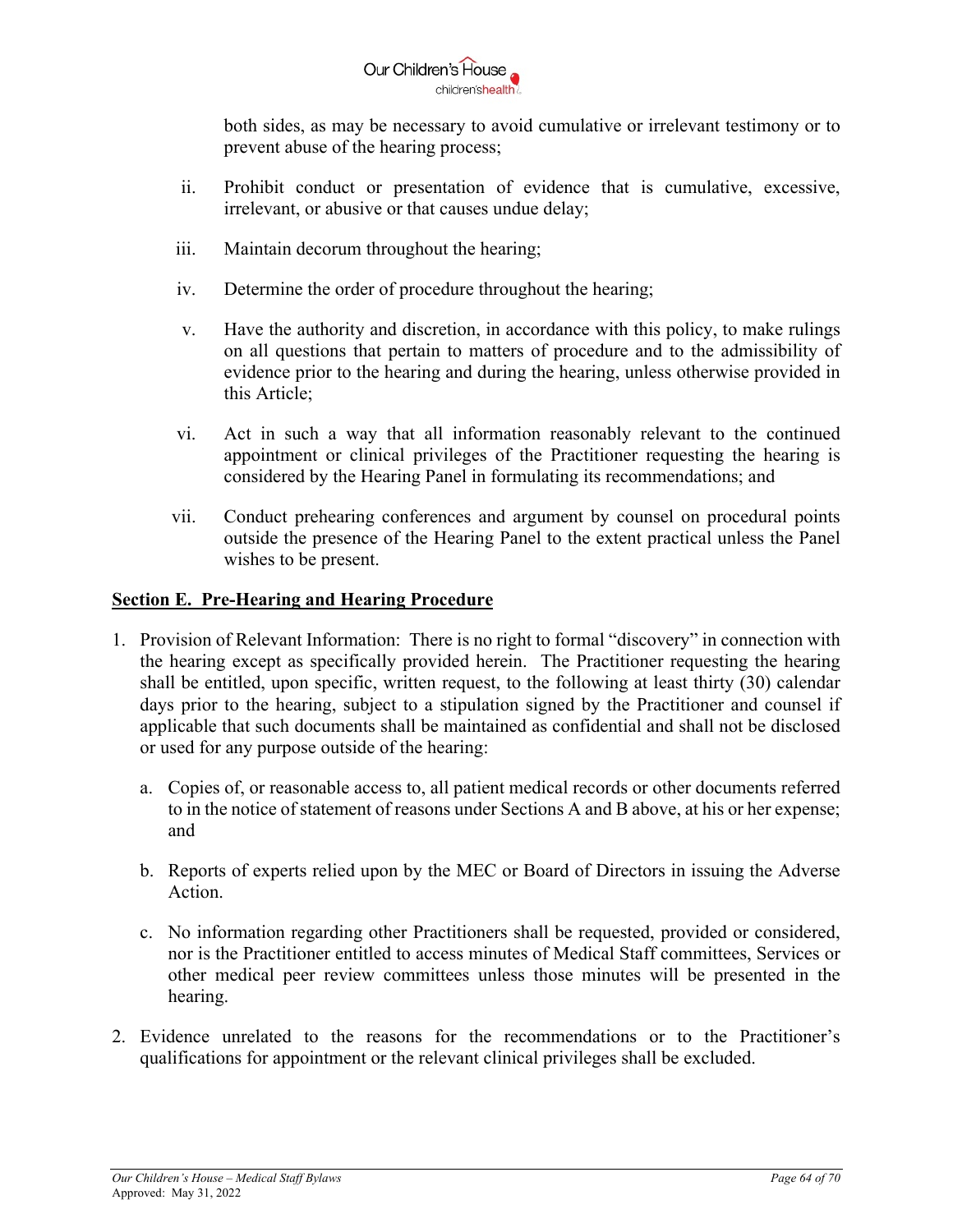- 3. If either party will be represented by an attorney or other individual in the hearing, the party must notify the other party in writing of the name of such attorney or other individual at least ten (10) calendar days prior to the date of the hearing.
- 4. At least fourteen (14) calendar days prior to the hearing, each party shall provide the other party with a list of and copies of all proposed exhibits unless previously provided. All objections to documents or witnesses to the extent then reasonably known shall be submitted in writing at least seven (7) calendar days prior to the hearing and shall be ruled on by the Presiding Officer. The Presiding Officer shall not entertain subsequent objections unless the party offering the objection demonstrates good cause for not raising the objection within the required time frame.
- 5. If any expert is to be presented as a witness by either party, when the expert is identified as a witness as provided above in Section D above, the other party must be provided with the following:
	- a. a copy of the expert's curriculum vitae;
	- b. a written report from the expert setting forth the substance of the expert's testimony, opinions, and grounds for the opinions;
	- c. a copy of any literature or references relied upon by the expert in reaching the opinions; and
	- d. a copy of all documents or other information provided by the party to the expert for review or a list of those documents and information if previously provided to the other party.

No expert witness may be called by a party, nor testimony, opinions, or documents submitted for consideration in the hearing, unless disclosed in accordance with this section or the Presiding Officer determines that the failure to disclose was unavoidable.

- 6. There shall be no contact by the Practitioner with Hospital employees concerning the subject matter of the hearing, unless arranged with Hospital counsel.
- 7. Failure to Appear. Failure, without good cause, of the Practitioner to appear and proceed at such a hearing shall be deemed a waiver by the Practitioner of his/her right to a hearing and to any other procedural right of review under these Bylaws or otherwise, and voluntary acceptance of the Adverse Action, which shall then be forwarded to the Board of Directors for final decision as provided in Section C above.
- 8. Record of Hearing. The Hospital Administrator shall arrange for a court reporter to create a record of the hearing. The cost of such reporter shall be borne by Our Children's House, but copies of the transcript shall be provided by the court reporter to the Practitioner requesting the hearing at the Practitioner's expense. The Presiding Officer may, but shall not be required to, order that oral evidence shall be taken only on oath or affirmation administered by any person designated by such body and entitled to notarize documents in the State of Texas.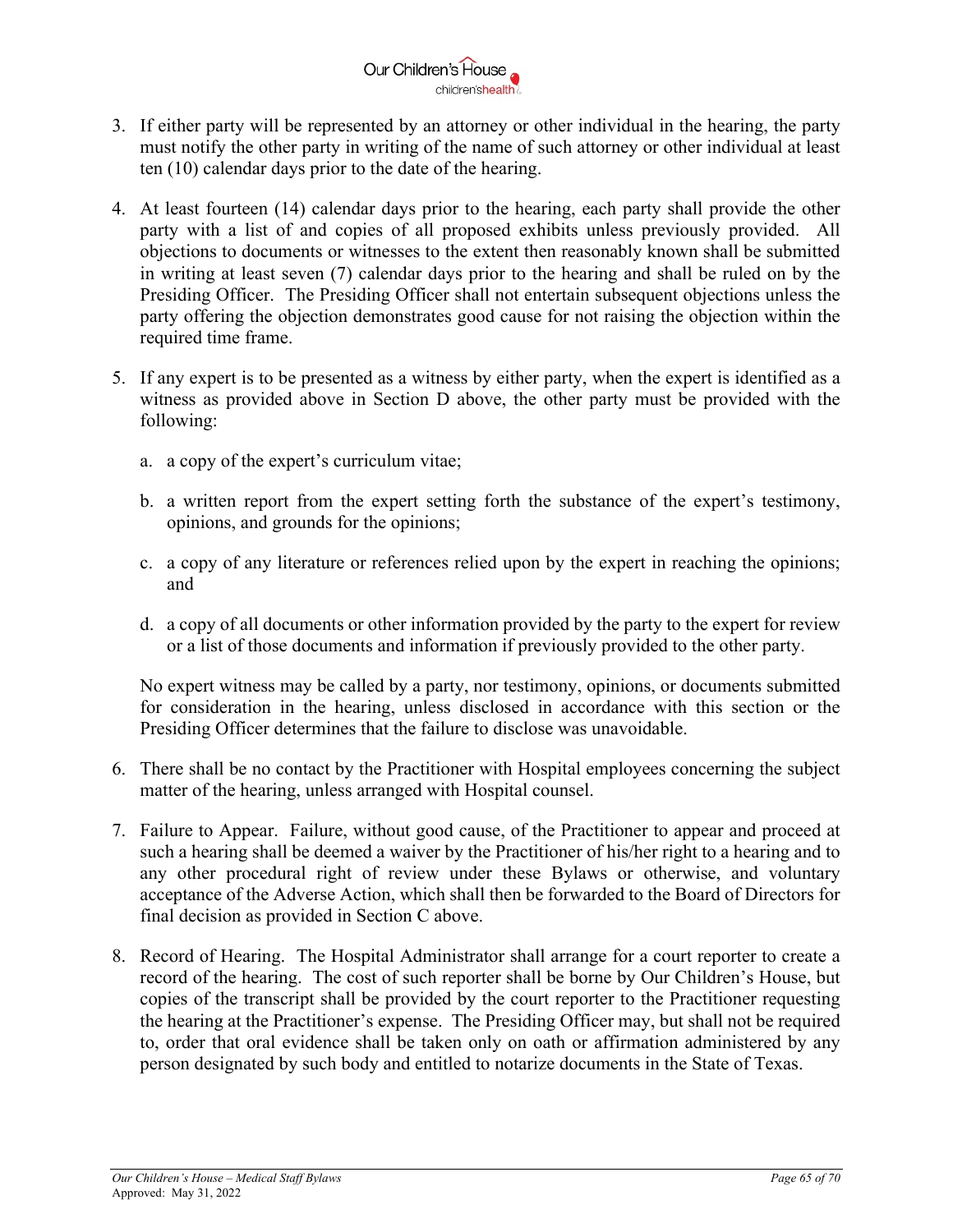

#### **Section F. Rights of Both Parties**

- 1. At a hearing, both parties shall have the following rights, subject to reasonable limits determined by the Presiding Officer and any limitations in this Article:
	- a. To call, examine and cross-examine witnesses;
	- b. To present evidence determined to be relevant by the Presiding Officer, regardless of its admissibility in a court of law;
	- c. To have a record made of the proceedings, copies of which may be obtained on payment of any reasonable preparation costs;
	- d. To representation by an attorney or other person, who may call, examine, and crossexamine witnesses and present the case;
	- e. To submit a written statement at the close of the hearing; and
	- f. To receive the written recommendation of the Hearing Panel, including a statement of the basis for the recommendation, as well as to receive the written final decision of the Board of Directors, including a statement of the basis for the decision.
- 2. Testimony of Practitioner. The Practitioner requesting the hearing who does not testify on his or her own behalf may be called and cross-examined by the MEC or Board of Directors. The Hearing Panel and the Presiding Officer may question any parties and witnesses, request that additional witnesses be called, or request the presentation of additional documentary evidence.
- 3. Admissibility of Evidence. The hearing shall not be conducted according to rules of evidence. Hearsay evidence shall not be excluded merely because it may constitute hearsay. Any relevant evidence shall be admitted if it is the sort of evidence on which responsible persons are accustomed to rely in the conduct of serious affairs, regardless of the admissibility of such evidence in a court of law.
- 4. Official Notice. The Presiding Officer shall have the discretion to take official notice of any matters, either technical or scientific, relating to the issues under consideration. Participants in the hearing shall be informed of the matters to be officially noticed and such matters shall be noted in the record of the hearing. Either party shall have the opportunity to request that a matter be officially noticed or to refute the noticed matter by evidence or by written or oral presentation of authority. Reasonable additional time shall be granted, if requested by either party, to present written rebuttal of any evidence admitted on official notice. The Hearing Panel may also require submission of written statements on any relevant matter, including objections.
- 5. Postponements and Extensions. Postponements and extensions of time beyond any time limit set forth in this Article may be requested by either party but shall be permitted only by the Presiding Officer or the Hospital Administrator on a showing of good cause.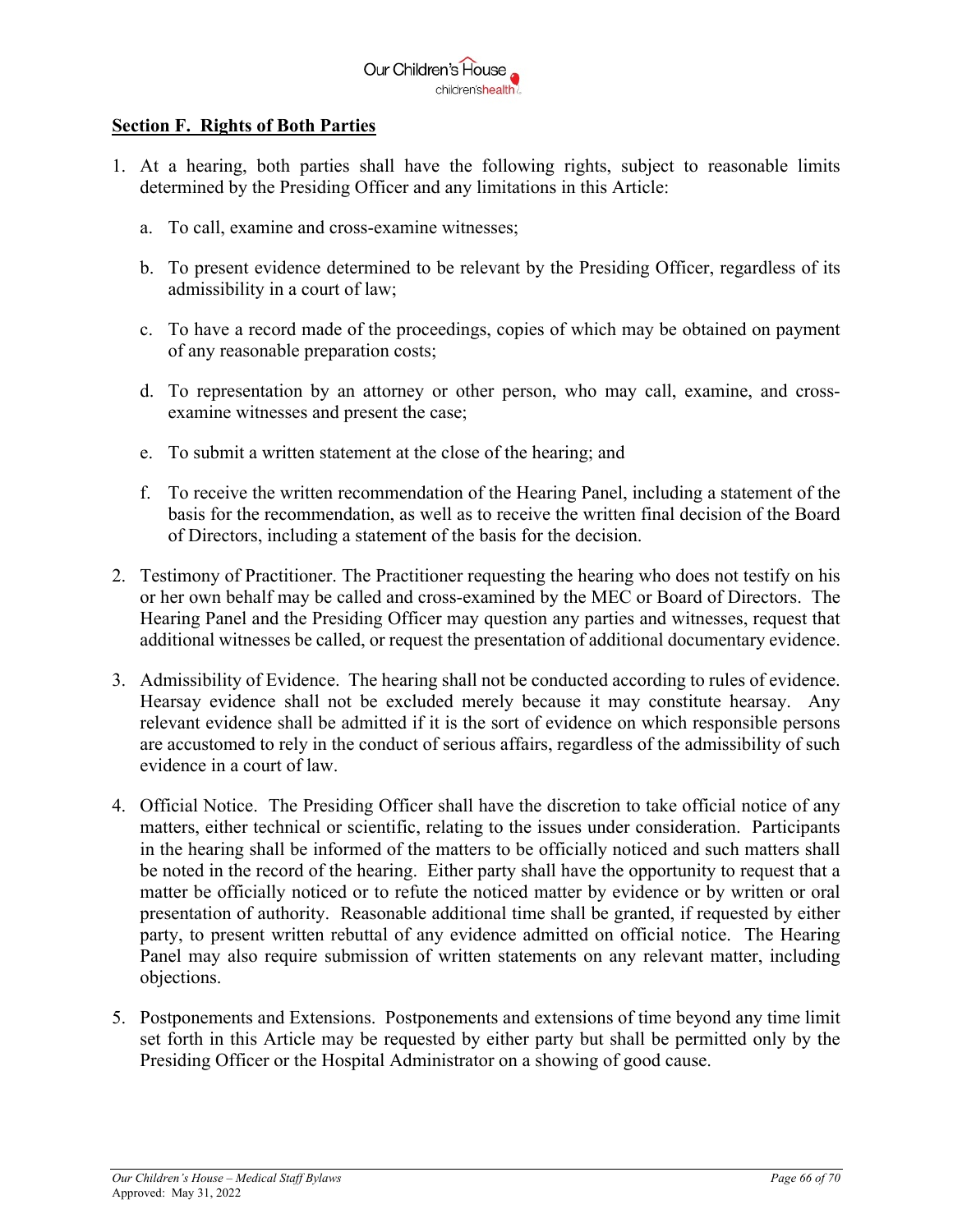

- 6. Persons to be Present. Attendance at the hearing shall be restricted to the Hearing Panel, Presiding Officer, court reporter, parties, attorneys, and witnesses when testifying. Administrative personnel may be present as requested by the Hospital Administrator or the Medical Staff President. All attendees must agree to maintain the confidentiality of the proceedings consistent with the requirements applicable to records and proceedings of medical peer review committees.
- 7. Order of Presentation. The MEC or Board of Directors, whichever issued the Adverse Action prompting the hearing, shall first present evidence in support of the Adverse Action. Thereafter, the Practitioner who requested the hearing may present evidence. Opening statements and closing arguments are permitted.
- 8. Burden of Proof. Consistent with the requirement for the Practitioner to demonstrate that he or she satisfies, on a continuing basis, all criteria for initial appointment, re-appointment, and clinical privileges, the Practitioner who requested the hearing has the burden of proving by clear and convincing evidence that: (i) he/she meets the standards for appointment/reappointment or for the granting of clinical privileges requested or the Medical Staff category requested, and (ii) the Adverse Action that prompted the hearing was arbitrary or capricious or there is not substantial evidence to support the Adverse Action.
- 9. Adjournment and Conclusion. The Presiding Officer may adjourn the hearing and reconvene the same at the convenience of the Hearing Panel. Upon conclusion of the presentation of evidence by the parties, including submission of any written statements, and questions by the Hearing Panel, the hearing shall be closed.
- 10. Deliberations and Recommendation of the Hearing Panel. Within twenty (20) calendar days after closing the hearing, the Hearing Panel shall conduct its deliberations outside the presence of any other person (except the Presiding Officer) and shall render a recommendation set out in a written report, which shall contain a concise statement of the reasons for the recommendation. On completion of its report, the hearing is considered adjourned. The Hearing Panel may deliberate prior to issuance of the court reporter's transcript of the hearing.
- 11. Disposition of the Hearing Panel Report. The Presiding Officer shall deliver its report to the Hospital Administrator who shall forward it to the MEC or Board of Directors, whichever issued the Adverse Action, and by Special Notice to the Practitioner. The MEC or Board of Directors, as applicable, shall review the Hearing Panel's report within twenty (20) days and determine whether to affirm, modify or reverse the original Adverse Action. The MEC or Board of Directors shall issue a written report of its decision with a statement of the basis for its decision.
	- a. If the reconsidered decision is still an Adverse Action, the Practitioner shall be notified of his or her right to an appeal by the Hospital Administrator. The notice of right to appeal shall be sent by Special Notice within ten (10) calendar days, and all further procedures shall be as set forth in Section G. below.
	- b. If the reconsidered decision is not an Adverse Action, it shall be forwarded to the Board of Directors for a final decision; provided that, if the Board of Directors decision is an Adverse Action, the Practitioner shall be notified of his or her right to an appeal by the Hospital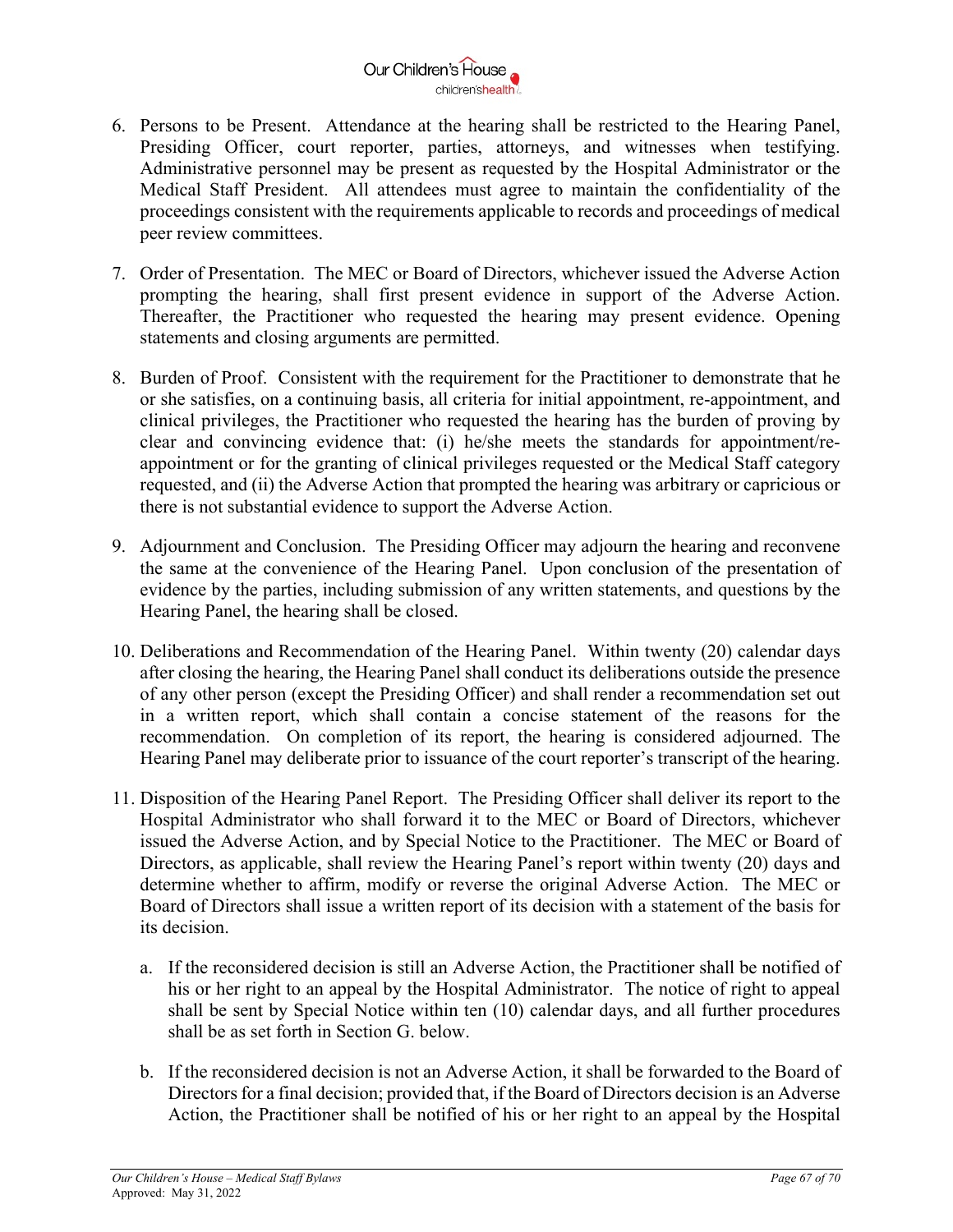Administrator before the decision is final. The notice of the right to appeal shall be sent by Special Notice within ten (10) calendar days, and all further procedures shall be as set forth in Section G below.

## **Section G. Appeal to the Board of Directors**

- 1. Time for Appeal. Within twenty (20) calendar days after the Practitioner's receipt of the notice of the right to appeal under Section F above, the Practitioner may request appellate review of the recommendation. The request for appellate review, including a brief statement of the reasons for appeal and the specific facts or circumstances which justify further review, shall be in writing, and shall be delivered to the Hospital Administrator either by hand delivery or by certified mail, return receipt requested. If such appellate review is not requested within the required time frame and in the manner required, the Practitioner shall be deemed to have accepted the Adverse Action, which shall be forwarded to the Board of Directors for final action.
- 2. Grounds for Appeal. The grounds for appeal shall be limited to whether:
	- a. There was substantial failure to comply with the procedures set forth in these Bylaws;
	- b. The recommendation of the Hearing Panel was made arbitrarily or capriciously; or
	- c. The recommendation of the Hearing Panel was not supported by credible evidence, based upon the hearing record.
- 3. Time, Place and Notice. When an appeal is requested as set forth in the preceding sections, the Chair of the Board of Directors shall schedule and arrange for an appellate review as soon as arrangements can reasonably be made. The Chair of the Board of Directors may take into account the schedules of all individuals involved but in no event shall the appellate review be scheduled later than forty-five (45) calendar days from the receipt of the Practitioner's request unless the Chair of the Board of Directors extends the time for good cause. The Practitioner shall be given at least thirty (30) calendar days prior notice of the time, place and date of the appellate review.
- 4. Nature of Appellate Review
	- a. The Chair of the Board of Directors shall appoint a Review Panel composed of not less than three (3) members of the Board of Directors to conduct the appellate review.
	- b. In its sole discretion, the Review Panel may accept additional oral or written evidence subject to the same right of cross-examination or confrontation provided at the Hearing Panel proceedings. Such additional evidence shall be accepted only if the party seeking to admit it can demonstrate that it was not available at the time of the hearing.
	- c. The Practitioner shall be required to present a written statement in support of his or her position on appeal at least fifteen (15) calendar days prior to the appeal which statement must set out the specific grounds and support for the appeal with reference to the three grounds in Section F above. The Review Panel shall provide a copy of the statement to the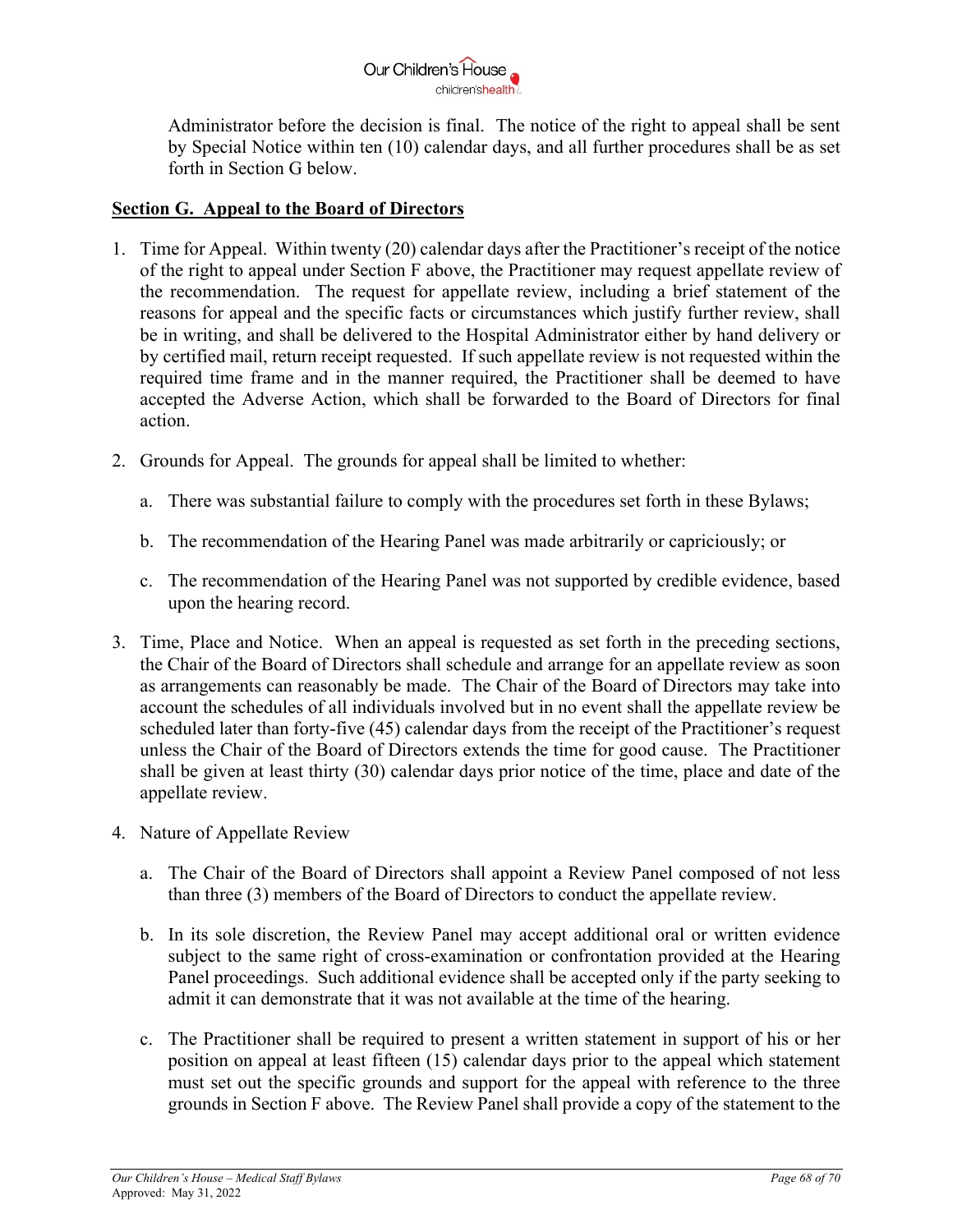

MEC or Board of Directors, which may submit a written response at least five (5) calendar days prior to the appeal. A copy of the response, if any, shall be provided to the Practitioner as well as the Review Panel.

- d. In its sole discretion, the Review Panel may allow each party or its attorney or other representative to appear personally and make a time-limited thirty (30) minute argument. If oral arguments are permitted, the parties shall answer any questions presented by the Review Panel. The Review Panel shall issue written findings on the grounds for appeal in Section F above to the Board of Directors within twenty (20) calendar days of completion of the appeal.
- 5. Final Decision of the Board of Directors. Within thirty (30) calendar days after receipt of the Review Panel's written findings or upon expiration of the time frame allowed for the affected Practitioner to appeal and the Practitioner's failure to exercise the right to appeal, the Board of Directors shall render a final decision in writing, including the results of the appeal, if any, and the specific reasons for its final decision. The final decision shall be delivered to the chairpersons of the Credentials Committee and the MEC, and by Special Notice to the affected Practitioner within twenty (20) calendar days of the decision. The Board of Directors may affirm, modify, or reverse the Adverse Action, or in its discretion, refer the matter for further review and recommendation based upon the Board of Directors ultimate legal responsibility for granting appointment and clinical privileges.
- 6. Further Review. Except where the matter is referred for further action and recommendation, the final decision of the Board of Directors following the appeal (or waiver of the right to appeal) shall be effective immediately and shall not be subject to further review. However, if the matter is referred for further action and recommendation, such recommendation shall be promptly made to the Board of Directors in accordance with the instructions given by the Board of Directors. Such further review process and the report back to the Board of Directors shall in no event exceed thirty (30) calendar days in duration, except as the Board of Directors may otherwise stipulate.
- 7. Right to One Hearing and Appeal Only. No Practitioner shall be entitled as a matter of right to more than one (1) hearing or appellate review on any single matter which may be the subject of procedural rights of review under this Article.
- 8. Re-application to the Medical Staff. In the event that the Board of Directors issues a final Adverse Action to deny Medical Staff appointment or re-appointment or clinical privileges, or to revoke or terminate Medical Staff appointment or clinical privileges, the affected Practitioner is not eligible to reapply within five (5) years for Medical Staff appointment or those clinical privileges, unless the Board of Directors provides otherwise.

## **Section H. Initiation and Notice of Mediation**

1. Right to Mediation. A Practitioner may require Our Children's House to participate in mediation under Chapter 154 of the Texas Civil Practice and Remedies Code, if: